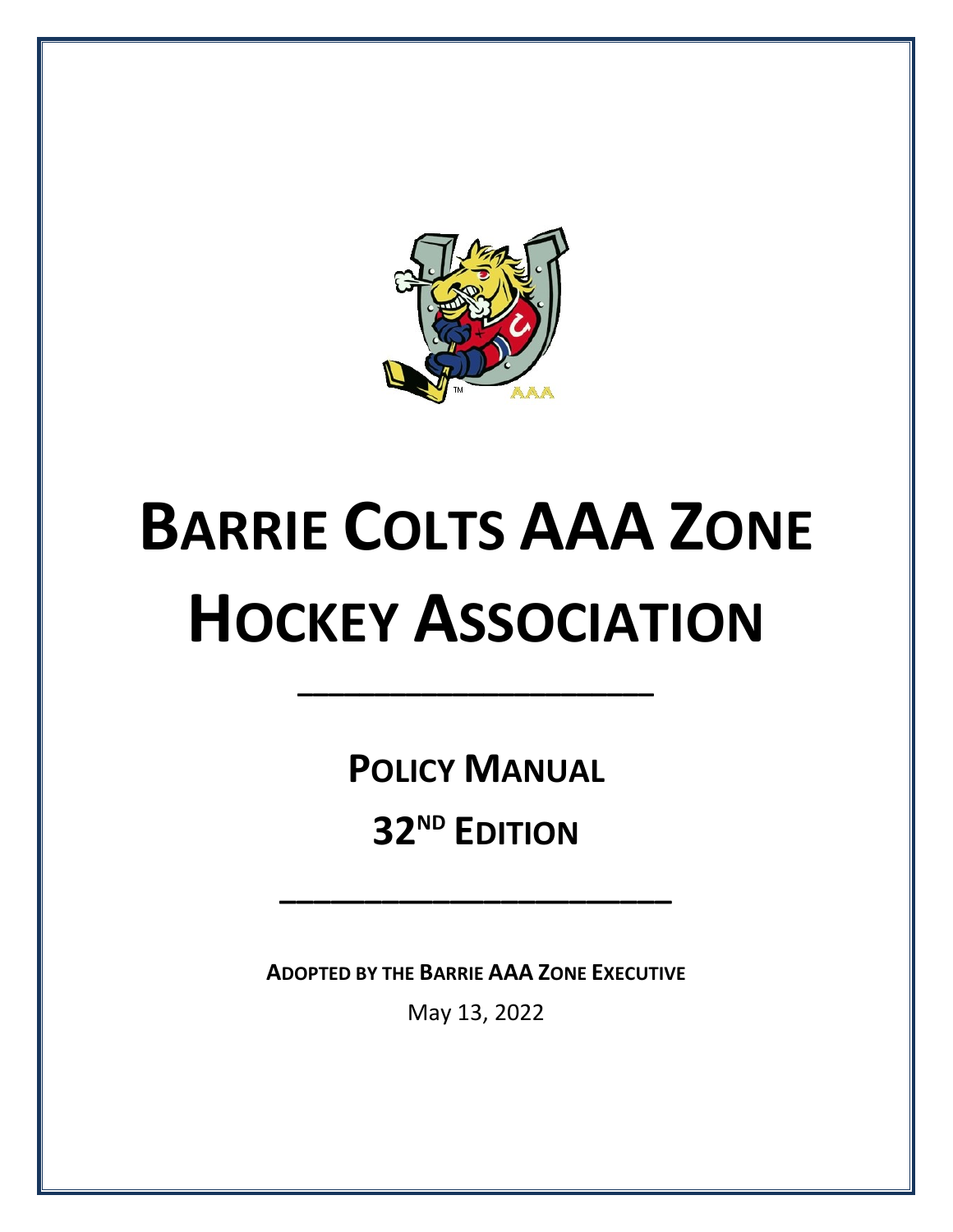

## **Table of Contents**



| 1.   |  |  |  |  |  |
|------|--|--|--|--|--|
| 1.1. |  |  |  |  |  |
| 1.2. |  |  |  |  |  |
| 1.3. |  |  |  |  |  |
|      |  |  |  |  |  |
| 2.1. |  |  |  |  |  |
| 2.2. |  |  |  |  |  |
| 2.3. |  |  |  |  |  |
| 2.4. |  |  |  |  |  |
| 2.5. |  |  |  |  |  |
| 2.6. |  |  |  |  |  |
| 2.7. |  |  |  |  |  |
| 3.   |  |  |  |  |  |
| 3.1. |  |  |  |  |  |
| 3.2. |  |  |  |  |  |
| 3.3. |  |  |  |  |  |
| 3.4. |  |  |  |  |  |
| 3.5. |  |  |  |  |  |
| 3.6. |  |  |  |  |  |
| 3.7. |  |  |  |  |  |
| 4.   |  |  |  |  |  |
| 4.1. |  |  |  |  |  |
| 4.2. |  |  |  |  |  |
| 4.3. |  |  |  |  |  |
| 4.4. |  |  |  |  |  |
| 4.5. |  |  |  |  |  |
| 5.   |  |  |  |  |  |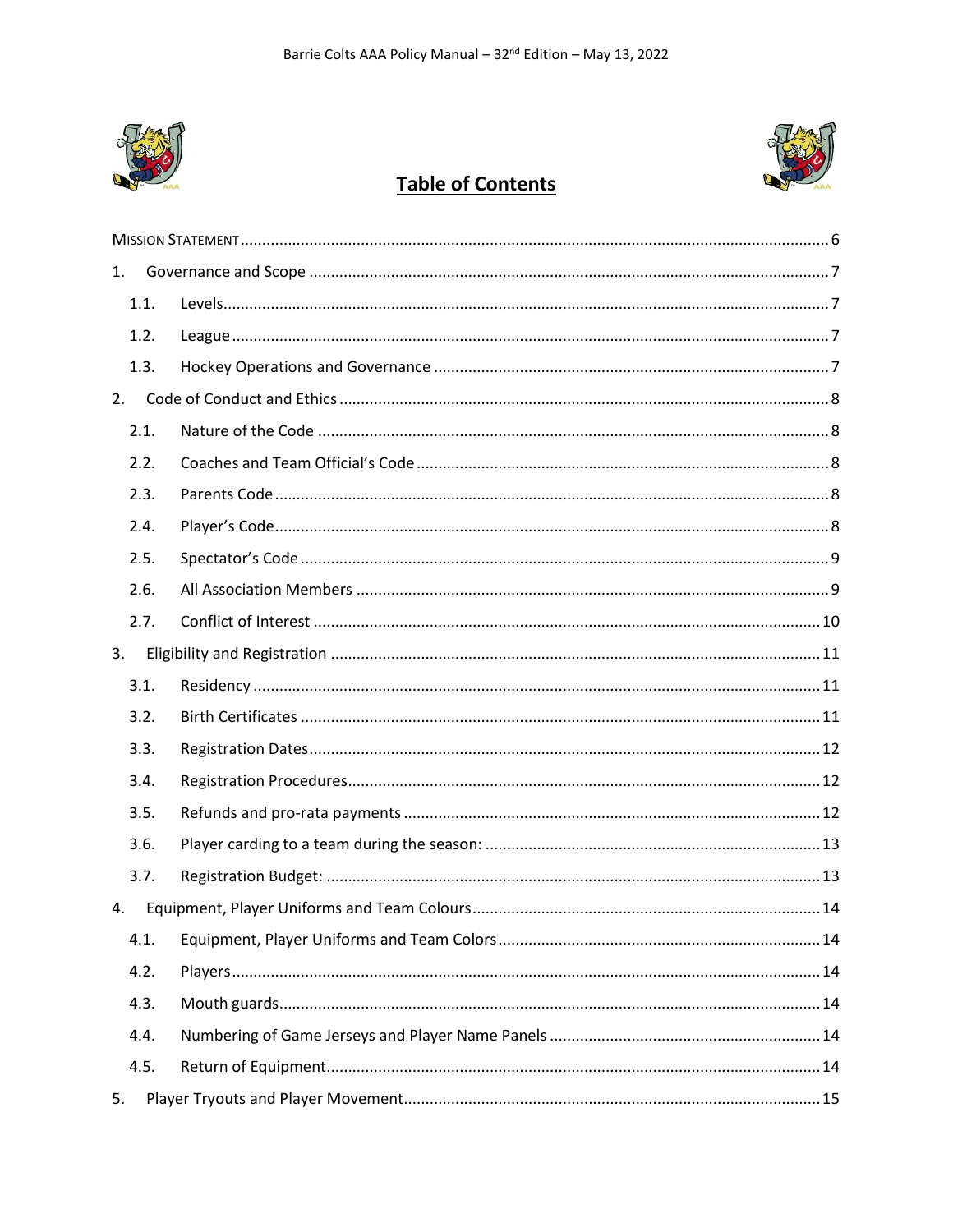|    | 5.1.  |                                                                              |  |
|----|-------|------------------------------------------------------------------------------|--|
|    | 5.2.  |                                                                              |  |
|    | 5.3.  |                                                                              |  |
|    | 5.4.  |                                                                              |  |
|    | 5.5.  |                                                                              |  |
|    | 5.6.  |                                                                              |  |
|    | 5.7.  |                                                                              |  |
|    | 5.8.  |                                                                              |  |
| 6. |       |                                                                              |  |
|    | 6.1.  |                                                                              |  |
|    | 6.2.  |                                                                              |  |
|    | 6.3.  |                                                                              |  |
|    | 6.4.  |                                                                              |  |
|    | 6.5.  |                                                                              |  |
|    | 6.6.  |                                                                              |  |
|    | 6.7.  | Complaint or Infraction Procedure – other than regarding the Association  21 |  |
|    | 6.8.  |                                                                              |  |
|    | 6.9.  |                                                                              |  |
|    | 6.10. |                                                                              |  |
|    | 6.11. |                                                                              |  |
|    | 6.12. |                                                                              |  |
|    | 6.13. |                                                                              |  |
|    | 6.14. |                                                                              |  |
|    | 6.15. |                                                                              |  |
|    | 6.16. |                                                                              |  |
|    | 6.17. |                                                                              |  |
| 7. |       |                                                                              |  |
|    | 7.1.  |                                                                              |  |
|    | 7.2.  |                                                                              |  |
|    | 7.3.  |                                                                              |  |
|    | 7.4.  |                                                                              |  |
|    | 7.5.  |                                                                              |  |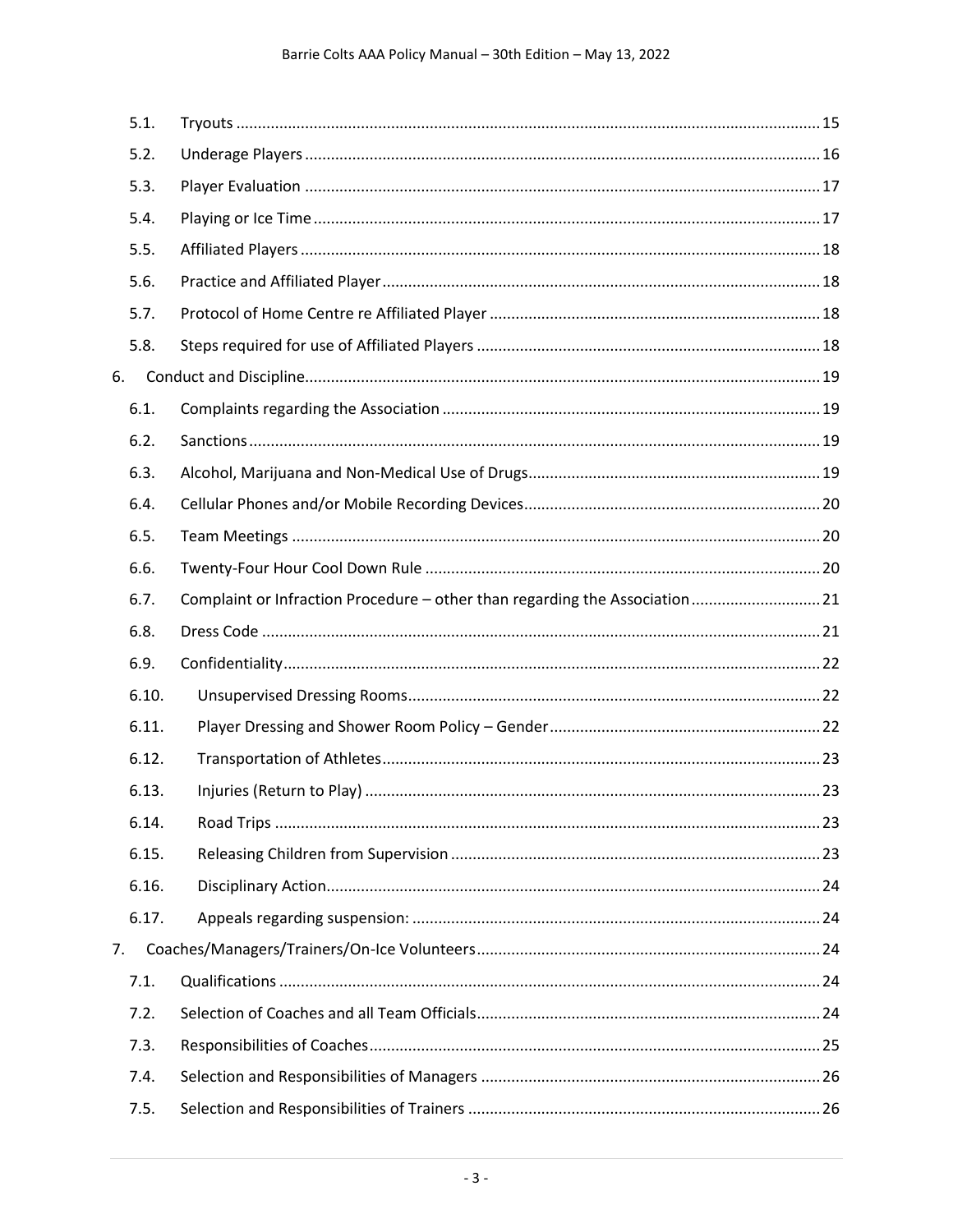|     | 7.6.  |                                                                                  |  |
|-----|-------|----------------------------------------------------------------------------------|--|
|     | 7.7.  |                                                                                  |  |
|     | 7.8.  |                                                                                  |  |
|     | 7.9.  |                                                                                  |  |
| 8.  |       |                                                                                  |  |
|     | 8.1.  |                                                                                  |  |
|     | 8.2.  |                                                                                  |  |
|     | 8.3.  |                                                                                  |  |
|     | b)    |                                                                                  |  |
| 9.  |       |                                                                                  |  |
|     | 9.1.  |                                                                                  |  |
|     | 9.2.  |                                                                                  |  |
|     | 9.3.  |                                                                                  |  |
|     | 9.4.  |                                                                                  |  |
| 10. |       |                                                                                  |  |
|     | 10.1. |                                                                                  |  |
|     | 10.2. |                                                                                  |  |
|     | 10.3. |                                                                                  |  |
|     | 10.4. |                                                                                  |  |
|     | 10.5. |                                                                                  |  |
|     | 10.6. |                                                                                  |  |
|     | 10.7. |                                                                                  |  |
|     | 10.8. |                                                                                  |  |
| 11. |       |                                                                                  |  |
|     | 11.1. | All proposed sponsorship and fundraising events must approved by the Executive33 |  |
|     | 11.2. |                                                                                  |  |
| 12. |       |                                                                                  |  |
|     | 12.1. |                                                                                  |  |
|     | 12.2. |                                                                                  |  |
| 13. |       |                                                                                  |  |
|     |       |                                                                                  |  |
|     |       |                                                                                  |  |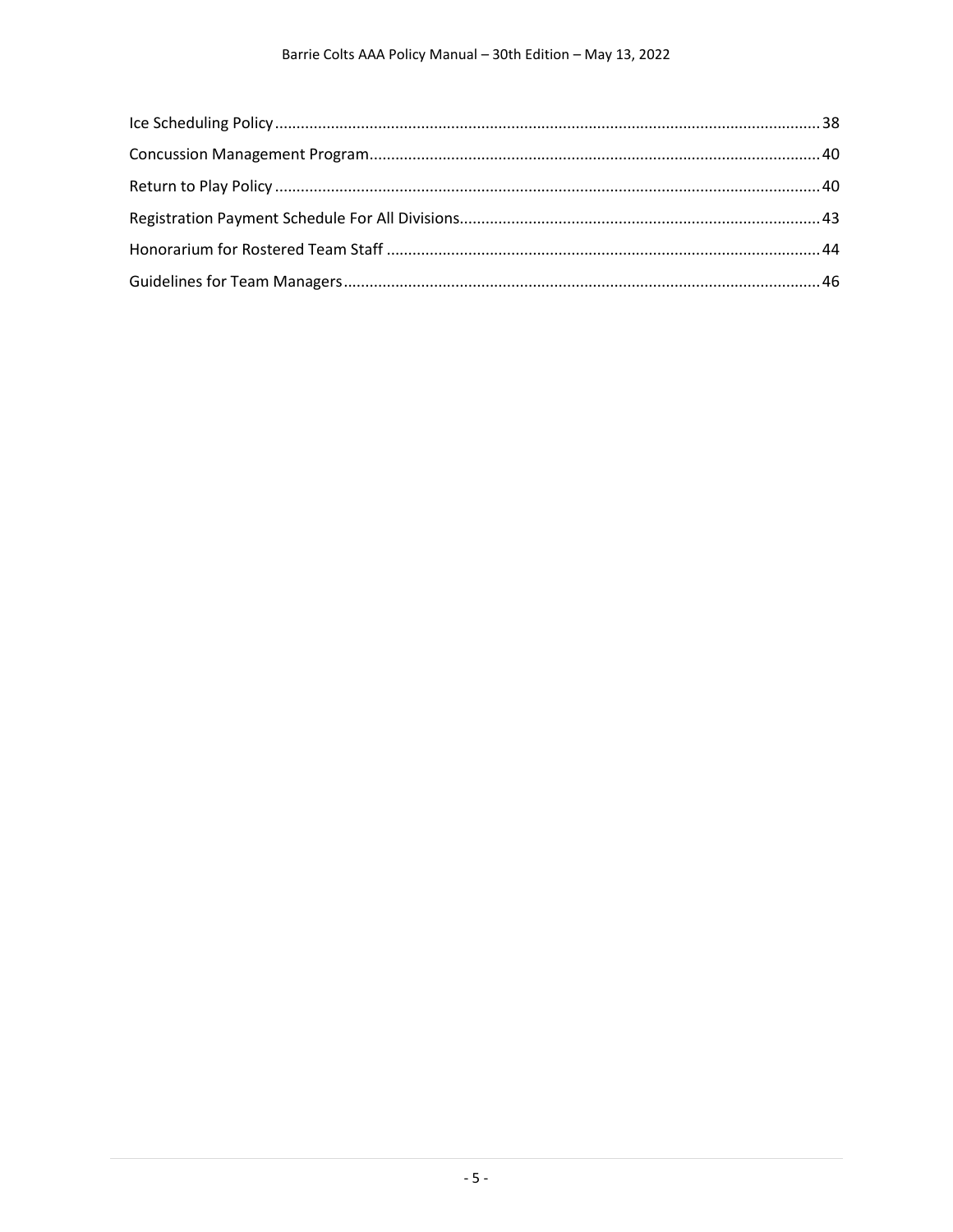## **MISSION STATEMENT**

<span id="page-5-0"></span>The objects of Barrie AAA Zone Inc. are as follows:

- (a) to promote, foster and encourage the development of AAA hockey among those accredited Ontario Minor Hockey Association ("OMHA") member associations that the OMHA designates as being in the Barrie AAA Zone by establishing policies by which AAA hockey will be operated in the Barrie Zone which, for the purposes hereof, shall mean the geographic zone established by the OMHA as amended from time to time for the playing of AAA hockey;
- (b) to facilitate communication, goodwill, and co-operation to play AAA hockey;
- (c) to encourage volunteers to participate as coaches, managers, trainers, parents and generally promoters of AAA hockey within the Barrie Zone;
- (d) to ensure that the rules and regulations of the OMHA and the OHF are observed and that all team officials, players and parents abide by the governing Policies and Bylaws for the Barrie Zone;
- (e) to promote better knowledge about safe and acceptable practices in athletics and minor hockey for coaches, players and the community at large;
- (f) to promote interest in health and physical fitness;
- (g) to provide opportunities and training for leadership, self-development, and good sportsmanship;

The place within Canada where the head office of the Corporation is to be situated is the City of Barrie in the Province of Ontario.

The Corporation is to carry on its operations without pecuniary gain to its members and any profits or other accretions to the Corporation are to be used in promoting its objects.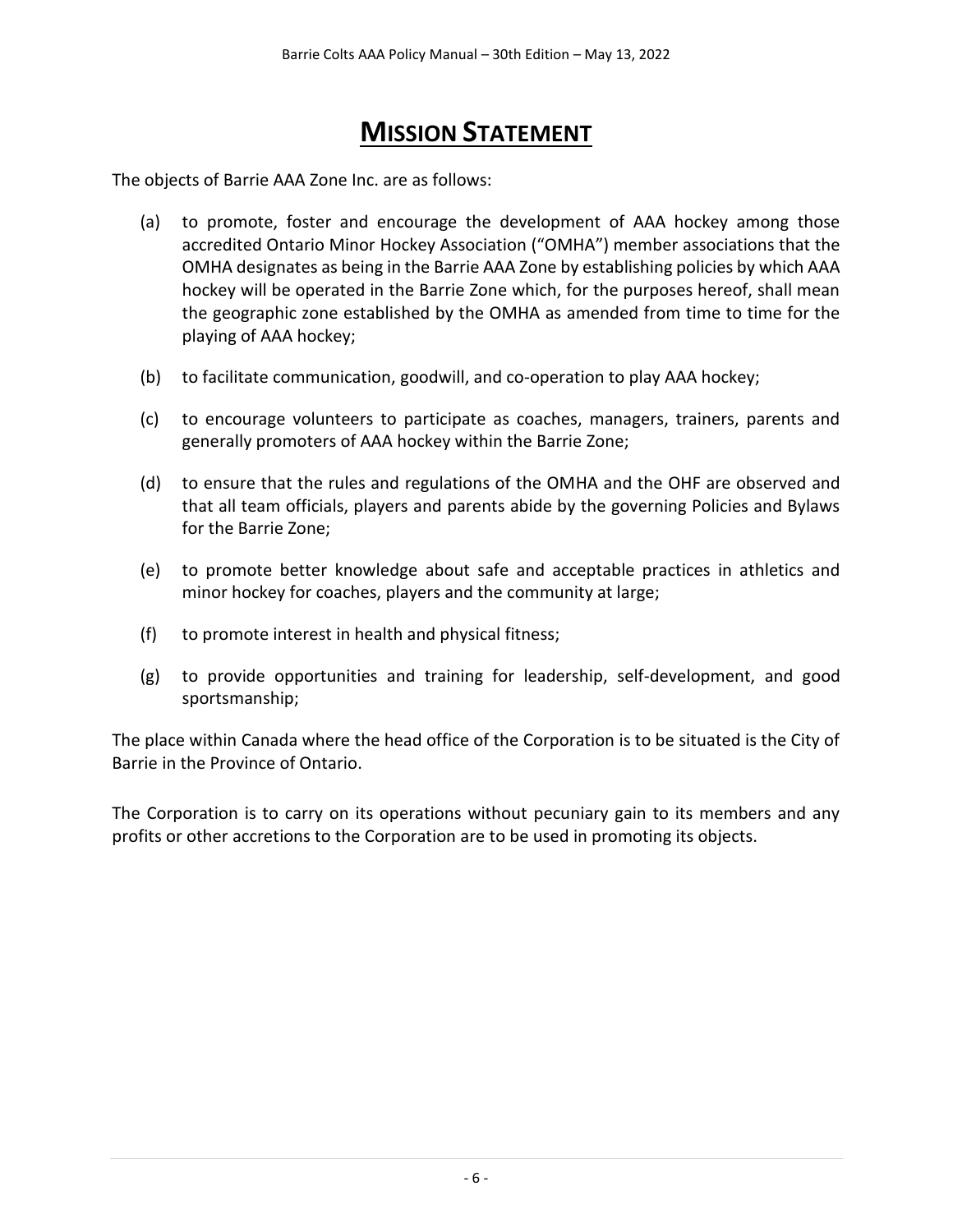## <span id="page-6-1"></span><span id="page-6-0"></span>**1. Governance and Scope**

#### **1.1. Levels:**

- a) **BARRIE AAA ZONE HOCKEY INC** is incorporated under the Business Corporation Act of Canada and operates under the governance of its By-Laws and these Rules of Operation in conjunction with the Bylaws and Manual of Operations of the Ontario Minor Hockey Association.
- b) **BARRIE AAA ZONE HOCKEY INC** will also be known as Barrie Colts AAA. Any reference to Colts in the Rules of Operation will mean Barrie Colts AAA.

#### <span id="page-6-2"></span>**1.2. League:**

- a) All Association teams will register in the Eastern AAA Hockey League, an OMHA member league.
- b) The Barrie Colts AAA will provide a program of hockey to AAA level teams from U10 to U18, including minor and major AAA teams, where applicable.

#### <span id="page-6-3"></span>**1.3. Hockey Operations and Governance:**

- a) The **Vice Chairperson of Hockey Operations** will preside over the Hockey Operations Committee which should be comprised of the following members, whose duties are listed next to their description:
	- i) **Head Coach** Under 17 Program; Midget Program and Midget Coach Advisor, assist with coaches selection committee, assist the Vice Chairperson of Hockey Operations in all aspects of team and coaching staff management.
	- ii) **Development Director** responsible for our hockey development program both on and off ice. The role includes management of development ice, instructional and support staff selection and contracts. Director of Development will also provide practice and seasonal planning support for coaches.
	- iii) **Manager Advisor**  Assist all managers in performing their duties including mentoring, explaining team management strategies, carding of players, fulfilling all OMHA requirements, fund raising responsibilities for travel teams, team budgeting and all administrative functions associated with the team. This role is usually fulfilled by a member or members of the Barrie AAA ZONE Board.
- b) The Hockey Operations Committee will operate in accordance with and promote all policies and procedures of the Association. This committee will also include the Risk Management Director.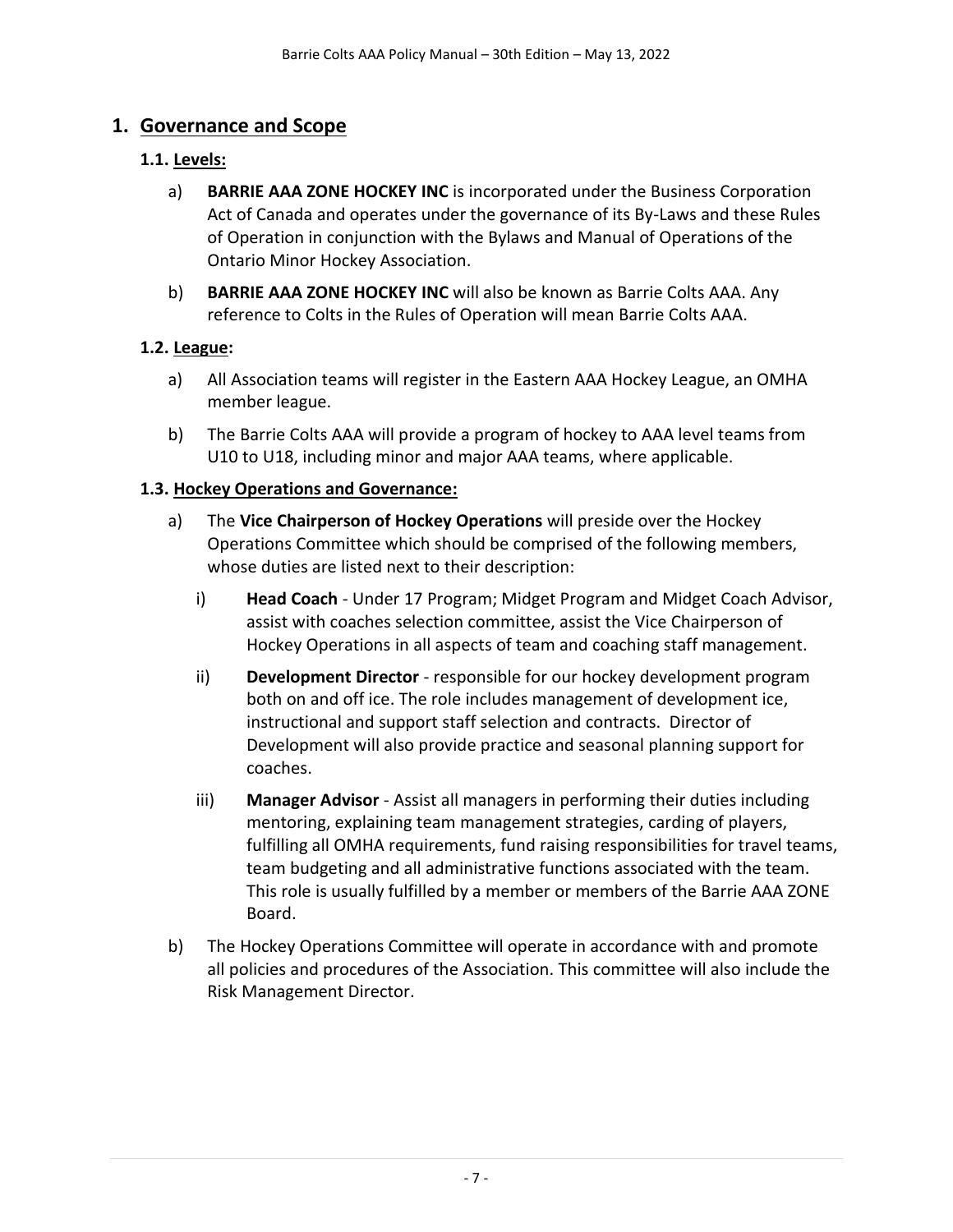## <span id="page-7-1"></span><span id="page-7-0"></span>**2. Code of Conduct and Ethics**

#### **2.1. Nature of the Code**

- a) This code of conduct identifies standards of behavior expected of all Association players, guardians, parents, coaches, officials, volunteers, directors, officers, committee members, advisors, team managers, trainers, administrators, and employees involved in Association activities and events, both in and outside the arena.
- b) Where this code of conduct conflicts with the OMHA code of conduct, the OMHA code of conduct prevails. Otherwise, it is in addition to any code of conduct required by OMHA.

#### <span id="page-7-2"></span>**2.2. Coaches and Team Official's Code**

- a) Coaches shall wear official team attire when traveling to and at ALL home and away games. Please read the "Dress Code" section for details.
- b) Coaches and Team Officials are expected to learn and abide by the OMHA Speak Out policies.
- c) Each coach and team official is expected to learn all Association policies and procedures. The Association expects all to not only follow them but also to instill respect for same.
- d) The coach must display respect for the player and his parent. Even where conflict arises, the coach must display sensitivity to the player while balancing the interests of the team.
- e) It is the policy of this Association to emphasize development of the player as an individual and as a member of a team environment. The Association frowns upon the philosophy of "winning at all costs". Player development means that a coach or his staff will not "actively recruit" players from other organizations, but will develop players within the jurisdiction of Association, the OMHA and the OHF.

#### <span id="page-7-3"></span>**2.3. Parents Code**

- a) The parent of a player will learn and follow all Association policies and procedures.
- b) The parent has a positive obligation to assist the coach and team officials in providing learning and skills development for their child. The parent must show respect for the Association and all team officials.
- c) Any dispute or disagreement with a coach or team official will be handled only through the Association policies and procedures.

#### <span id="page-7-4"></span>**2.4. Player's Code**

- a) The player will show and foster respect for all other Association Members, including his teammates, coach and all coaching staff.
- b) The player will abide by all team rules.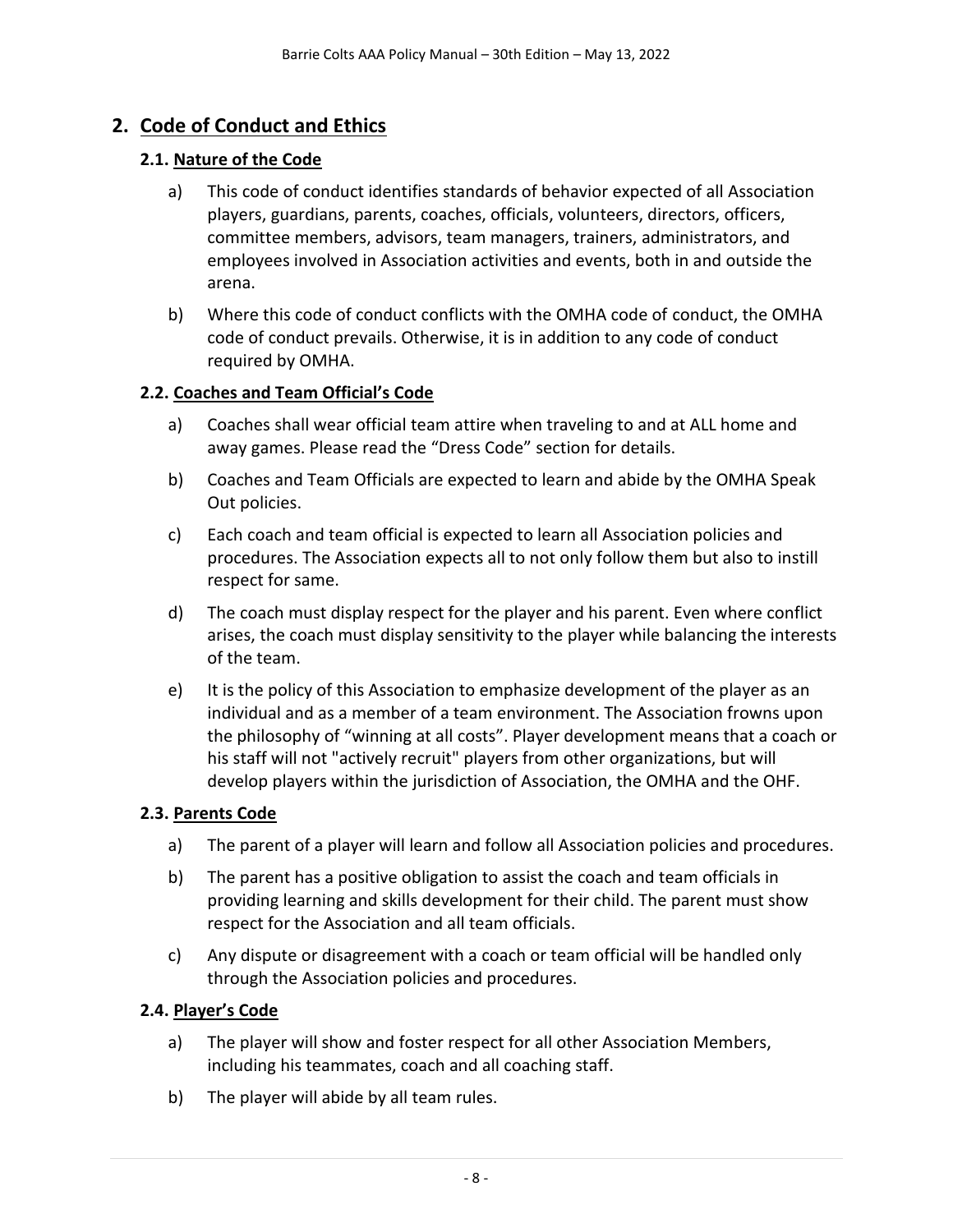c) The player will show respect toward and follow all of the rules and policies of the Association.

#### <span id="page-8-0"></span>**2.5. Spectator's Code**

- a) The spectator will not denigrate or show disrespect towards any other spectator, team official, on ice official, timekeeper, opposing player, or opposing member of a Minor Hockey Association.
- b) The spectator will conduct him or her with dignity and display a supportive, positive and encouraging behavior towards all players and teams on and off the ice.
- c) A spectator engaging in any kind of conduct which would constitute harassment within the meaning of the OMHA policy on Abuse and Harassment will be ejected from an arena and may be banned from all future Association games and activities.

#### <span id="page-8-1"></span>2.6. **All Association Members**:

- a) All players, coaching staff and parents shall maintain the highest standard of conduct. Remember, at every exhibition, regular season, tournament, and playoff game YOU are representing our organization. Set a good example on and off the ice, in dressing rooms, hotels, restaurants, and other facilities. We expect the highest level of SPORTSMANSHIP from all members of this organization.
- b) The Association is committed to providing an environment in which all individuals are treated with respect. Members and participants of this Association must conduct themselves in a manner consistent with the values of the Association, which are: fairness, integrity and mutual respect.
- c) During all Association activities, meetings, and events, (including tournaments in and outside the OMHA), members shall avoid behavior, which brings the Association or the sport of hockey into disrepute, including but not limited to abusive use of alcohol, non-medical use of drugs and use of alcohol by minors.
- d) Members and participants shall adhere to the Association's rules and policies, to rules and regulations governing OMHA or OHF events and activities and to rules and regulations governing any competitions in which the member participates.
- e) Members and participants shall not engage in any activity or behavior which interferes with a competition or with any player or team's preparation for a competition, or which endangers the safety of others.
- f) Members shall refrain from comments or behavior, which are disrespectful, offensive, abusive, racist or sexist. Behavior, which constitutes harassment or abuse will not be tolerated, and will be dealt with under the OMHA's harassment policy.
- g) Membership may be revoked at any time to an individual who has been deemed by the Executive to be in contravention of the Bylaws or Rules of Operation. Such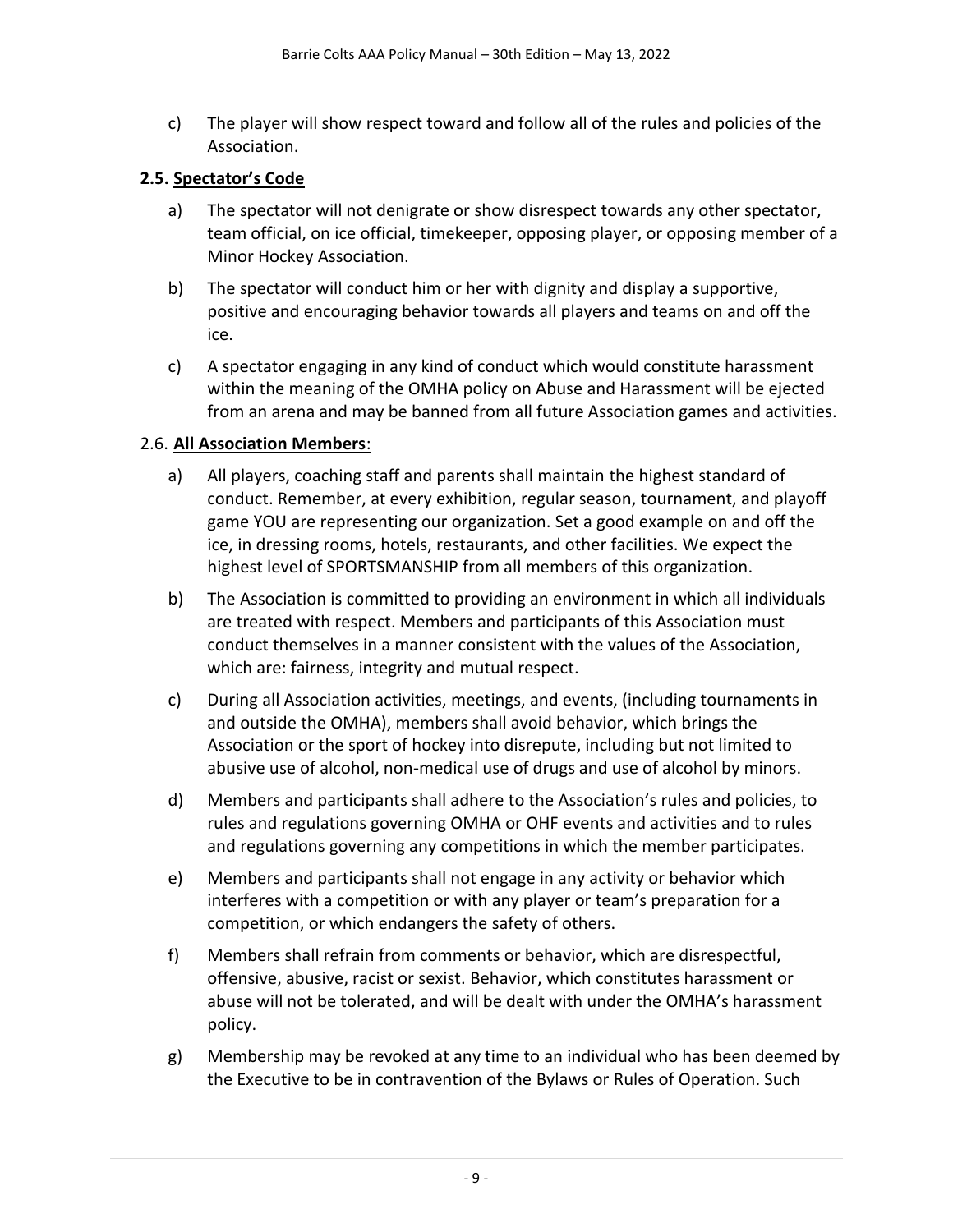action shall only result after a fair hearing, recommendation of the Executive Committee, and a majority vote of the Executive.

#### <span id="page-9-0"></span>**2.7. Conflict of Interest**

- a) All work that is undertaken for the Barrie AAA ZONE must be carried out solely in the best interest of the Barrie AAA ZONE, and in a manner that is free from a conflict of interest or even the appearance of a conflict of interest. "Conflict of Interest" is a situation where any member of the Executive, Team coaches, managers, trainers and assistant coaches has a competing professional or personal interest with the organization.
- b) This policy applies to any member of the Barrie AAA ZONE, including any member of the Executive, Team coaches, managers, trainers and assistant coaches.
- c) *Duty to Disclose:* In connection with any actual, possible or perceived conflict of interest with the Barrie AAA ZONE, any member of the Executive, Team coaches, managers, trainers and assistant coaches must disclose the existence of any financial interest and be given the opportunity to disclose all material facts to the Executive.
- d) *Disclosure of nonfinancial interests*: Any member of the Executive, Team coaches, managers, trainers and assistant coaches should also be mindful of any nonfinancial conflicts of interest and specifically address them as individual interests arise. Nonfinancial interests are expected, and shall not be reviewed unless an Executive member (including the affected member) requests that the interest be reviewed under the Conflict of Interest Policy. Where any potential or perceived conflict arises at any meeting in which any member of the Executive, Team coaches, managers, trainers and assistant coaches is involved, they should be mindful of best practices in disclosing and abstaining from any voting or decisionmaking around that issue.
- e) *Recusal of Self:* Any member of the Executive, Team coaches, managers, trainers and assistant coaches may recuse himself or herself at any time from involvement in any decision or discussion in which they believe he or she has or may have a conflict of interest, without going through the process for determining whether a conflict of interest exists.
- f) No member of the Executive, Team coaches, managers, trainers and assistant coaches shall use their role within the Barrie AAA ZONE to influence other or promote a business or product for personal gain.
- g) Any member of the Barrie AAA ZONE, including any member of the Executive, Team coaches, managers, trainers and assistant coaches must be mindful of their role with the Barrie AAA ZONE and use caution with commentary related the Barrie AAA ZONE, our partners and sponsors. This includes all verbal/written comments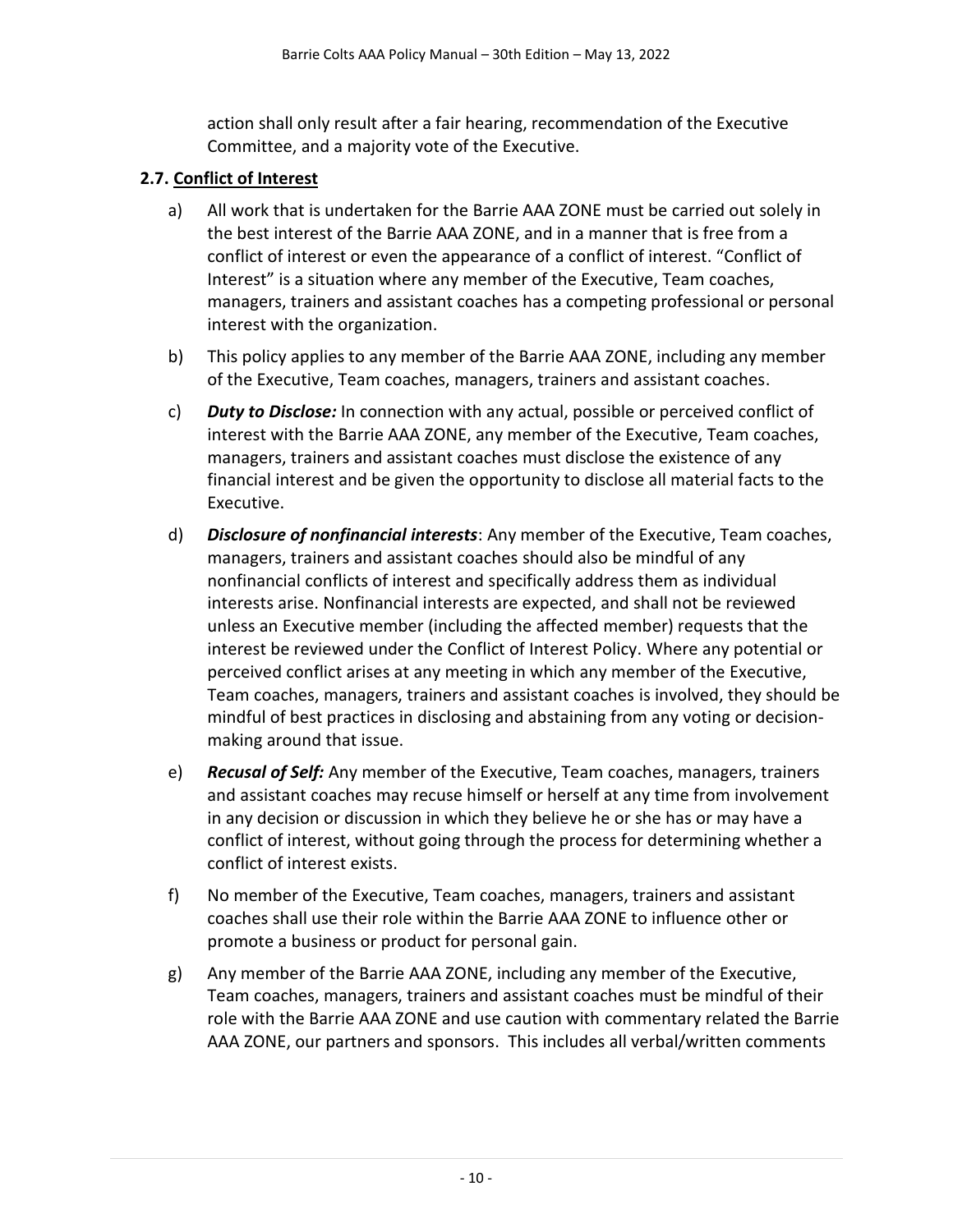and posts on ANY social media platform (ie. Twitter, Instagram, TikTok, Facebook, etc.).

- h) *Determining Whether a Conflict of Interest Exists:* After disclosure of the potential conflict of interest, all material facts will be disclosed and reviewed, including discussion with the interested person. Upon request by an Executive member, the material facts of a nonfinancial interest will be reviewed, including discussion with the interested party. Then the potentially conflicted Member shall leave the meeting while the determination of a conflict of interest is discussed and voted upon. The remaining meeting members shall decide if a conflict of interest exists. If it is determined that no conflict exists, the Member may re-join the meeting and carry on. If there is a conflict, the Member shall not return to the meeting until the discussion/decision has been rendered.
- i) There will be zero tolerance and any instance could result in suspensions, loss of honourarium, and/or termination from the Barrie AAA ZONE.

## <span id="page-10-1"></span><span id="page-10-0"></span>**3. Eligibility and Registration**

#### **3.1. Residency**

- a) Players who reside within the Barrie Zone are players from the following minor hockey associations:
	- i) Barrie Minor Hockey Association
	- ii) Beeton Minor Hockey Association
	- iii) Essa Minor Hockey Association
	- iv) Innisfil Minor Hockey Association
	- v) Stayner Minor Hockey Association
	- vi) New Tecumseth Minor Hockey Association
- b) The Association, in accordance with OHF regulations and directives, permits players who reside outside the Barrie Zone to play for Association teams but only if the player is in compliance with OHF policies and procedures.
- c) If a player does not fulfill the residency requirements of paragraphs a), or being compliance with the OHF/OMHA player movement regulations as required by paragraph b), then that player is not eligible to register or try out for an Association team.

#### <span id="page-10-2"></span>**3.2. Birth Certificates**

a) The player will, upon request, provide a birth certificate as proof of age. Failure to do so will result in refusal of registration.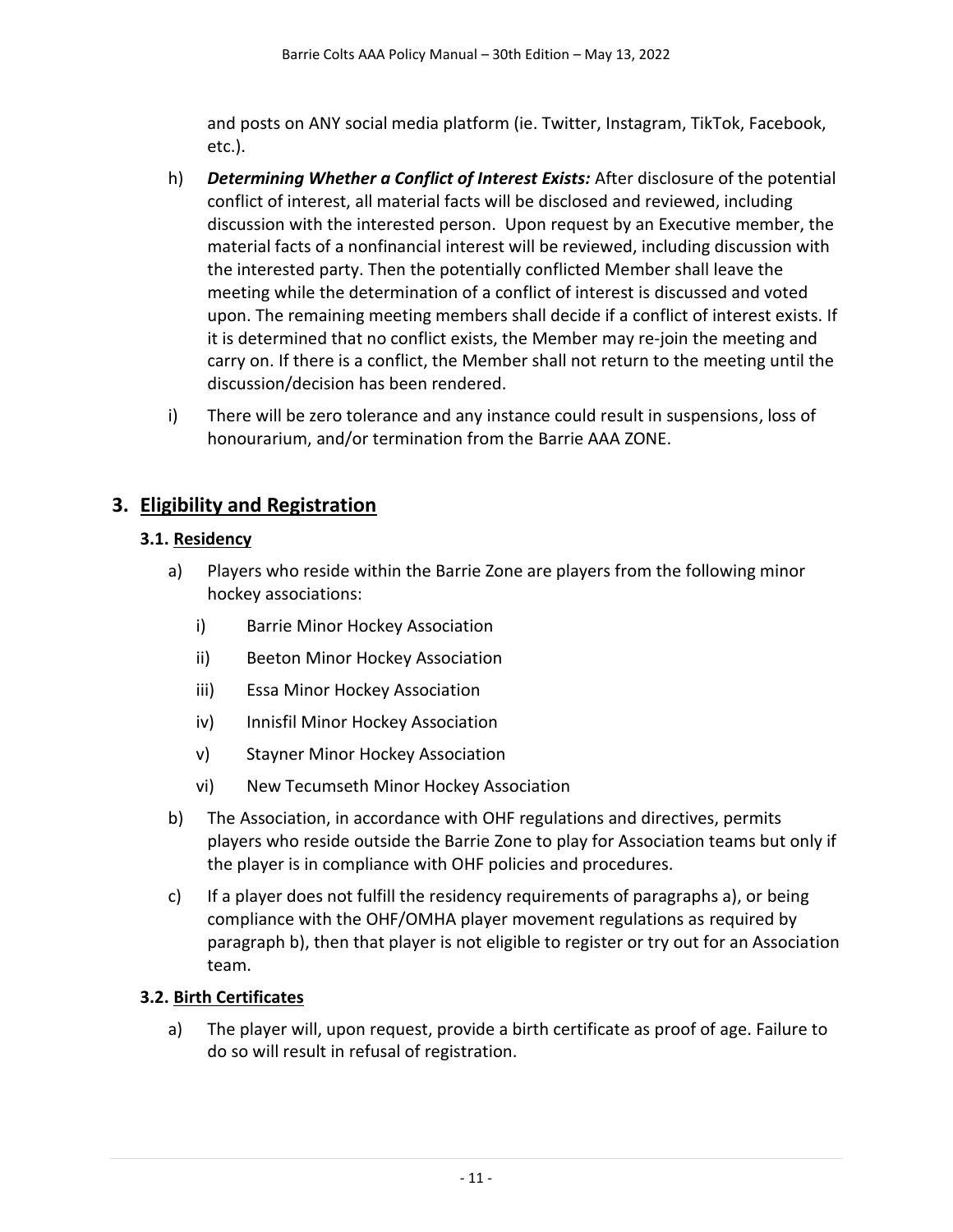#### <span id="page-11-0"></span>**3.3. Registration Dates**

- a) The registration date will be published and provided to each player who is successful in making a team after the tryouts.
- b) Registration will occur as soon as possible after completion of tryouts.

#### <span id="page-11-1"></span>**3.4. Registration Procedures**

- a) Players must be registered in their proper age group and program, unless otherwise authorized by these Rules.
- b) Players trying out for Association teams must register with or obtain permission from their home center prior to tryouts. This permission is on a Permission to Skate (PTS) form, supplied and must be in writing and obtained by the player from the Home Centre prior to tryouts. Out of zone players must have a Waiver on the forms supplied by the OMHA (for U10-13 player or players transferring from outside of OMHA). It is the sole responsibility of the player to come to a tryout with proper authorization.
- c) For all teams involved in tryouts, upon being offered a position on the team, that player will be required to adhere to the registration payment schedule as determined by the Executive – see Registration Payment Schedule For All Divisions. If the payment schedule is not followed and any payment is made late or returned for insufficient funds, a late payment fee of \$50.00 will be applied. Final registration fees will be determined by the Executive and paid in full by the date determined by the Executive.
- d) For players who did not attend tryouts and are selected for the team, they will be required to pay the registration fee as per (c) above.
- e) If payment is not received for registration the player will not be allowed on the ice until full payment is received. This includes but not limited to registration, late payments, and NSF charges.
- f) If payment is returned NSF or otherwise dishonored, the player will lose ice-time thereafter, until the account is paid. There will be a charge for the NSF cheque. All NSF cheques must subsequently be paid in cash.
- g) If a player does not fulfill registration requirements as contained in this section, the coach of his or her team will be notified by the Executive and the player will not be eligible to play or practice until all funds required by this Section are fully paid. There are no exceptions to this rule. If the player is added to the team after registration, full registration payment is required on a pro-rata basis as set out in sub-section 3.5.

#### <span id="page-11-2"></span>3.5. **Refunds and pro-rata payments**:

a) If a player leaves the team after being carded to the team, the process is as follows.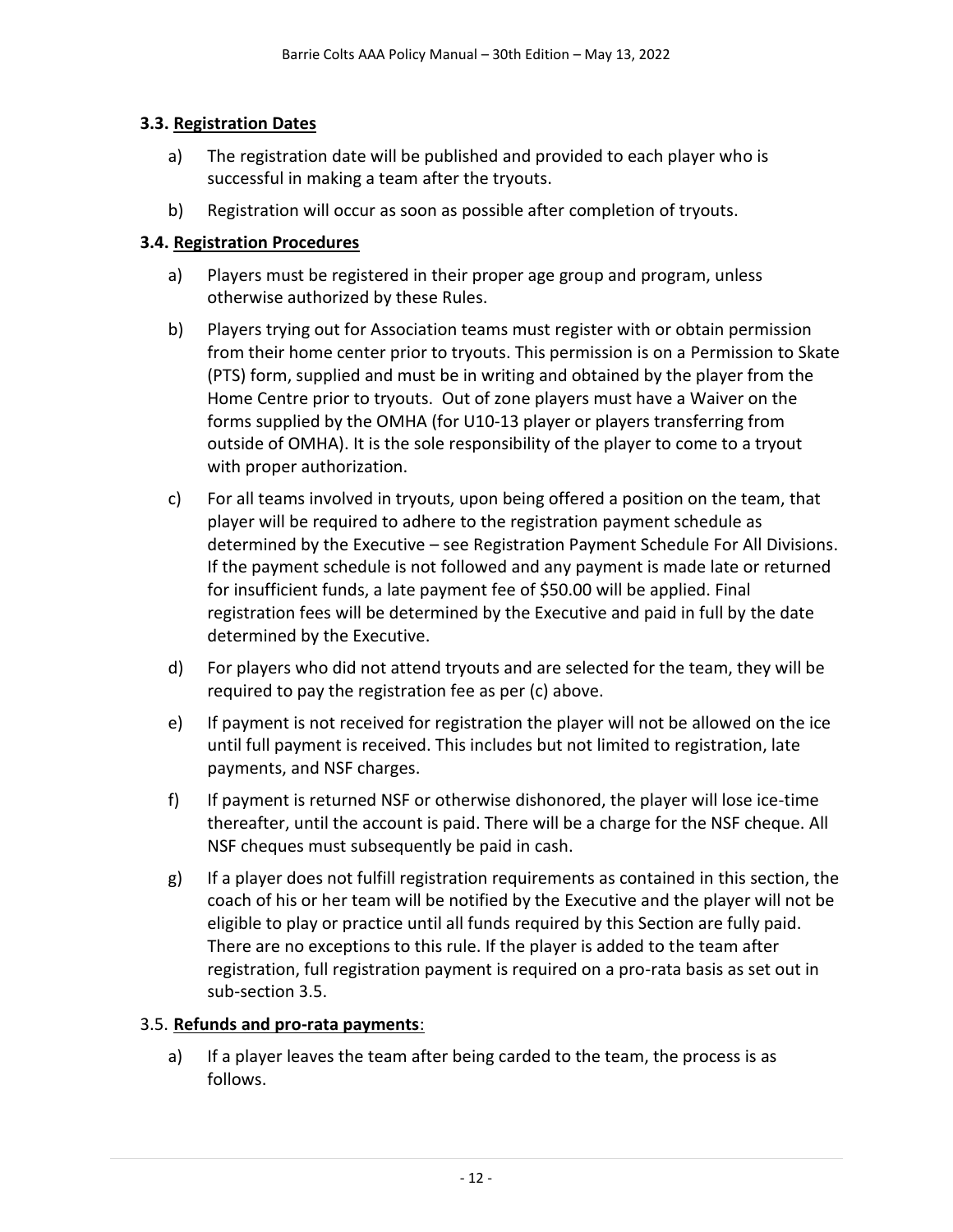- i) If the player wishes to leave, the player will notify the team coach in writing of his decision to leave. The date notice is received, by the team coach in writing is the date when the player ceases to play for purposes of any refunds due.
- ii) If the Association determines that the player is to leave the team for any reason and all proper OMHA zone policy is followed, the player will be deemed to cease to play for an Association team on the last day he skates with the team as determined by the team coach;
- iii) If the events in either of i or ii occur, the team coach must notify the Vice Chair Hockey Operations with an explanation for the request of the player. The Registrar will be notified and will complete all OMHA forms for deletion of the player from the team.
- iv) Once all forms are complete and payment is made, in full, the Registrar will forward the documentation to the appropriate OMHA contact.
- v) If payment has been made, a refund will be issued in accordance with this sub-section.
- vi) Fund-raising money of any kind is non-refundable.
- b) For players who leave the team in accordance with a), refunds will be prorated based on a ratio of the number of scheduled league games played and those remaining.
	- i) the player will be charged for the number of games played up to the date which the player last played.
	- ii) the remaining funds, if any, will be returned to the player.
- c) No refunds will be made to any player who leaves a team after December  $1^{st}$  for any reason. In addition, no refunds will be made until all Barrie AAA ZONE equipment is returned. The responsibility for this is on the player.
- d) An injured player will only be refunded on a prorated basis, if they are unable to play or practice for the rest of the season and their name is removed from the Team Roster so an additional player may be added

#### <span id="page-12-0"></span>**3.6. Player carding to a team during the season:**

a) The amount of registration required to register a player after September 30th in any year, will be determined in accordance with the formula set out in sub-section 3.5 b).

#### <span id="page-12-1"></span>**3.7. Registration Budget:**

a) The registration fee shall be based upon the budget set by the Barrie AAA Zone Hockey Inc. Executive prior to Tryouts and will be approved at the AGM. The budget will be in accordance with the Barrie AAA Zone Hockey Inc. Bylaws, required to be on a "not for profit" basis.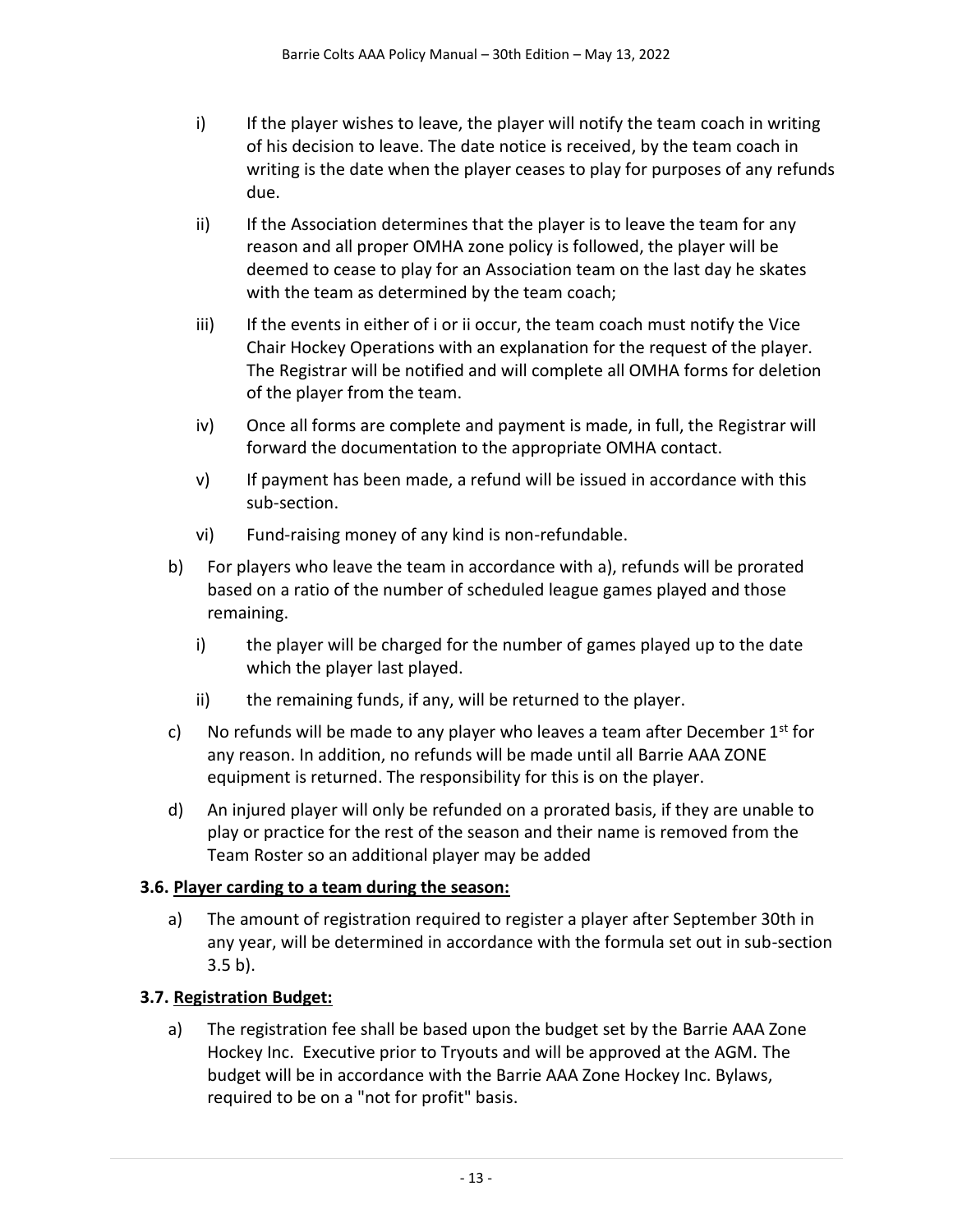## <span id="page-13-1"></span><span id="page-13-0"></span>**4. Equipment, Player Uniforms and Team Colours**

#### **4.1. Equipment, Player Uniforms and Team Colors**

- a) The Barrie Colts Zone AAA teams will play under the OHL Barrie Colts team colours.
- b) all equipment must conform to sections 4.1, 4.2 and 4.3

#### <span id="page-13-2"></span>**4.2. Players**

- a) The player will purchase their own home and away jersey, home and away socks, hockey pant or shell with the Colts stripe, Association jacket(see below) and hockey bags:
	- i) *Association Jacket*:

U10 to U12: Bauer Flex Jacket- Light Weight (with or without optional Bauer fleece or bubble interest).

U13 to U18: Landmark Insulated Soft Shell

- b) Player will supply their own navy blue hockey helmet and set of navy blue hockey gloves or the Colts coloured hockey gloves.
- c) All equipment supplied by the player will be CHA or CSA approved.

#### <span id="page-13-3"></span>**4.3. Mouth guards**

- a) The player will supply his own mouth guard, which must be worn during games and practices.
- b) Mouth guards must be OMHA approved.

#### <span id="page-13-4"></span>**4.4. Numbering of Game Jerseys and Player Name Panels**

- a) Players are able to select any number, subject to availability. Returning AAA players have first right to a number worn in the season immediately prior to the current season
- b) Numbers: 60, 70 and 80 will be excluded from player selection and are allotted as they AP jersey numbers.
- c) The Player's last name must be placed on their jerseys, on the back above the number and will be sublimated (not affixed with a name panel).

#### <span id="page-13-5"></span>**4.5. Return of Equipment**

- a) All Association equipment, including equipment purchased with team funds (team budgeted), ie. trainer kits, team iPads, etc. will be returned to the Equipment Director at the end of the playing season. The responsibility for this rests with the team head coach.
- b) Any equipment returned in damaged condition must be accompanied by a written explanation as to the cause of the damage. Damage caused by irresponsible or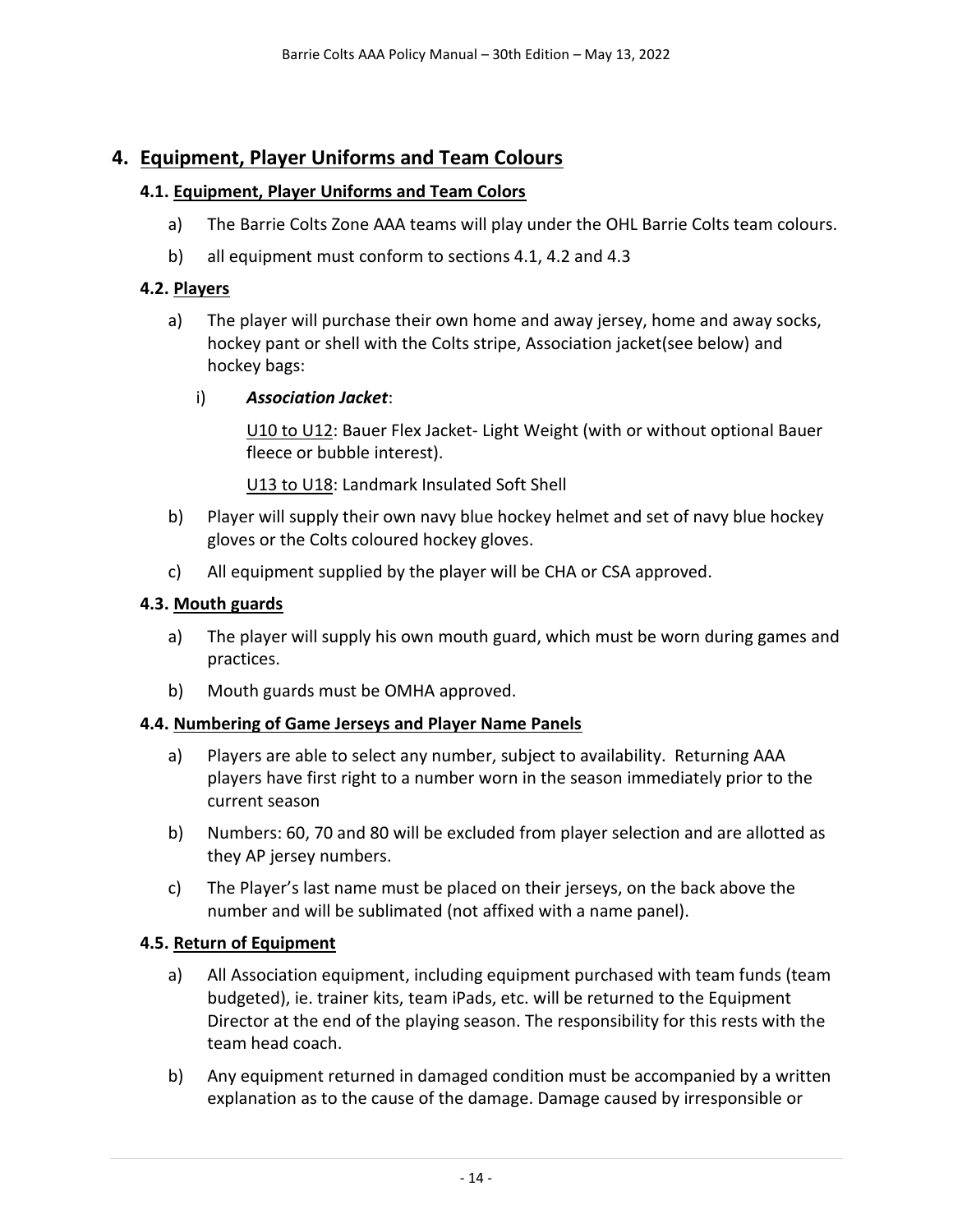willful conduct will result in further penalties, including the requirement that the person causing the damage repair or replace the equipment at his or her own expense.

c) Failure to return equipment is considered misappropriation of Association property and will be dealt with accordingly.

#### <span id="page-14-1"></span><span id="page-14-0"></span>**5. Player Tryouts and Player Movement**

#### **5.1. Tryouts**

#### **a) Permission to Skate Form (PTS)**

- i) The Ontario Minor Hockey Association (OMHA) requires that every player trying out for a AAA team provide the AAA Zone/Centre with a Permission to Skate (PTS) Form from their Home Centre prior to stepping on the ice.
- ii) There are no exceptions to i). It is the player's responsibility to obtain the documents required for attendance at tryouts.
- iii) Failure to provide a Permission to Skate (PTS) Form will result in an incomplete try-out registration and the player will not be permitted to skate. A refund will not be issued in this circumstance.

#### **b) U10 to U13 Players**

- i) Barrie AAA 'In Zone' players that wish to tryout for a AAA team MUST attend from the first tryout.
- ii) Barrie AAA 'In Zone' includes Barrie, Beeton, Essa, Innisfil, Stayner and New Tecumseth (TNT).
- iii) For 'Out of Zone' players, a Waiver/Form1 email from the players respective AAA Zone or AAA Home Centre MUST be presented prior to stepping on the ice as per OMHA Policy. If the player's AAA Zone is not adjacent t to the Barrie AAA ZONE, then the player will be responsible for obtaining a Waiver/Form1 from all AAA Zones per the OHF player movement policy and procedures.
- iv) A player requesting a Waiver/Form1 from Barrie AAA ZONE must attend the first tryout.

#### **c) U14 to U16 Players**

- i) U14, U15 and U16 may tryout at any AAA Zone within the OMHA without the need for a Waiver/Form1 from their home AAA Zone or AAA Home Centre per OMHA player movement policy.
- ii) If a player from outside of the OMHA intends to tryout for Barrie AAA ZONE, the player will be responsible for obtaining the required Waiver/Form1 from all AAA Zones per the OHF player movement policy and procedures.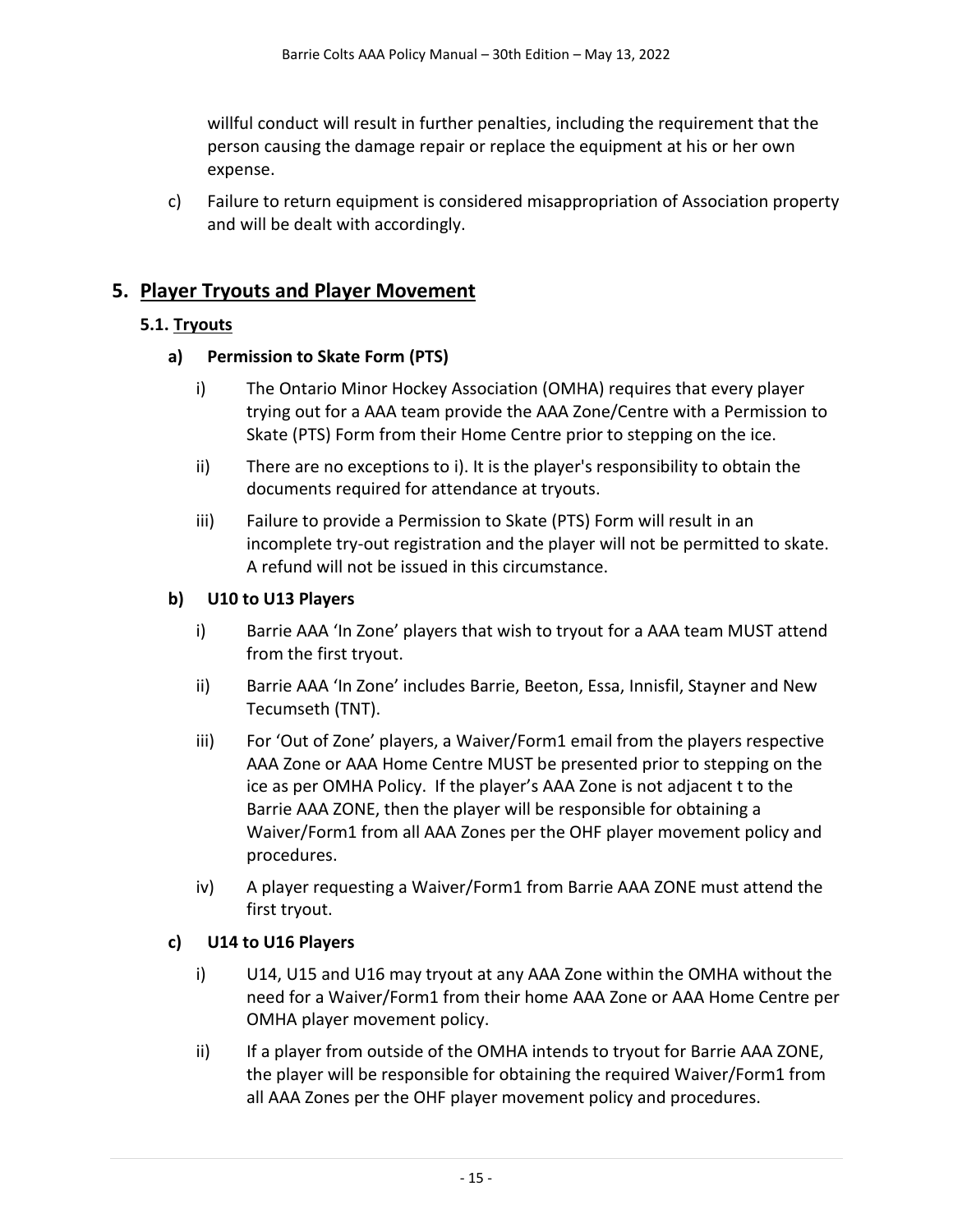#### **d) U18 Players:**

i) U18 Players may tryout for any AAA Zone (or Junior Team) without the need for a Waiver/Form1 from their home AAA Zone or AAA Home Centre.

#### **e) Tryout Fees:**

- i) All players registering for teams must pay the tryout fee, which will be set by the Executive prior to commencement of tryouts.
- ii) Players who sign a card with the Barrie AAA Zone team will need to make up any difference in tryout fees.
- iii) Tryout fees are non-refundable after the first tryout has begun. If payment was made PRIOR to the first tryout and a refund is requested, a refund will be issued, less our \$5.00 administration fee.
- f) **Player Injury / Unable to Attend Tryouts:** The Vice Chairperson of Hockey Operations may excuse a player from tryouts if the player is injured or for other good cause. The player wishing to obtain permission not to tryout at tryouts must submit a written request to the Vice Chairperson of Hockey Operations as soon as possible, but in any case, not after tryouts have commenced. The decision of the Vice Chairperson may be appealed to the Executive.

#### **g) Waiver/Form1 from Barrie AAA ZONE (U10 to U13 Only):**

- i) As per OMHA policy, a Waiver/Form1 will only be issued if the player is released from the team during tryouts. Before the player may receive such a Waiver/Form1, that player must have:
	- 5.1.g.i.1.1. properly registered and fees paid for the spring tryouts,
	- 5.1.g.i.1.2. attended tryouts and been released by the Coach,
	- 5.1.g.i.1.3. has not signed or offered a card from the Barrie AAA Zone.
- ii) Players from out of zone who have their Waiver/Form1 and are passing through can be made to tryout if the Coach so desires. The cost to them will also be a per skate fee. If the coach does not wish to see the out of zone player then they may pass through without any cost to them a Waiver/Form1 will be issued.

#### <span id="page-15-0"></span>**5.2. Underage Players**

a) The Association discourages players from playing in any age except the age for which they are by birth designated under OHF and OMHA rules and regulations. However, the Association recognizes the right of the underage player to play at a higher age level, if qualified. The Association deems that the underage player must rank within the top 3 forwards or top 2 defense or top goalie to be allowed to play up an age category.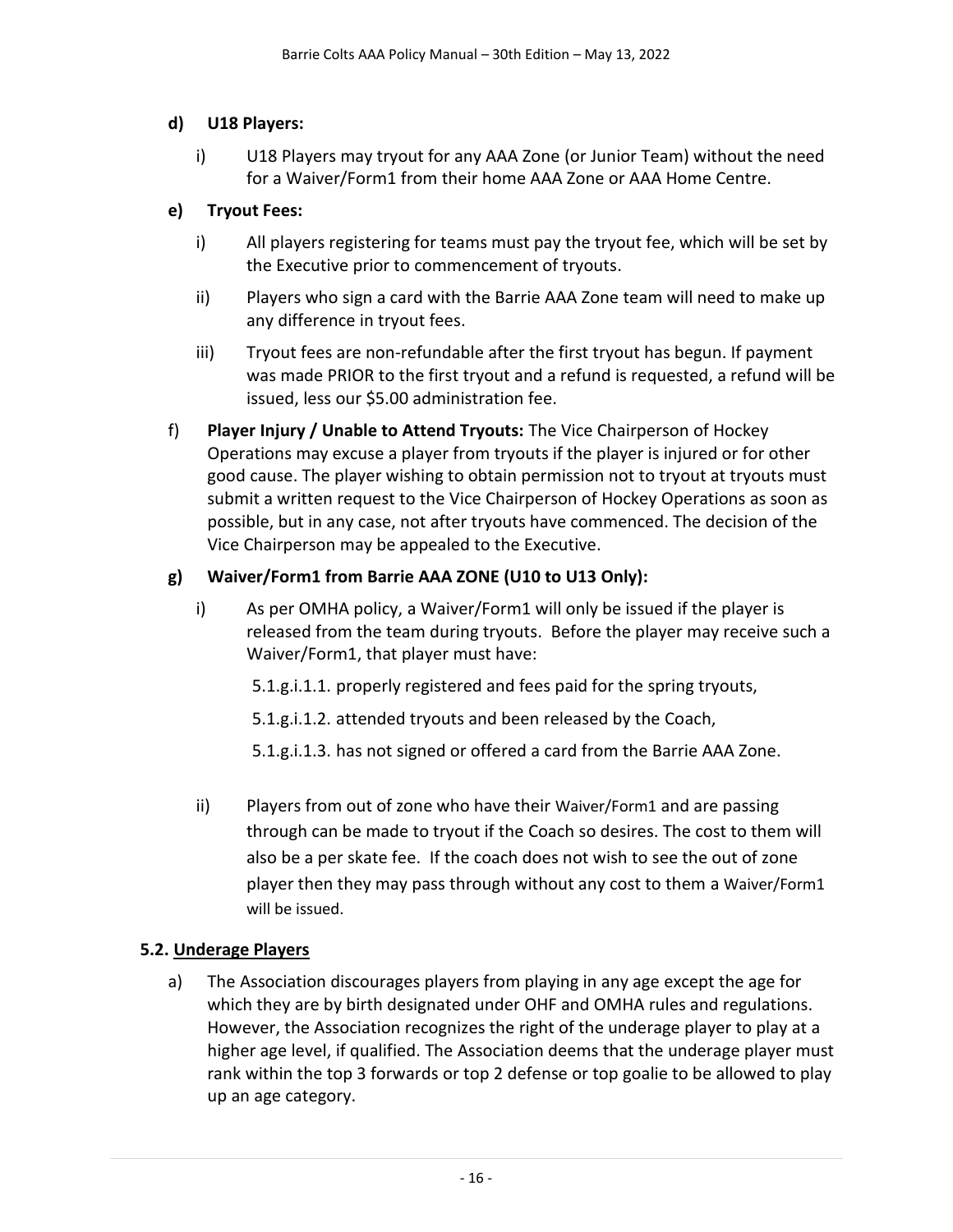- b) A player who does not meet the criteria in a) above will automatically return to their age appropriate division for a tryout and evaluation.
- c) The Vice Chair, Hockey Operations will appoint a committee to evaluate the ability of the player to play at the higher age level. Upon completion of the evaluation, the Vice Chair of Hockey Operations will either approve or deny the application and notice of such decision will be provided to the applicant's parent within 5 days of the decision. The applicant will have the right to appeal the decision of the Vice Chair of Hockey Operations to the Executive, but such appeal must be in writing addressed to the Chairperson within 7 days of the decision of the Vice Chair of Hockey Operations. A copy of such appeal shall be delivered to the Vice Chair of Hockey Operations. The decision of the Executive, or the Vice Chair of Hockey Operations if no appeal is taken, is final.

#### <span id="page-16-0"></span>**5.3. Player Evaluation**

- a) Players trying out for Association teams will be evaluated by the coach appointed by the coach's selection committee to coach the team (Coach) and such other members, if any, as are approved from time to time by the Head Coach.
- b) The Coach will personally address any player not selected for a team if the parent, guardian, or player makes a request.
- c) Regardless of a request, the Coach will personally explain his or her decision to release a player who was previously a member of an Association team but who, in the opinion of the Coach, lacks the talent to play in the upcoming season. A member of the Hockey Committee will be available to assist this process if requested by the parent, guardian, player, team head coach, or if the Head Coach so determines.
- d) Player selection is governed by the evaluation of the Coach under the supervision and guidance of the Head Coach and the Vice Chair of Hockey Operations.
- e) Player evaluations will be an ongoing procedure.

#### <span id="page-16-1"></span>**5.4. Playing or Ice Time**

- a) Players and teams will normally receive two practice times per week. Games will be in accordance with the Eastern AAA Hockey League season schedule, which varies from season to season and from division to division.
- b) Owing to restraints on ice allocation, practices may be held in the early morning hours and will generally not begin prior to 6:00 a.m. Any ice time assigned to a Team that cannot be used, must be cancelled in writing with the Ice Scheduler, otherwise the Team will be responsible for the cost of that ice time.
- c) The Coach's decision regarding playing time and positions will be made in the best interest of the team. U10 and U11 players should play in all position as per the Hockey Canada Development guidelines.
- d) No player may be denied ice time without an explanation by the Coach.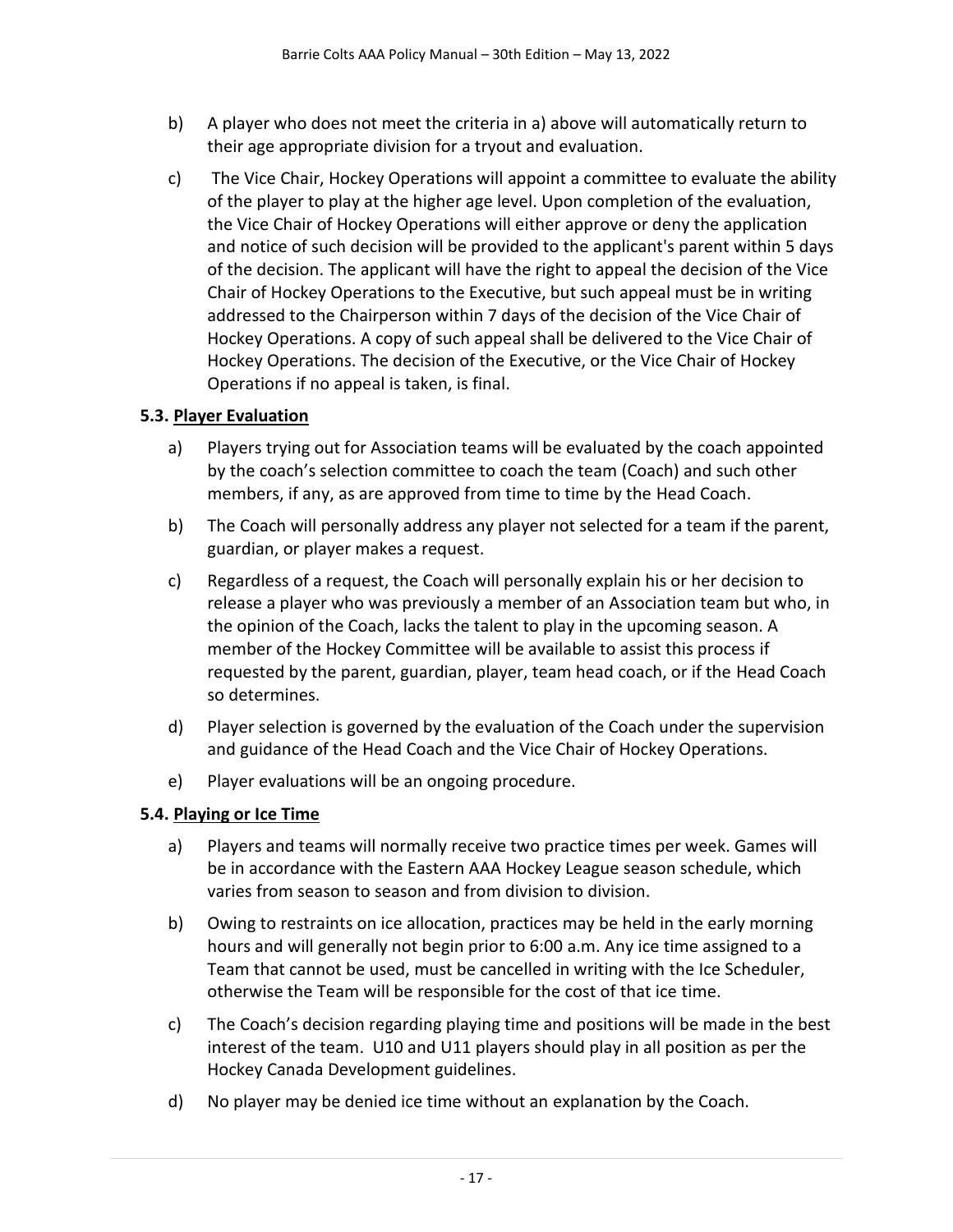#### <span id="page-17-0"></span>**5.5. Affiliated Players**

- a) Each coach will have an affiliated player list prepared in accordance with OMHA regulations.
- b) Coaches shall submit their affiliated player list and associated paperwork no later than January 3<sup>rd</sup> for processing. No player may be added to the official OMHA affiliated player roster for a team after January 5<sup>th</sup>.
- c) No affiliated player may play for an Association team unless the player is recorded on OMHA approved affiliated player list.
- d) The Executive Committee may overrule a member center's affiliated player protocol if, in consultation with the ETA OMHA Executive Member, such protocol is not in keeping with the OMHA rules of governance pertaining to the use and registration of Affiliated Players.
- e) Affiliated players are to be used only in the following situations:
	- i) Where a registered player is injured or unable, for other cause, to play in a season, exhibition or tournament game;
	- ii) A registered player is under suspension for any reason;
	- iii) A registered player quits or ceases to be a member of the team and a player is needed to fill that player's position.
	- iv) Any other reason approved in advance by the Vice Chairperson of Hockey Operations.

#### <span id="page-17-1"></span>**5.6. Practice and Affiliated Player**

a) A coach may invite an affiliated player who is properly recorded on his affiliated player list to a team practice or practices in advance of using that player in a game situation.

#### <span id="page-17-2"></span>**5.7. Protocol of Home Centre re Affiliated Player**

a) The Coach will, except as otherwise directed by the Executive Committee, respect the rules of protocol which each center of the Barrie Zone has in effect from time to time with respect to the use of the affiliated player.

#### <span id="page-17-3"></span>**5.8. Steps required for use of Affiliated Players**

- a) No affiliated player may be used in any game or practice unless prior to inviting him to attend such game or practice, the Coach or a member of his team staff has:
	- i) Obtained permission from the coach or manager of the team for whom the affiliated player is registered;
	- ii) Obtained the permission of that player's parent;
	- iii) Obtained a photocopy of the player's OMHA registration card;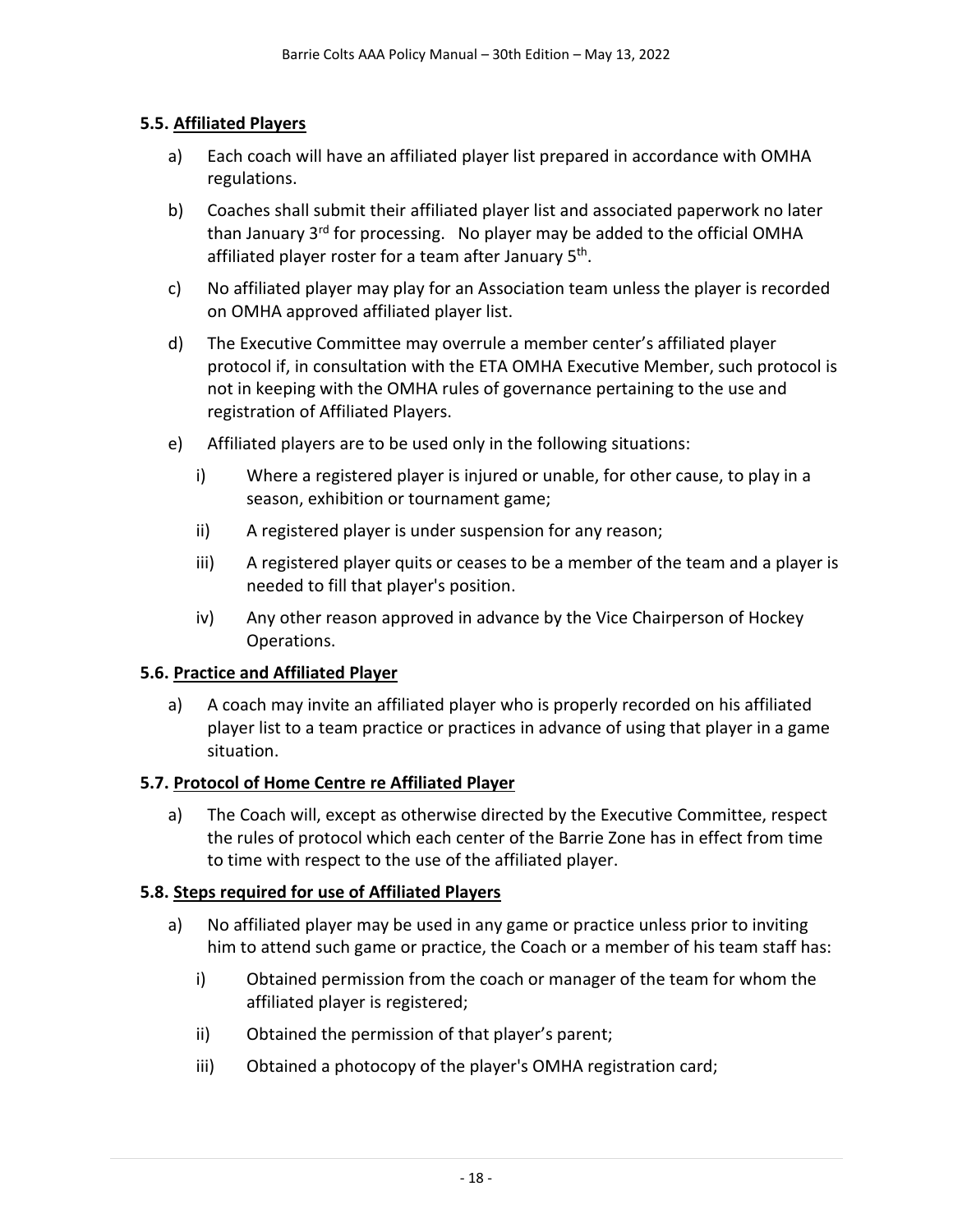iv) Followed the protocol of the member minor hockey association of which the affiliated player is a registered member for the use of affiliated players unless otherwise directed by the Executive Committee.

#### <span id="page-18-1"></span><span id="page-18-0"></span>**6. Conduct and Discipline**

#### **6.1. Complaints regarding the Association**

- a) Complaints or questions regarding the operation of the Association, as opposed to the operation of a specific team and its team officials, must be submitted, in writing, to the Chairperson and the Risk Management Director.
- b) If the complaint is deemed to be an infraction of the Rules within the meaning of the OMHA Code of Conduct, then the OMHA Rules regarding Dispute Resolution will apply. (see<http://www.omha.net/page/show/885513-risk-management>
- c) Written complaints and questions received shall be included in the agenda of the next meeting of the Executive.
- d) Complaints/questions should be submitted at least one week prior to the Executive Meeting to allow sufficient time for a full investigation before the meeting.
- e) Upon receipt of a complaint, the Chairperson may appoint a Fact-Finding Committee to investigate the complaint and present recommendations to the Executive. For issues of a serious nature, the Chairperson may call a Special Meeting of the Executive to ensure prompt resolution.
- f) Discussions of complaints of a sensitive or personal nature at Executive Meetings will not be open to the general membership and shall be kept confidential.
- g) All complaints shall receive a written reply.

#### <span id="page-18-2"></span>**6.2. Sanctions**

- a) A member who contravenes the rules of operation or the bylaws of the Barrie Colts AAA will receive written notice of such contravention and will be given an opportunity to be heard with respect to such contravention.
- b) The Executive Committee will have the sole discretion and authority to revoke membership in the Association and may only do so after a full hearing is held on the merits.

#### <span id="page-18-3"></span>**6.3. Alcohol, Marijuana and Non-Medical Use of Drugs**

a) Any member of the Association who is attending an Association sanctioned event and who is found to be abusing alcohol, smoking marijuana or abusing drugs for non-medical purposes will be immediately removed from participation in the event and considered a member not in good standing until his or her conduct is reviewed by the Hockey Committee.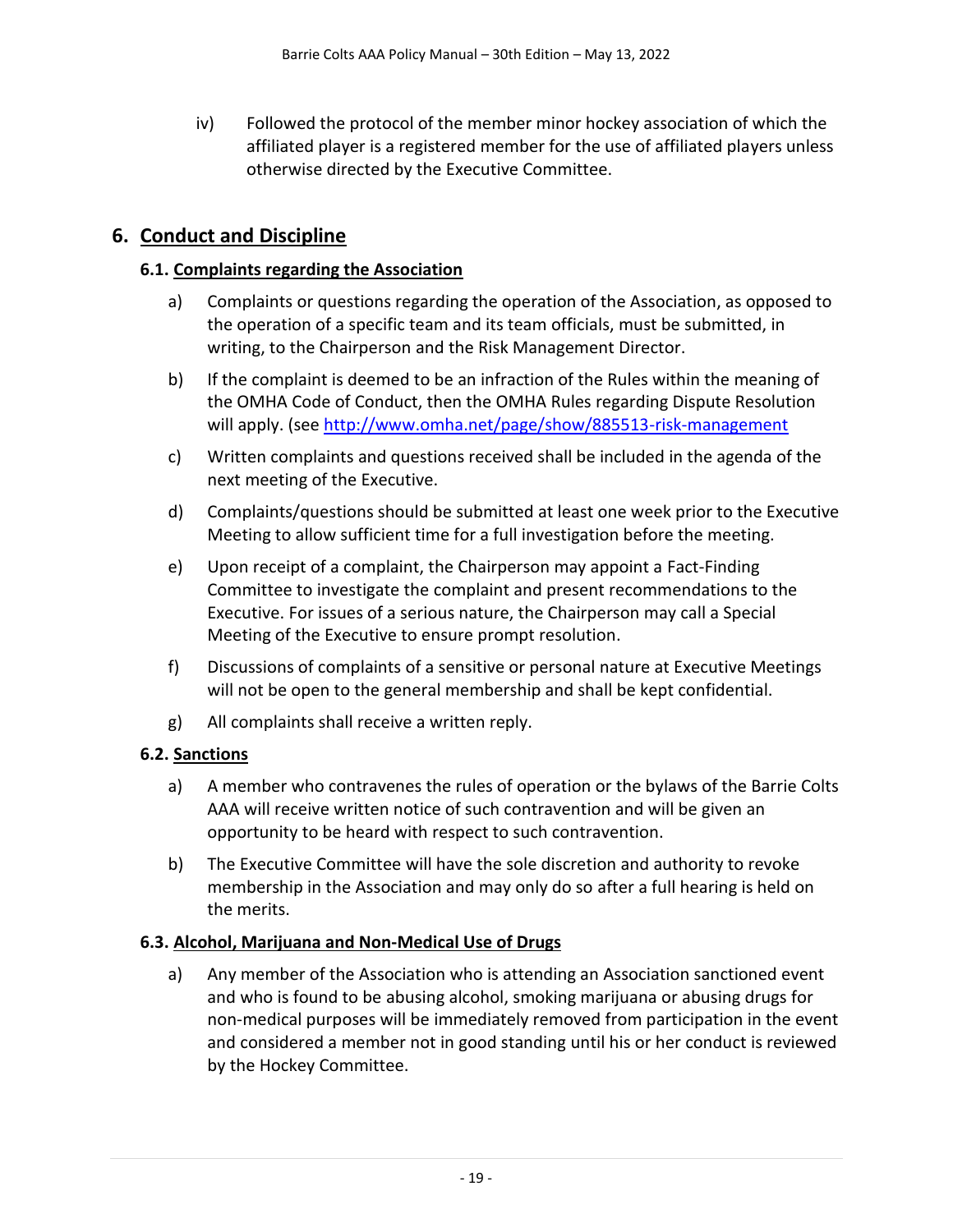b) After a full investigation, the Vice Chair of Hockey Operations will determine what if any penalty should be imposed upon such player which penalty will include the right to revoke the player's membership in the Association.

#### <span id="page-19-0"></span>**6.4. Cellular Phones and/or Mobile Recording Devices**

- a) Electronic devices are key to supporting an effective learning environment. However the said electronic device has one sole purpose. In this specific situation the purpose is to enhance the teaching of hockey specific skills or deliver materials that are a resource in teaching athletes who are visual as well as hand on practical learners.
- b) Pursuant to the policies and procedures we must adhere to as written by Hockey Canada and the OMHA with respect to bullying and cyber bullying and the City bylaws, cellular/mobile phones and/or any other electronic recording device which are not being used by the team staff as outlined in  $6.4(a)$  above are NOT permitted to be used in the change room.
- c) Players are not permitted to use their cellular/mobile phones and/or any other electronic recording devices in the change room.
- d) A member who contravenes this policy:
	- i) will automatically be a member in not good standing until a hearing is conducted
	- ii) will receive a written notice of such contravention and will be given an opportunity to be heard with respect to such contravention. However, depending on the nature of the infraction, the Risk Management Director may be required to involve the OMHA as required by their policies and procedures.
	- iii) For infractions which are investigated by the Association, the Executive Committee will have the sole discretion and authority to impose a penalty or revoke membership in the Association and may only do so after a full hearing is held on the merits.

#### <span id="page-19-1"></span>**6.5. Team Meetings**

- a) The Coach will have a parent meeting, after the team is finalized and prior to the season. In this meeting the Coach will convey his coaching philosophy and team rules to the parents and players.
- b) Meetings will be held throughout the year at the discretion of the Coach.
- c) A Hockey Operations Committee Member or in their absence an Executive Member should be in attendance for all Team Meetings.

#### <span id="page-19-2"></span>**6.6. Twenty-Four Hour Cool Down Rule**

a) The Association requires that all emotional or angry outbursts be kept to a minimum but, at the same time that all concerns and questions are appropriately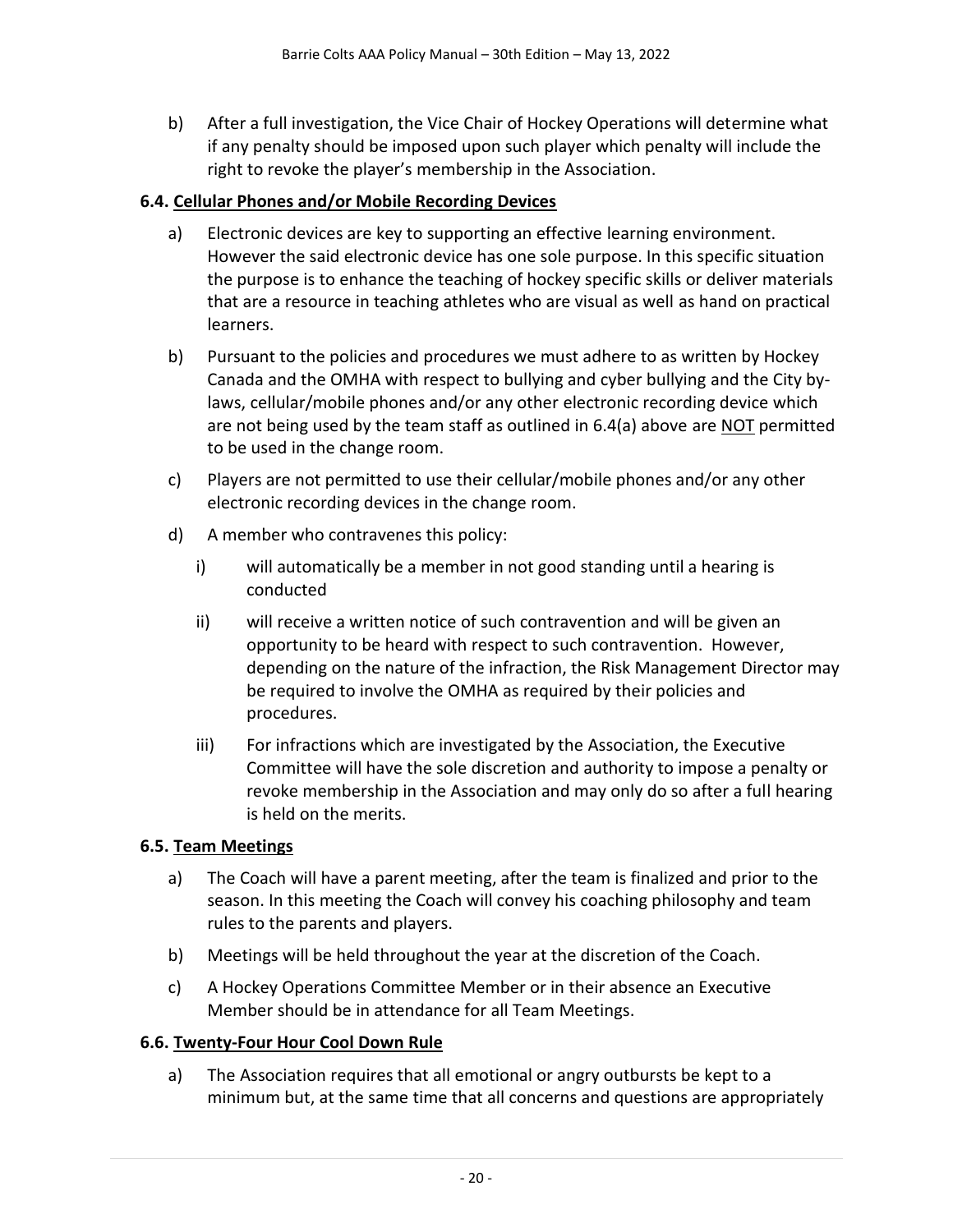dealt with. Therefore, it is mandatory that all members operate under the "24 hour rule". This rule requires that a member wait for 24 hours as a "cooling off" period before the issue of concern is addressed. This rule applies to all members, including coaching staff, executive and all volunteers.

#### <span id="page-20-0"></span>**6.7. Complaint or Infraction Procedure – other than regarding the Association**

- a) In keeping with the 24-hour rule, any complaint, question or concern that a parent might have with the Team will be addressed first to the Team Manager, after the mandatory 24 hour cooling off period. This should be done in writing to ensure that the issue is accurately addressed.
- b) The Coach will then address the issue with the parent by convening a meeting at which the Team Manager and at least one other coaching staff will be in attendance. The parent may also request the attendance of two other people to such a meeting. If the issue is not resolved by such meeting, the parent or the Coach may bring the issue to the Risk Management Director for further resolution.
- c) The OMHA policy with respect to major and minor infractions will apply at all times. (See<http://www.omha.net/page/show/885513-risk-management> )

#### <span id="page-20-1"></span>**6.8. Dress Code**

- a) Players and coaches shall wear official team attire when traveling to and at ALL home and away games.
- b) An appropriate dress code is a very important part of projecting an image for the Association. Please arrive at all games clean and properly attired. Failure to do so may result in loss of ice time and if the problem persists, possible suspension. Coaches and managers are required to enforce this dress code at all times. Infractions will be reported to the Vice Chair Hockey Operations.

#### *c) Association Jacket:*

- i) U10 to U12: Bauer Flex Jacket- Light Weight (with or without optional Bauer fleece or bubble interest).
- ii) U13 to U18: Landmark Insulated Soft Shell
- d) All coaching staff (except trainers) are required to wear appropriate attire to all games. This will include a shirt, tie, dress slacks and dress shoes. the Association jacket (team specific) with the Barrie Colts logo will be mandatory. Jacket's with another team's logo is not permitted. Trainers have the option to wear a complete Barrie Colts tracksuit and comfortable runners.

#### **e)** *Players are required to wear to all games:*

i) *U10 to U12:* The players of these teams will wear a mock neck/dress shirt and tie, dress slacks and dress shoes (winter boots). No jeans, running shoes or ball caps are permitted unless they are approved Colts apparel.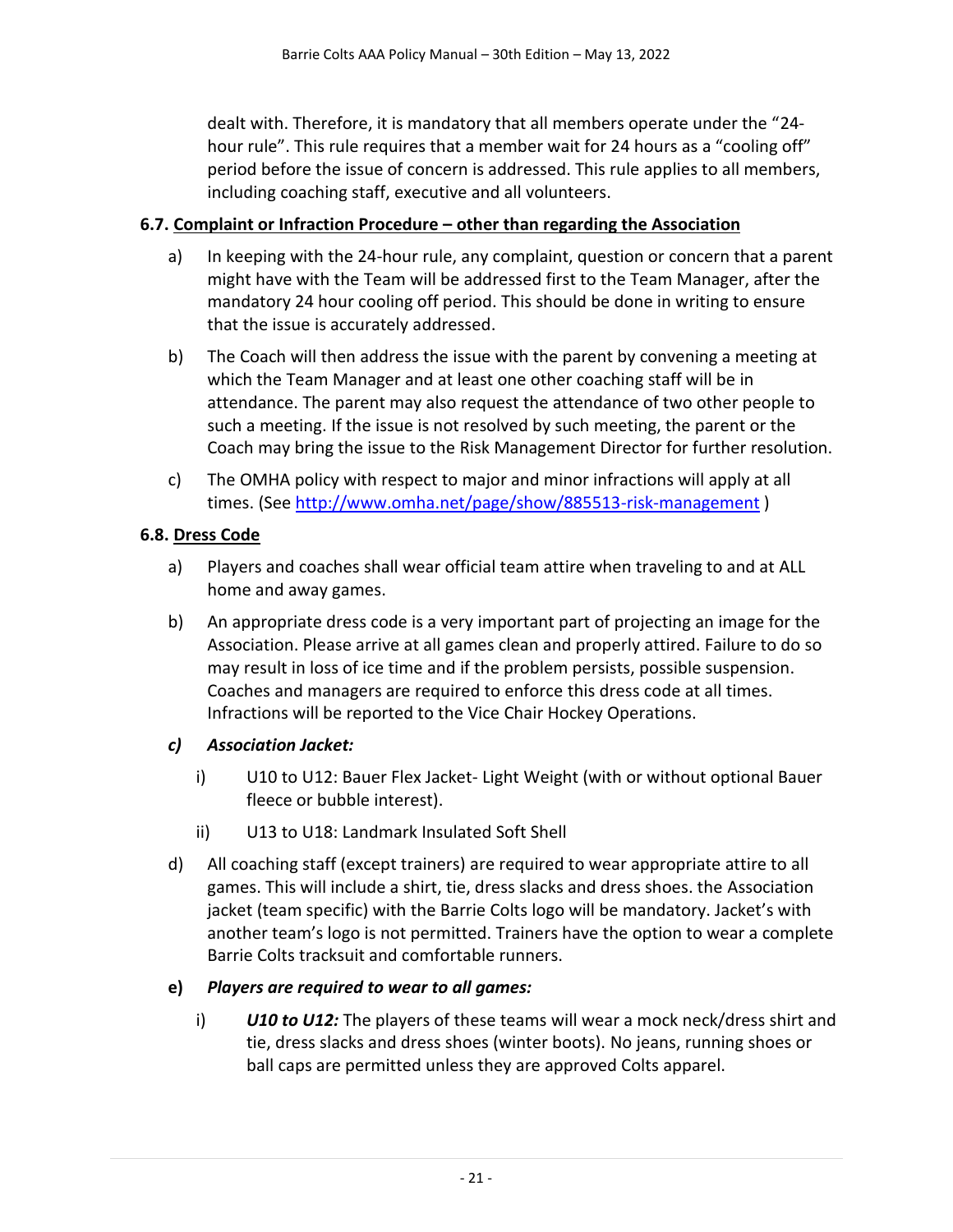- ii) *U13 to U18:* Players will wear a shirt and tie, dress slacks and dress shoes (no winter boots). No jeans, running shoes or ball caps are permitted except Colts apparel.
- f) Teams who wish to purchase track suits, warm-up clothing or hoodies must order the approved BARRIE COLTS AAA apparel available that year by the Association.
- **g) ANY ITEMS outside the mandatory items listed above and available Association approved apparel, whether it be a different style t-shirt, shorts, or toques etc, MUST be approved by the Director of Equipment BEFORE being ordered, WORN or USED by any AAA Team. Teams MUST have approval to use the Colts logo or Colts name; you MUST have written approval to place your order. Failure to receive approval will result in the team funds being replaced at the cost of the member placing the order. Game socks and Game Jerseys are to worn for games only and not for practices.**

#### <span id="page-21-0"></span>**6.9. Confidentiality**

- a) All complaints, concerns and questions are to be dealt with in confidence by those charged with the responsibility of handling them. Only those members of the Association who are necessary for the resolution will be consulted and given sufficient information upon which to make a decision.
- b) All members are reminded of the conflict of interest policy incorporated into the Colts Bylaws

#### <span id="page-21-1"></span>**6.10. Unsupervised Dressing Rooms**

a) Players when in the arena or a dressing room will at all times be supervised by at least two members of the Coaching staff and/or other properly screened adult.

#### <span id="page-21-2"></span>**6.11. Player Dressing and Shower Room Policy – Gender**

- a) From U11, down, mixed genders may change in the same room, at the same time in the presence of two properly screened adults as set forth in OHF policies.
- b) Players U12 and higher of opposite gender will be separated from the other gender while changing and showering and will be entitled to separate rooms. Such players may not change in the same room at the same time and the coach shall ensure that all are involved in pre-game and post-game activities. When separate facilities exist for both male and female participants, males and females shall make use of the separate facilities. If the facility does not have separate changing areas available, players shall address the issue by dressing, undressing and showering in shifts. It is the responsibility of the team to provide a plan and actively manage the risk and ensure the safety of individual players when they are dressing, undressing and showering.
- c) When players are fully dressed, they may gather together in the same room for Team meetings.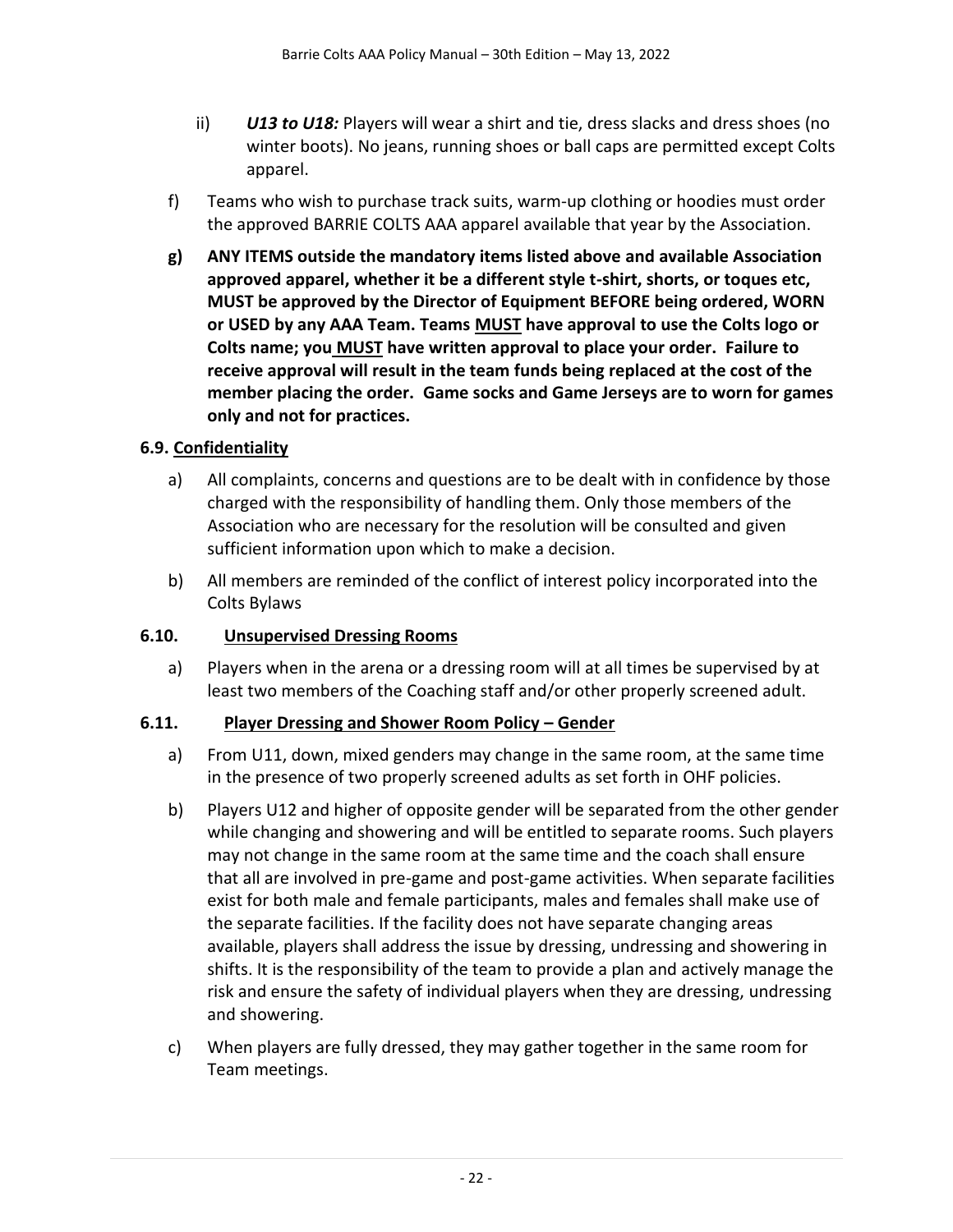- d) Only team officials of the same gender as the player may be in the vicinity of the shower. No team official may shower at the same time as a player at any time.
- e) Not less than two team officials may be present during showering or changing and should only be present to ensure that behavior policies are observed and players are properly supervised.

#### <span id="page-22-0"></span>**6.12. Transportation of Athletes**

- a) Players are to be transported only by their parents or those authorized by the parent.
- b) Unless the parent has expressly authorized same, no member of the coaching staff may transport a player and even then, such member of the coaching staff shall be accompanied by one other adult at all times.

#### <span id="page-22-1"></span>**6.13. Injuries (Return to Play)**

- a) If a player suffers an injury in a game or practice, which requires his removal from the game or practice without return, such player shall not be permitted to return to practice or play without the permission of the parent. The parent's permission is to be accompanied by a proper medical certificate indicating that the player is physically fit to return to play.
- b) If a player is injured during the play and the injury is not to the head, the player may return to the ice if the trainer, after consulting with the parent, deems that the return may occur in safety.
- c) Any injury to the head, which causes the player to lose consciousness or be removed from play during the game, will be immediately reported to the OMHA and such player shall be immediately referred to the appropriate medical authority to determine his status to return to play. No such player may return to play without a medical certificate authorizing him.

#### <span id="page-22-2"></span>**6.14. Road Trips**

- a) The only road trips that are allowed for the team are trips approved by the Barrie AAA ZONE Executive and are properly within the scope of team activities.
- b) All athletes must be transported under the supervision of not less than two team officials except:
	- i) Where the athlete is in the company of his parent; or
	- ii) The parent of the child has made private arrangements to transport his or her child to or from an Association event.

#### <span id="page-22-3"></span>**6.15. Releasing Children from Supervision**

a) All parents have the primary duty of supervision in relation to their child especially during arrival and departure for games, practices and authorized team events. It is the obligation of the parent to provide to the coaching staff proper direction as to whom their child is to be released following such events.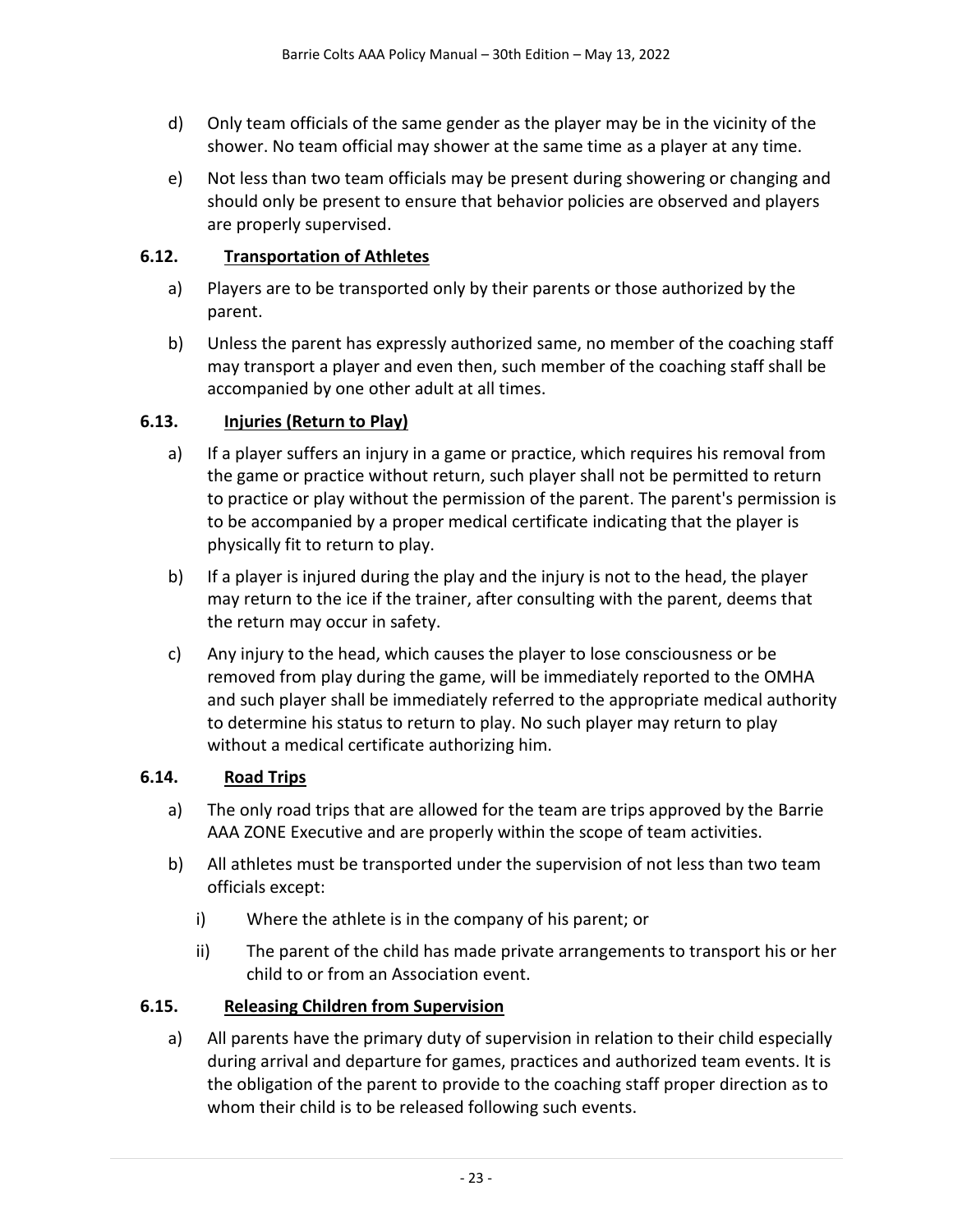b) A member of the coaching staff may release a player only to that player's parent or a person who has the parent's authority. If the coaching staff are not made aware of the person authorized by the parent, and the parent is not in attendance, the player shall not be released to that person. The coaching staff will then telephone the person designated by the parent on the player registration form as the emergency contact person. That person will be the only person who may give direction for the release of the player. If the emergency contact cannot be contacted, then the coaching staff will continue supervision of the player until such time as the parent can be contacted and the player transferred to the parent.

#### <span id="page-23-0"></span>**6.16. Disciplinary Action**

- a) Disciplinary action in addition to mandatory OMHA suspensions, may be handed out by the Barrie Colts AAA organization for misconduct penalties, hitting from behind penalties or any other reason as the Association deems necessary. These are suspensions from the organization and are added to the mandatory suspension period specified by the O.M.H.A.
- b) All suspensions must be reported to the Vice Chair of Hockey Operations or Designated Person immediately (within 24 hours). Failure to do so could result in a suspension to the team coach.

#### <span id="page-23-1"></span>**6.17. Appeals regarding suspension:**

- a) Appeals for any additional Association suspensions imposed by this rule will be handled in the following manner:
	- i) Written request to the team manager requesting an appeal.
	- ii) Team manager refers the request to the Vice Chair of Hockey Operations.
	- iii) Vice-Chairman of Hockey Operations reviews the appeal and reports to the Chairman.
	- iv) Chairman reviews the appeal. If warranted, the Chairman will appoint a threeperson committee to review the incident and disciplinary action.
- b) The appointed committee shall consist of impartial members. Their recommendations are final. No further appeals will be accepted.

## <span id="page-23-3"></span><span id="page-23-2"></span>**7. Coaches/Managers/Trainers/On-Ice Volunteers**

#### **7.1. Qualifications**

a) All coaches, assistant coaches and trainers are required to take all clinics designated by the OMHA and the OHF and will not be allowed to take charge of a team until all such clinics are attended.

#### <span id="page-23-4"></span>**7.2. Selection of Coaches and all Team Officials**

a) All applications for coaching positions will be submitted in writing on approved application forms prior to January 31st.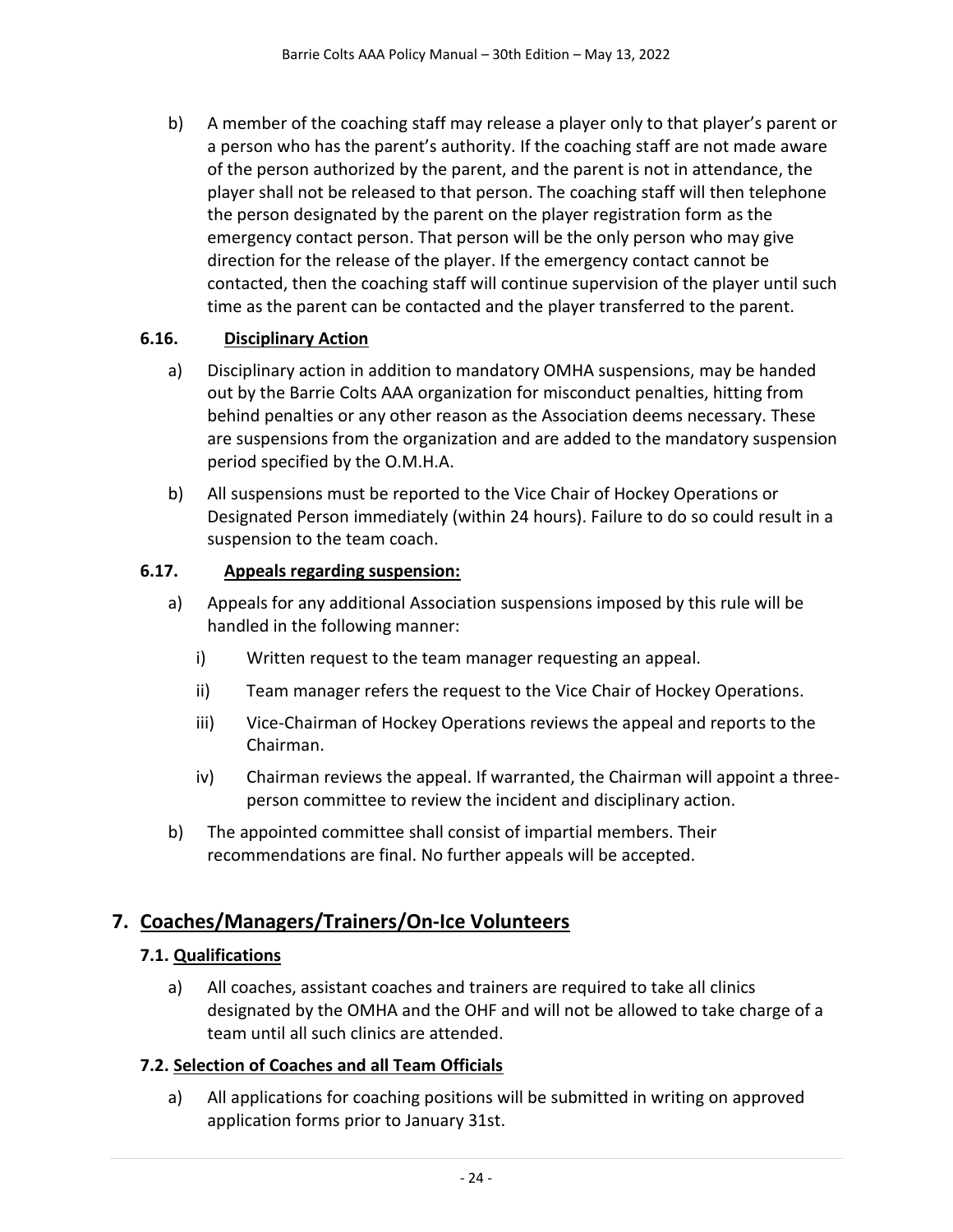- b) Not later than the February Board meeting in each year, the Vice Chairperson of Hockey Operations, will recommend to the Association's Board a Coaches Selection Committee for approval. The Board may approve the committee as recommended and has the sole power to add or delete members to this committee.
- c) The Vice Chairperson of Hockey Operations will submit all names of applicants to the Board for approval before the Coaches Selection Committee begins interviews. Once the applicants are approved for interviews, the final decision of the Coach will rest with the Selection Committee.
- d) The Coach Selection Committee shall:
	- i) set a coaching selection criteria
	- ii) convene meetings to select coaches for the respective teams
	- iii) make recommendations for Executive approval on the appointment of coaches for the respective teams
- e) Coaches will be selected wherever possible in time for the tryouts. If no suitable coach can be found for a team by tryouts, the Vice Chair of Hockey Operations may appoint a committee which will select players for such team until a coach may be found.
- f) The head coach may put forward a recommendation team staff (assistant coach, trainer and manager) for approval by the Executive. The Coaches' Selection Committee may also put forward names for a team's assistant coach in order to mentor new coaches in the Barrie Colts AAA organization. The Executive is not bound by such recommendations in either circumstance.

#### <span id="page-24-0"></span>**7.3. Responsibilities of Coaches**

- a) Coaches must obtain all qualifications necessary to have appropriate OMHA status to coach. The cost of these qualification courses will be covered by the Association upon successful completion.
- b) Coaches require HP1 Certification for teams at U14 and above, to assist in obtaining this certification the Association will refund the cost of this course as follows (proof of the expense to be provided to Vice Chair of Hockey Operations and the Vice Chair Finance):
	- i) 25% of the cost refunded after attending the training course
	- ii) another 25% of the cost refunded after passing the training course and online requirements
	- iii) another 25% of the cost refunded upon successful completion of the Field Evaluation
	- iv) final 25% of the cost refunded for Coaching in the next season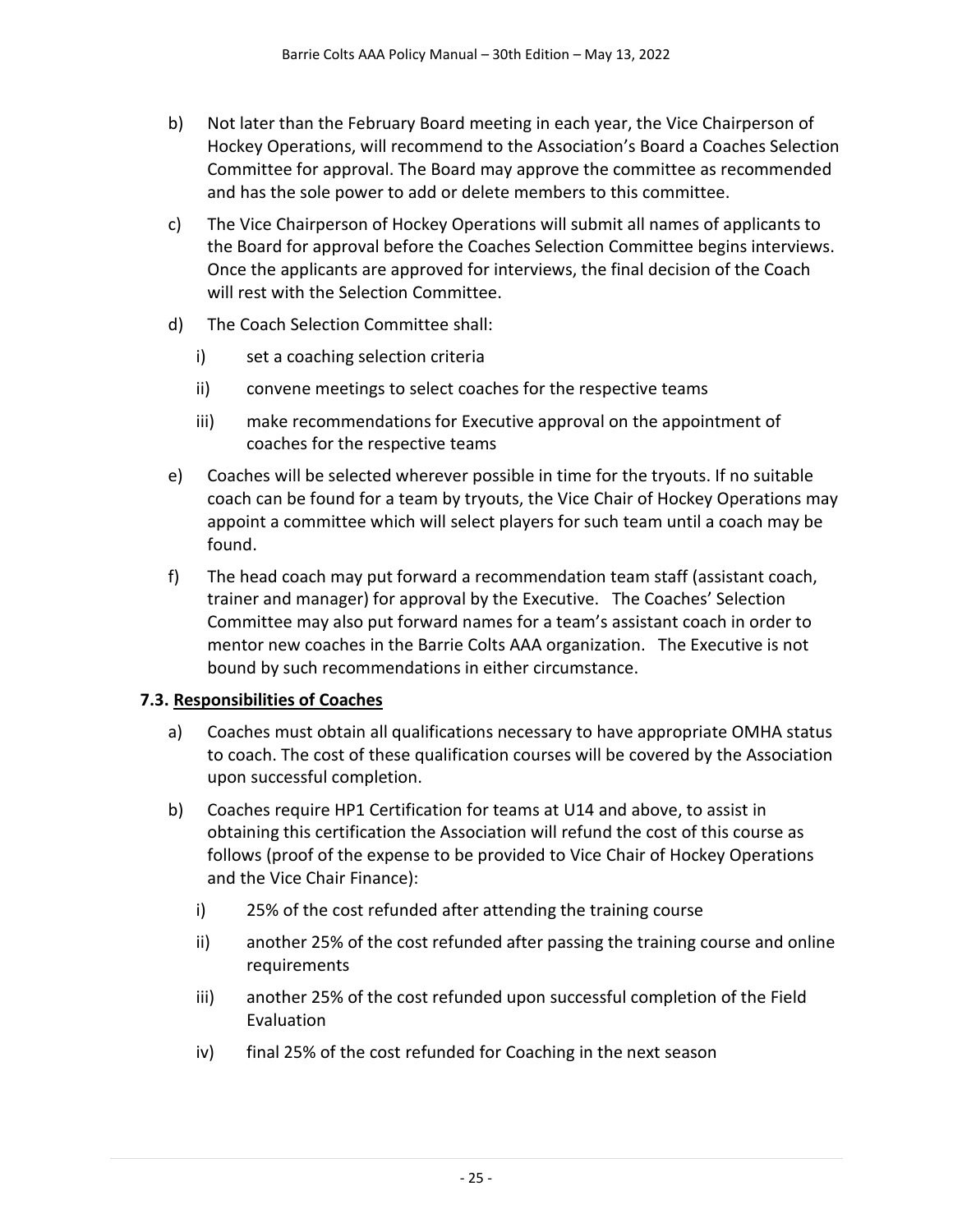- c) All coaches are expected to personally attend all games and practices unless personal circumstances dictate otherwise. If a coach repeatedly misses games and practices, his position as coach will be subject to review.
- d) All coaches are required to follow all Association policies and procedures. Failure to do so may result in suspension or, in repeated instances, removal as coach.
- e) Head coaches must adhere to their personal Agreement between them and the Barrie AAA ZONE.

#### <span id="page-25-0"></span>**7.4. Selection and Responsibilities of Managers**

- a) The manager will act as the main conduit of information between the coach and the parents and between the Association and all members of the team.
- b) The manager will:
	- i) keep all team records, including the team budget, player information forms, player contact information, player cards, and any other documentation required for the operation of the team;
	- ii) submit the team budget to the Executive for approval when it is compiled by the team;
	- iii) make all arrangements for tournament registrations;
	- iv) obtain and distribute to parents the team schedules for all practices, games and tournaments;
	- v) ensure that sufficient parent volunteers are enlisted to provide services to the team as necessary for time keeping, fund raising, parent volunteer activities, statistical information and player activities;
		- 7.4.b.v.1. if you don't have sufficient volunteers, you will be responsible for the duties outlined below for the parent volunteer positions of Media Liaison and Fund Raising.
	- vi) maintain confidentiality of all records provided in accordance with this policy, except where the use of the information is required in the best interests of the players; and
	- vii) all other duties as outlined in the Appendix attached here to as "Guidelines for Team Managers"

#### <span id="page-25-1"></span>**7.5. Selection and Responsibilities of Trainers**

- a) The trainer will:
	- i) Acquire valid HTCP certification, the Association will cover the cost for any Rostered Trainer.
	- ii) maintain all health information pertaining to each player and member of the team staff and any particular needs of the player or team staff. Following review, each record is to be placed in a sealed envelope with only the player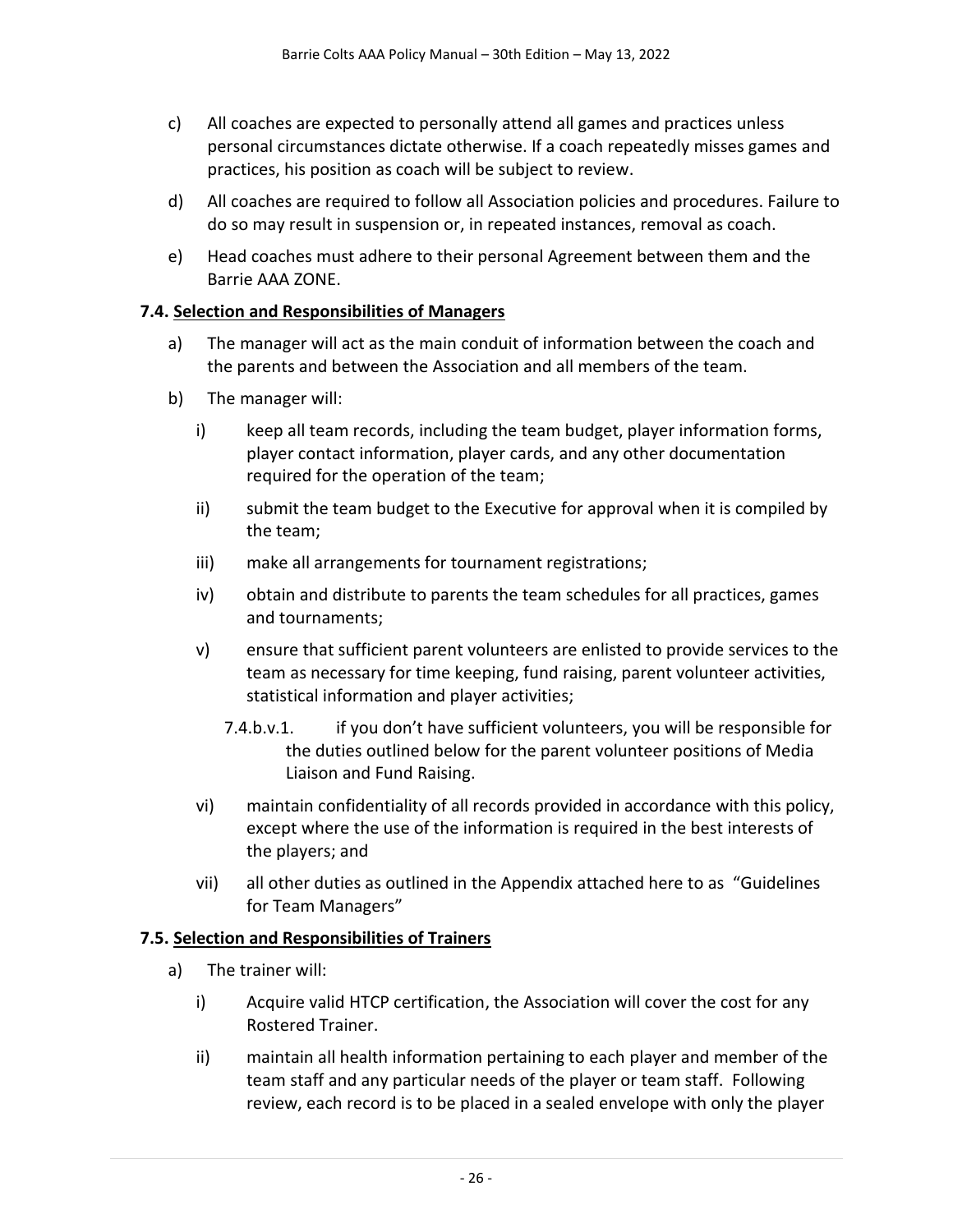name, date of review/completion and the team name on the envelope and must be available at all practices, games and team events;

- iii) maintain an Emergency Action Plan (EAP) for all arenas which form part of the ETA (league games). Ensure that an EAP is completed prior to any game played at new arena (ie. exhibition games, tournaments or playdowns) and ensure that team volunteers are aware of their roles as part of the EAP.
- iv) attend, know and abide by the policies and procedures pertaining to trainers as provided by OMHA sponsored clinics;
- v) attend all mandatory trainer meetings;
- vi) supervise the players equipment and ensure that all players have appropriate equipment as approved by the CHA and OMHA; and
- vii) support the team by being present at all games, practices, fund raising and team events.

#### <span id="page-26-0"></span>**7.6. Relationship between Coaches and Teams**

- a) The coach has the discretion to establish the relationship he or she is to have with the players on the teams. A minimum standard is expected as follows:
	- i) To assess and report to the player his or her skills and areas needing improvement;
	- ii) To encourage fair play and respect of all on ice officials;
	- iii) To develop the individual players as well as the team;

#### <span id="page-26-1"></span>**7.7. Coaches and Parents**

- a) The coaches and parents must have respect for each other and make every effort to foster such respect.
- b) Parents and coaches will refrain from any public criticism of each other.
- c) All parents and all members of the coaching staff will be civil to each other at all times.

#### <span id="page-26-2"></span>**7.8. On-Ice Volunteers**

- a) All On Ice Volunteers must be 18 years or older.
- b) As an exception, with Board approval, a player registered with the Barrie AAA ZONE would be permitted to volunteer as an On-Ice Helper under the following circumstances:
	- i) The player must be a minimum of 2 years older than the team they are assisting;
	- ii) The parent approves and provides the Vice Chair of Admin with an executed Parental Permission to Volunteer Form.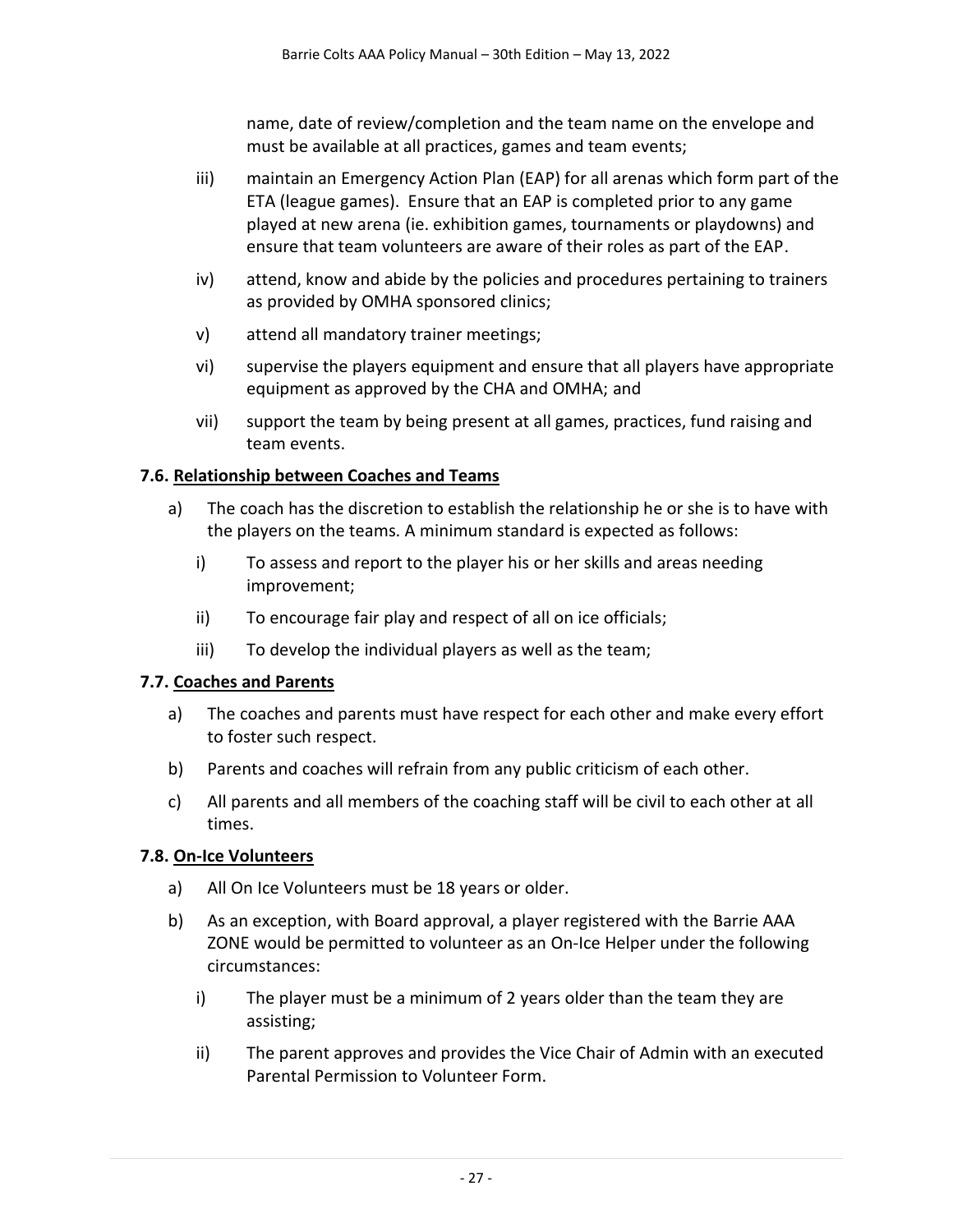#### <span id="page-27-0"></span>**7.9. Criminal Record Check (CRC) / Vulnerable Sector Form 1 Screening**

- a) Criminal Record Checks must be carried out by all team staff and on-ice volunteers who in their roles are in direct and regular contact with players on their respective team.
- b) A request for a CRC or Vulnerable Sector Screening from the Police must be specific to "Barrie Colts AAA". You may not use a CRC / Vulnerable Sector Screening requested by a previous employer or organization. It must be an original and not a photocopy.
- c) A CRC / Vulnerable Sector Screening cannot be more than 4 months old when accepted by the Barrie Colts AAA.
- d) An acceptable CRC / Vulnerable Sector Screening shall be valid for a period of one year, but can thereafter be extended for up to 2 additional years (for a total of 3 years) by completing and submitting each new hockey season a "Disclosure Form" as provided by the Risk Management Director.
- e) All related documentation must be submitted directly to the Risk Management Director to ensure confidentiality and future security.

#### <span id="page-27-2"></span><span id="page-27-1"></span>**8. Officials and Parent Volunteers**

#### **8.1. Timekeepers**

- a) Each team will appoint a person to be in charge of timekeepers. All timekeepers will be trained on the operation of all arena clocks.
- b) In the alternative to paragraph a), the team may include in its budget an amount to pay a properly trained OMHA timekeeper for the season. The timekeeper may not be paid until the budget is approved.

#### <span id="page-27-3"></span>**8.2. Referee Category Requirement**

- a) The Referee in Chief assigns and schedules all games. His decision is final.
- b) The Referee in Chief will ensure that the appropriate level referee and complement of referees attends each game.

#### <span id="page-27-4"></span>**8.3. Team Volunteers**

- a) In addition to timekeepers, each team will request that one parent be appointed to fill each of the following positions on the team (if appropriate):
	- i) Team Parent Volunteer
	- ii) Media Liaison
	- iii) Fund raising.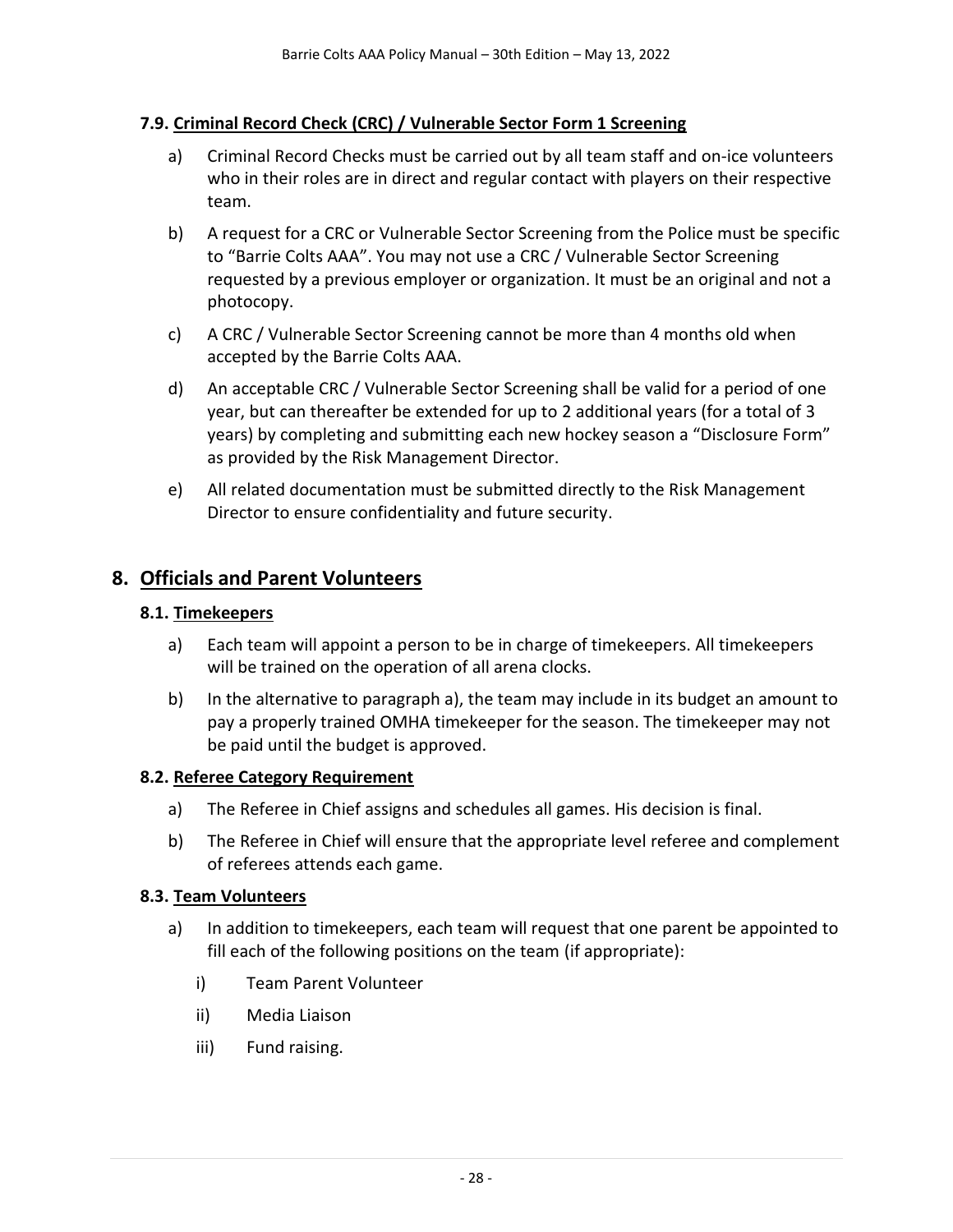#### <span id="page-28-0"></span>**b) Job Description of Parent Volunteers**

- i) *The Media Liaison Volunteer* will perform the following duties:
	- Report to the Vice Chairperson of Administration with respect to all matters within this mandate;
	- Ensure that the team sponsor has a copy of the team schedule and is aware of and invited to all home and away games;
	- Ensure that the appropriate media is given the team statistical information including home and away game and tournament results;
	- Acts as media contact person for the team;
	- Attend meetings as required by the Vice Chairperson of Administration.
- ii) *The Fund Raising Parent Volunteer* will perform the following duties:
	- Ensure that all fund raising activities for the team have been preapproved by the Executive;
	- Report to with the Vice Chairperson of Finance regarding budgets for fund raising activities;
	- Assist the parents of the team in planning, organizing and fund raising events approved by the Executive for the team;
	- Maintain appropriate records verifying the collection and disbursement of all money raised through approved fund raising;
	- Provide a report and all records regarding fund raising events to the Vice Chairperson of Finance at the close of all fund raising.

#### <span id="page-28-2"></span><span id="page-28-1"></span>**9. Subsidization**

#### **9.1. Registration**

- a) The Association will consider any application for subsidy if a player is genuinely unable to meet the cost of Registration. The player and his family may be required to participate in volunteer activities as part of any subsidy.
- b) An application for subsidy will be submitted on the appropriate Association form, available from the Chairperson, and will be considered only by the Chairperson and Vice Chair of Finance, who will have the sole discretion and authority to grant or deny the subsidy in whole or in part. All applications for subsidy are strictly confidential and no information pertaining to any application will form part of the Association records, except only to record the amount of subsidies granted for any fiscal year.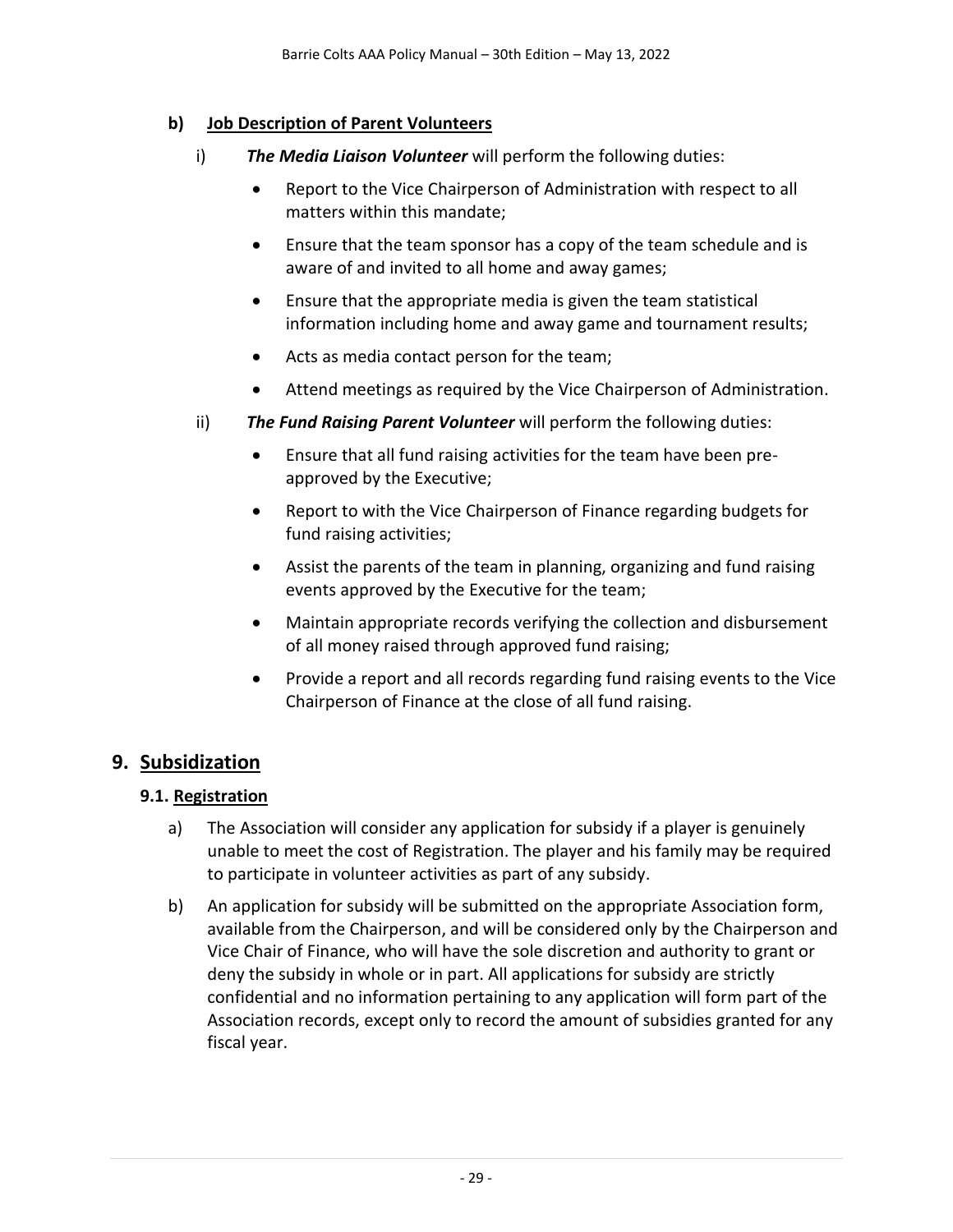#### <span id="page-29-0"></span>**9.2. Team officials' subsidy:**

- a) Team budgets may cover non-parent rostered staff expenses for mileage at the posted OMHA rate each season. Mileage is based on all officials in one car and its expected non-parent rostered staff follow this practice and only one payout for mileage will apply. In exceptional circumstances a second mileage allowance may be paid with approval of the Vice Chair of Finance and/or Treasurer.
- b) Mileage will only be reimbursed for away games and tournaments. A mileage chart is available from the Vice Chair of Finance. In addition, other occasional travel related expenses such as 407 ETR charges may be expensed with a supporting bill or receipt as approved by the Vice Chair of Finance.
- c) A Head Coach who lives outside the boundaries of our Zone may be allowed mileage expenses to home games and practices, this must be approved by the Team and the Executive. A detailed mileage log must be submitted to the Executive to support this expense
- d) Hotel expenses will also be covered; non-parent rostered staff are expected to share accommodations. Meals while away for more than 24 hours may be expensed with a receipt or at a flat rate of \$70.00 per day(\$20 breakfast, \$25 lunch, and \$35 dinner), alcoholic beverages exempt.

#### <span id="page-29-1"></span>**9.3. The Board of Board of Directors' subsidy and expenses.**

a) Members of the Board will be reimbursed their appropriate Association expenses for telephone, transportation to and from OMHA, ETA events but only if such expenses are supported by receipts and are submitted to the Executive for approval. The members of the Barrie Association are entitled to a full accounting of any expenses paid to or on behalf of a Board member and the Treasurer will have this information available on request.

#### <span id="page-29-2"></span>**9.4. Playoff Subsidies**

- a) The Association will pay the entry fees of all teams who advance to the OMHA Finals or beyond. Any additional expenses beyond the basic entry fee will be covered by the individual team
- b) A team hosting an OMHA Championship in Barrie will have their entry fee and the OMHA fee paid for by the Association effective for the 2018-19 season.

#### <span id="page-29-3"></span>**10.Team Budgeting, Finance and Fundraising**

All Team funds are restricted to the use of the team, players and team staff only, no team fundraising is to be used for the benefit of the parents. Any funds left at the season end will become the property of the Association. If parents contributed to a Team "startup" fund only the limit of this amount may be returned to the parents.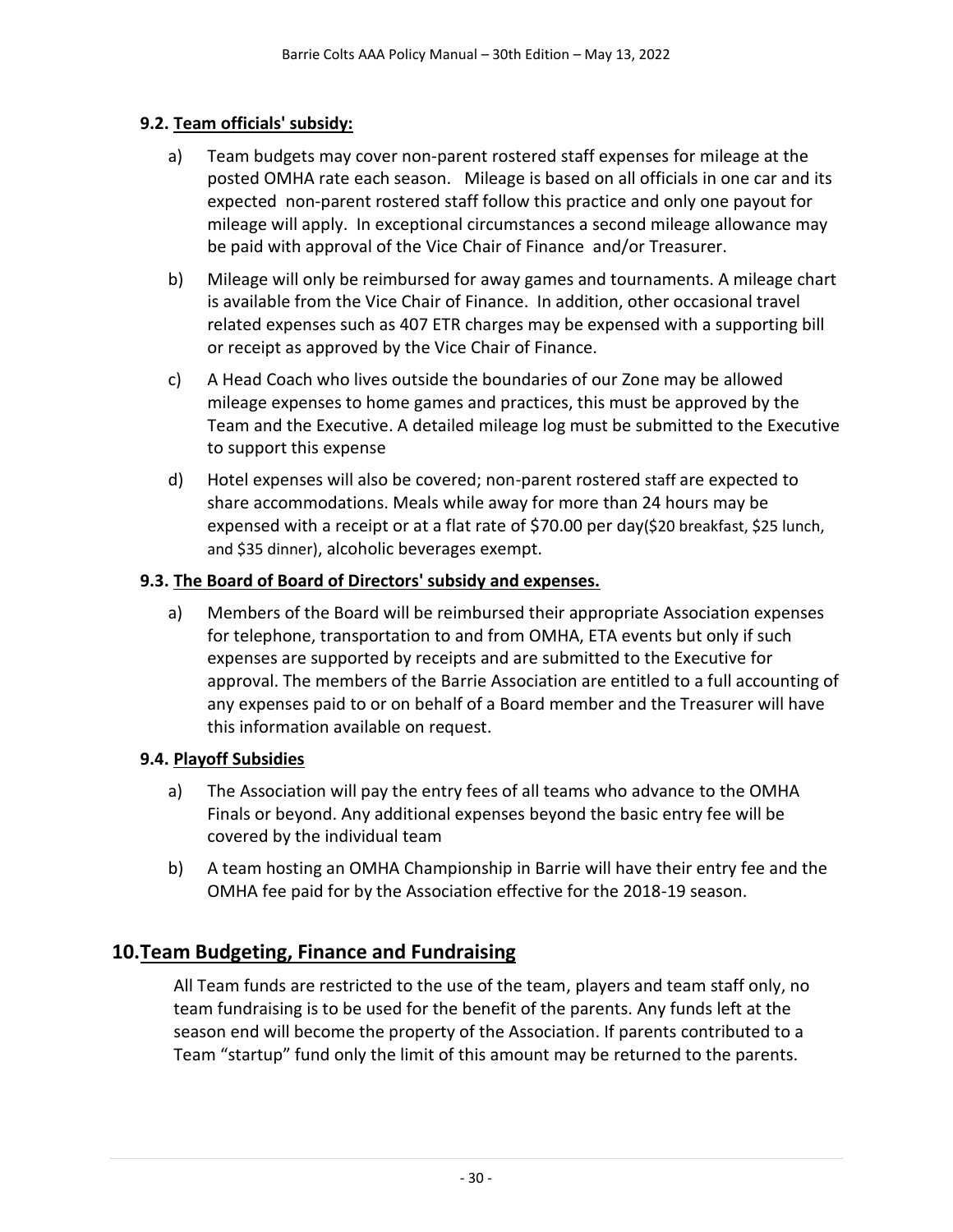#### <span id="page-30-0"></span>**10.1. Team Budgeting – U10 to U11**

- a) Each team is permitted to raise up to \$25,000.00, to pay for the following:
	- i) Tournament entry fees;
	- ii) Medical and other supplies required by the trainer for consumption by the players;
	- iii) Transportation to and from team events;
	- iv) Equipment for players on the team;
	- v) Player condition programs including off ice programs specifically designed for conditioning;
	- vi) Colts apparel for use by the players or coaching staff;
	- vii) Non-parent expenses would be a consideration for a budget increase, but at the discretion and approval of the Association Executive; and
	- viii) Any other expense approved by the Association Executive after submission by the team of its operating budget on approved association forms.

#### <span id="page-30-1"></span>**10.2. Team Budgeting – U12 to U14**

- a) Each team is permitted to raise up to \$35,000.00, to pay for the following:
	- i) Tournament entry fees;
	- ii) Medical and other supplies required by the trainer for consumption by the players;
	- iii) Transportation to and from team events;
	- iv) Equipment for players on the team;
	- v) Player condition programs including off ice programs specifically designed for conditioning;
	- vi) Colts apparel for use by the players or coaching staff;
	- vii) Non-parent expenses would be a consideration for a budget increase, but at the discretion and approval of the Association Executive; and
	- viii) Any other expense approved by the Association Executive after submission by the team of its operating budget on approved association forms.

#### <span id="page-30-2"></span>**10.3. Team Budgeting – U15 to U18**

- a) Each team is permitted to raise up to \$50,000.00, to pay for the following:
	- i) Tournament entry fees;
	- ii) Medical and other supplies required by the trainer for consumption by the players;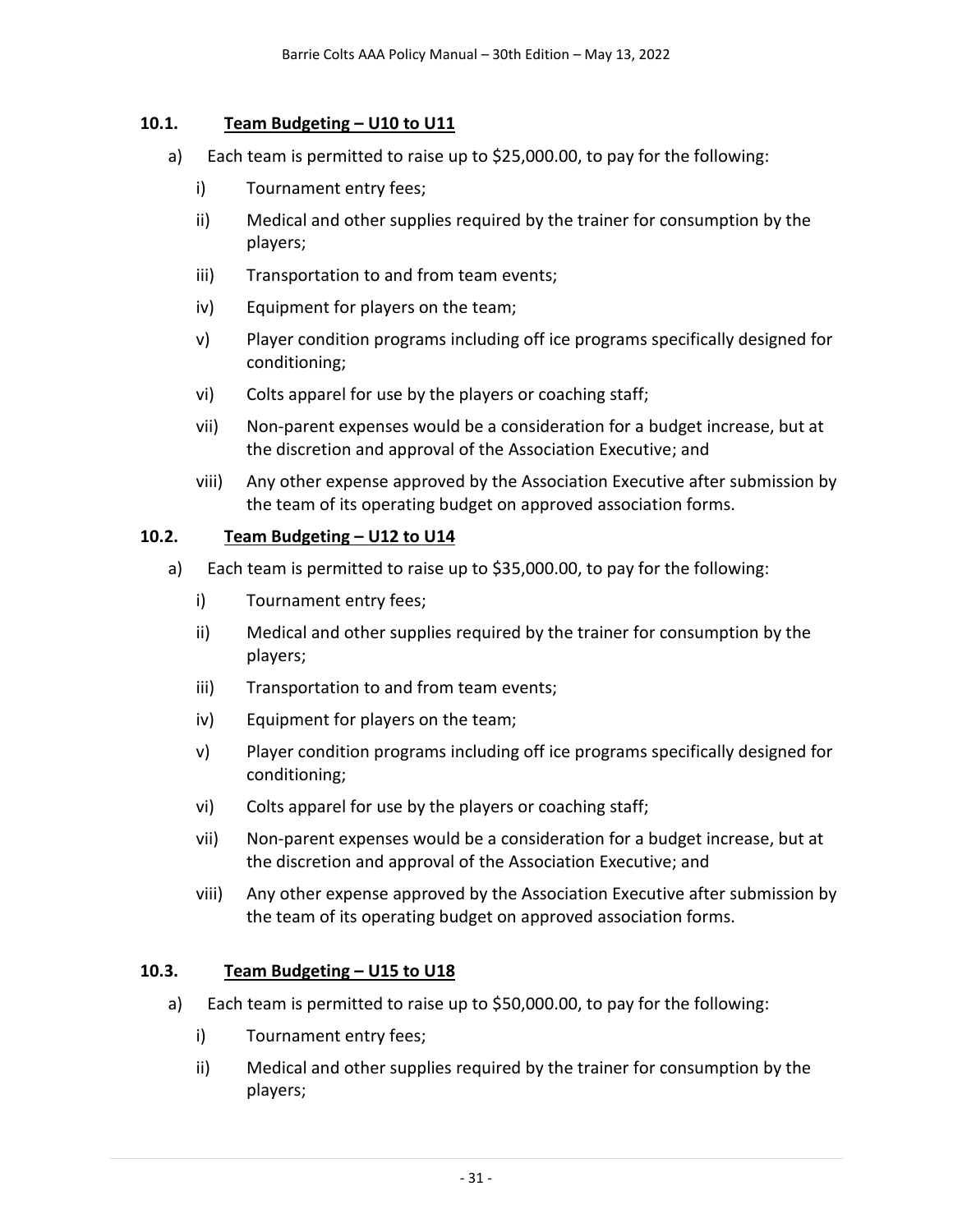- iii) Transportation to and from team events;
- iv) Equipment for players on the team;
- v) Player condition programs including off ice programs specifically designed for conditioning;
- vi) Colts apparel for use by the players or coaching staff;
- vii) Non-parent expenses; and
- viii) Any other expense approved by the Association Executive after submission by the team of its operating budget on approved association forms.

#### <span id="page-31-0"></span>**10.4. Submitting Team Budgets**

- a) All proposed team budgets must be submitted to the Vice Chair of Finance as soon as practicable following tryouts and in no case later than the first Friday in May. This proposed team budget must be approved by each parent on the team.
- b) Prior to any Association funds being advanced to a team and prior to any team fund raising event, a team must submit to the Vice Chairperson of Finance a proposed team-operating budget on approved Association forms (template available on our website). The budget will be considered by the Executive at its first monthly meeting after submission. The Executive has the sole discretion and authority to approve the team budget. The executive may require additional insurance for certain fundraising events, this cost will be the responsibility of the team.
- c) It is the responsibility of the Executive to ensure that fund raising events as proposed by teams do not conflict with each other. The Executive may therefore require teams to combine fund raising events.

#### <span id="page-31-1"></span>**10.5. Non-Parent Expenses**

a) Teams with non-parent coaching staff or trainer may exceed the limits outlined above in sections 10.1 to 10.3 only after consultation and approval by the Vice Chair of Finance and Treasurer.

#### <span id="page-31-2"></span>**10.6. Supplementary Budgets**

a) A team planning a major travel tournament (ie Quebec U13 Tournament), must submit and have approved any supplementary funding to cover these special events. Any approved amounts will become part of the Team Budget. This request must be accompanied by a parent approval form signed by all team members.

#### <span id="page-31-3"></span>**10.7. Sponsors**

a) Teams will be permitted to raise a maximum of \$2500.00 from a single sponsor. Multiple sponsors may be allowed subject to Executive approval. This sponsor maximum is permitted to be kept by the team but will form part of the limit that individual teams are allowed to raise for fundraising.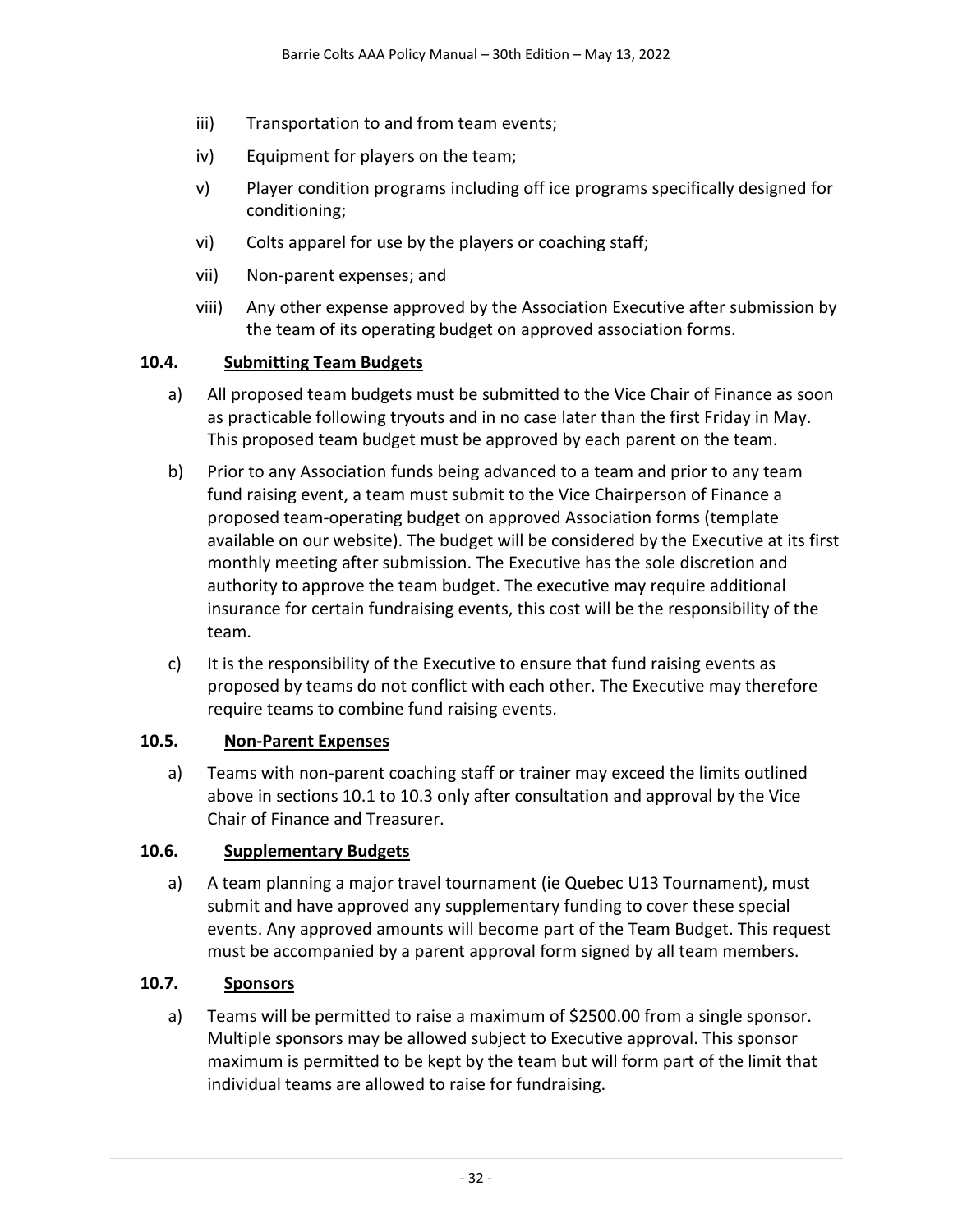- b) All sponsorships will require approval from the Executive before funds can be distributed to the team. Approval is needed for all sponsors, whether they be a single sponsorship or multiple sponsorships.
- c) It will be the decision of the team and/or sponsor on how they wish to promote the sponsorship. However, the promotion of the sponsorship will need to be approved by the Executive and all costs associated with promoting the sponsorship will be the responsibility of the team and/or sponsor.

#### <span id="page-32-0"></span>**10.8. Financial Reporting and Record Keeping**

- a) The Vice Chair of Finance will supervise all team bank accounts and may, in their absolute discretion, require any team or all teams to maintain a bank account of their choice, on which he/she has signing authority such that he/she may access the account without the signature of any other team official.
- b) All teams must keep one and only one bank account for the use of its approved budget. Such accounts will have not less than two signing authorities. No two persons of the same family can be signing authority. One signing authority should be the team manager. The other should be the coach, unless otherwise approved by the Vice Chairperson of Finance.
- c) Each team must reconcile and submit its bank statement monthly to the Treasurer and each member of the team by the first Friday of the following month. Failure to do so will normally result in immediate suspension.
- d) If any team is found to have disobeyed these policies the coach, the manager and any other persons involved, will be immediately suspended and appropriate investigative action will be conducted by the Executive. It is a serious matter to use Association funds for any purpose other than an authorized purpose.

#### <span id="page-32-2"></span><span id="page-32-1"></span>**11.Sponsorship and Fundraising Event Prohibitions:**

11.1. All proposed sponsorship and fundraising events must approved by the Executive.

#### <span id="page-32-3"></span>**11.2. Wineries, Brewers, Tobacco**

a) In accordance with OMHA policy, no fund raising or sponsorship may be obtained from any winery, brewery or tobacco related corporation.

#### <span id="page-32-5"></span><span id="page-32-4"></span>**12.Games, Playoffs, Tournaments, Exhibitions**

#### **12.1. Guidelines**

a) Teams are permitted to play exhibition games if ice allocation is available and the team ensures that notice is given to the Ice Scheduler.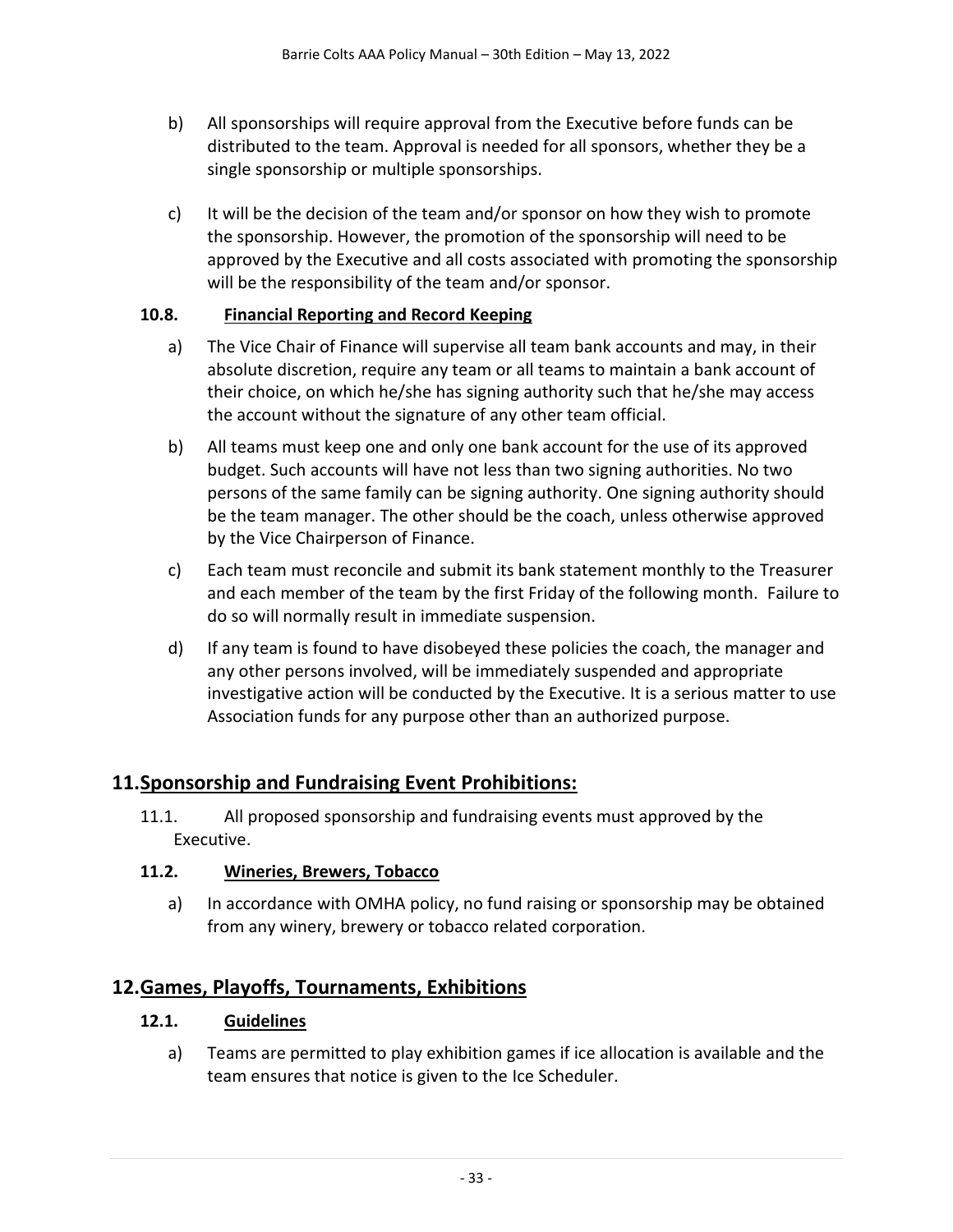- b) Teams will not be scheduled to be on ice for any practices, games or tournaments between December 24th and January 1st (dates may vary from year to year depending on the day of the week that Christmas falls on). The only exception will be the U15 and U16 teams who are permitted to participate in the Marlies tournament.
- c) Teams must first commit to all league games before entry into tournaments. The ETA league rule only permits two games to be rescheduled due to tournament conflicts. No team will be allowed to re-schedule more than two league games and only then, if there are no other options.
- d) Commencing in the 2019-20 season, teams will only be permitted to attend up to 4 tournaments with a maximum of one (1) cross-border tournament.

#### <span id="page-33-0"></span>**12.2. Approval**

a) All tournaments must be approved by the Association with appropriate OMHA tournament permits issued for same where required. The team shall ensure that the Vice Chair of Hockey Operations is aware of the tournaments in which they are registered or for which application has been made.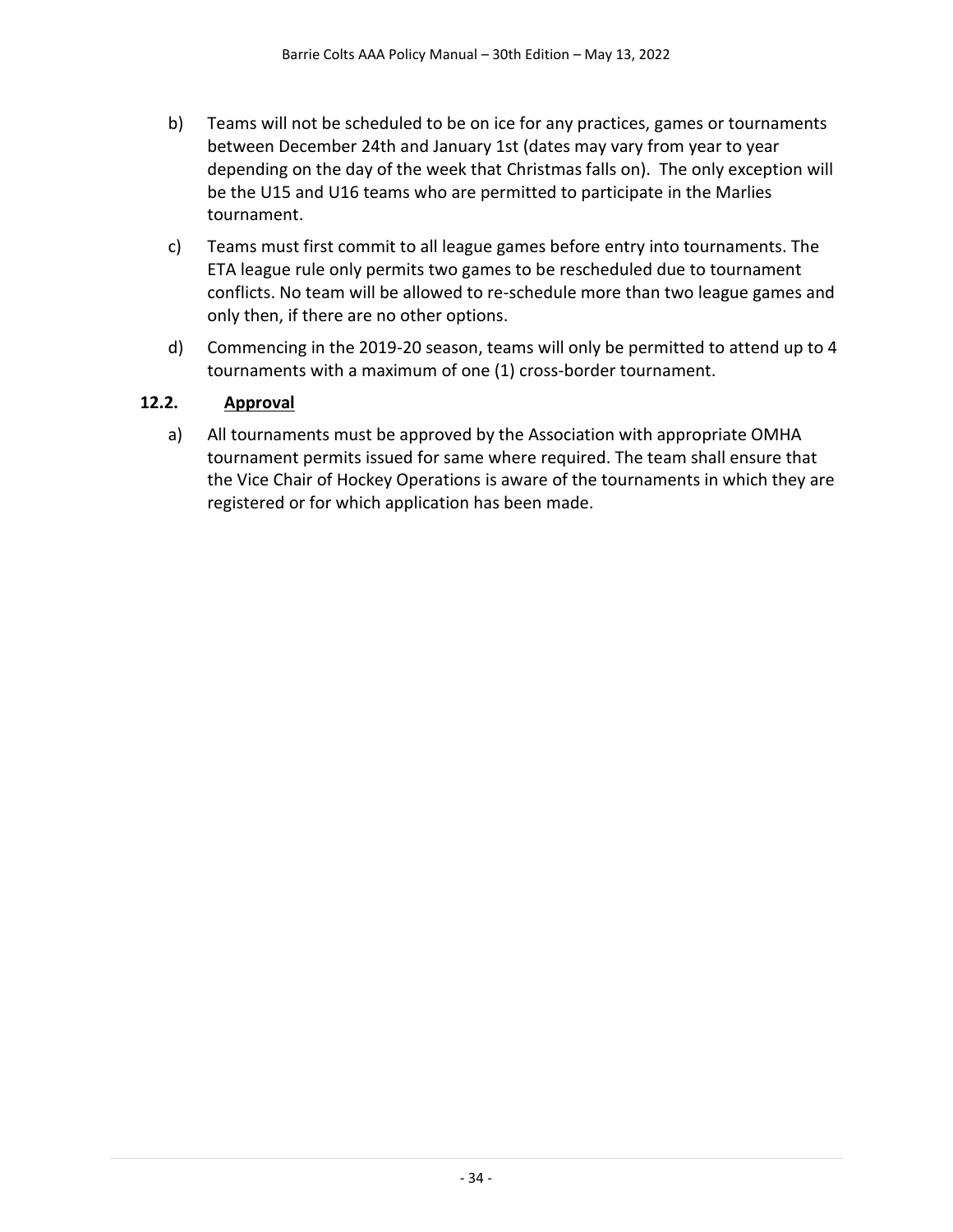#### <span id="page-34-0"></span>**13.Appendix**

- **13.1. Sample Team Rules**
- **13.2. Complaint Policy and Procedure**
- **13.3. Ice Scheduling Policy**
- **13.4. Concussion Management Program / Return to Play Policy**
- **13.5. Registration Payment Schedule For All Divisions**
- **13.6. Honorariums**
- **13.7. Guidelines for Team Managers**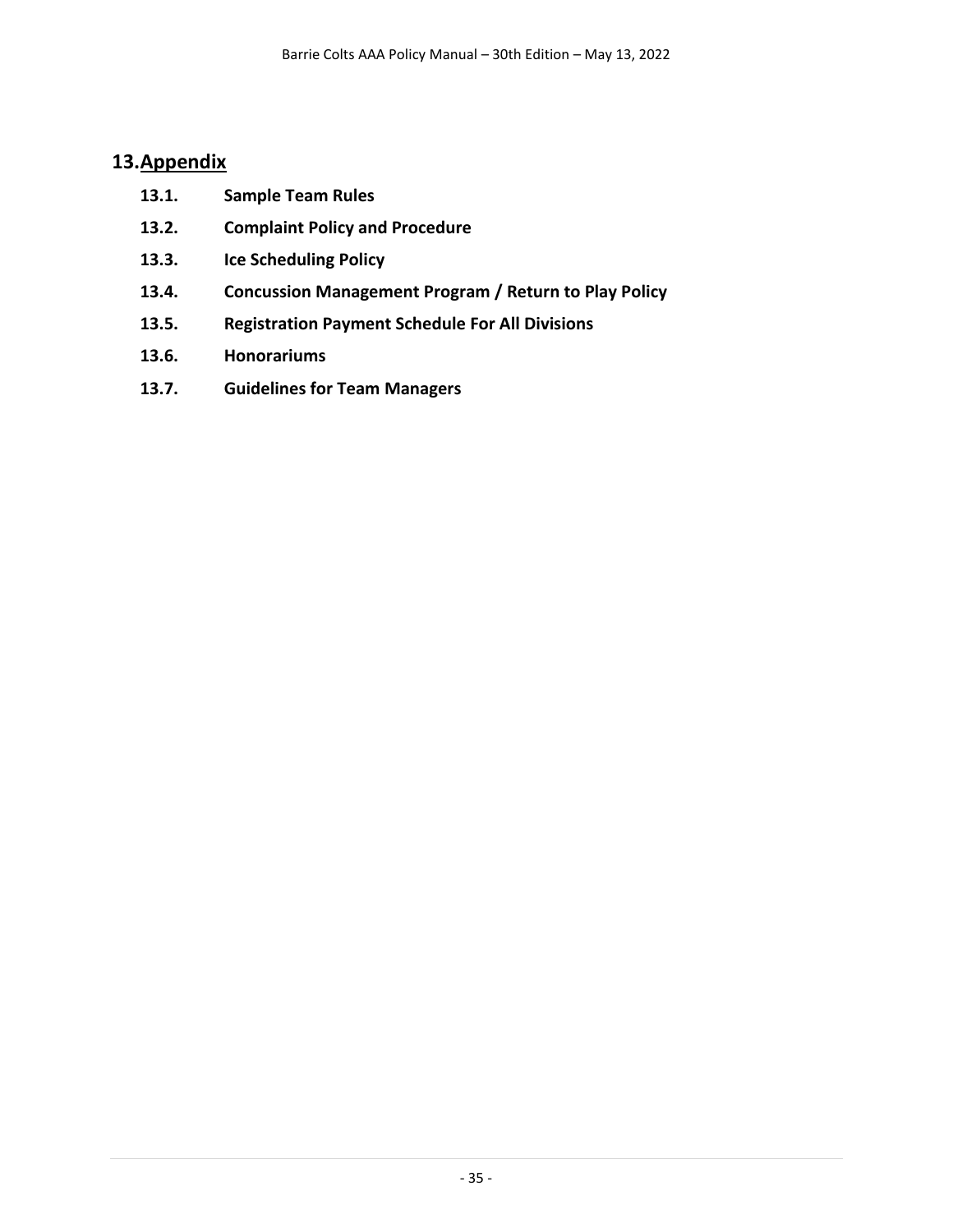

## **Sample Team Rules (Simplified)**

- <span id="page-35-0"></span>1. Players will attend all practices. Failure to do so, without an explanation as set out below, will result in missing the first period of the next game.
- 2. Players who cannot, for good reason, attend practice will notify the coach or the manager if the coach is not available, not later than the evening before the practice. The coach may excuse the player from the practice without penalty.
- 3. All players will at all times listen to instruction from the coach.
- 4. Players will arrive at games, ready to play, not later than one hour before game time.
- 5. All players will dress according to the Barrie AAA Dress Code and Equipment/Apparel Policy.
- 6. If a plyer sustains an injury (on ice or off), inform the trainer immediately as to the nature of the injury and estimated time of recovery.
- 7. If a player suffers a concussion, (or suspected concussion), the player will follow the Barrie AAA Concussions Management policy.
- 8. All players will abide by the player's fair play code.
- 9. No Cellphones or any other recording device will be allowed in the change room at any time.
- 10. Parents will abide by the 24 hour rule and complaint policy outlined in the Policy Manual
- 11. Use e-mail or any other form of social media to air their complaint(s) about any member of the team, coaching staff or Association will not be tolerated.
- 12. Other items as per coach's directives.
- <span id="page-35-1"></span>13. Fair Play Codes:
	- a) Coaches, Parents, Players and other Officials are expected to abide by the OMHA Fair Play codes at all times.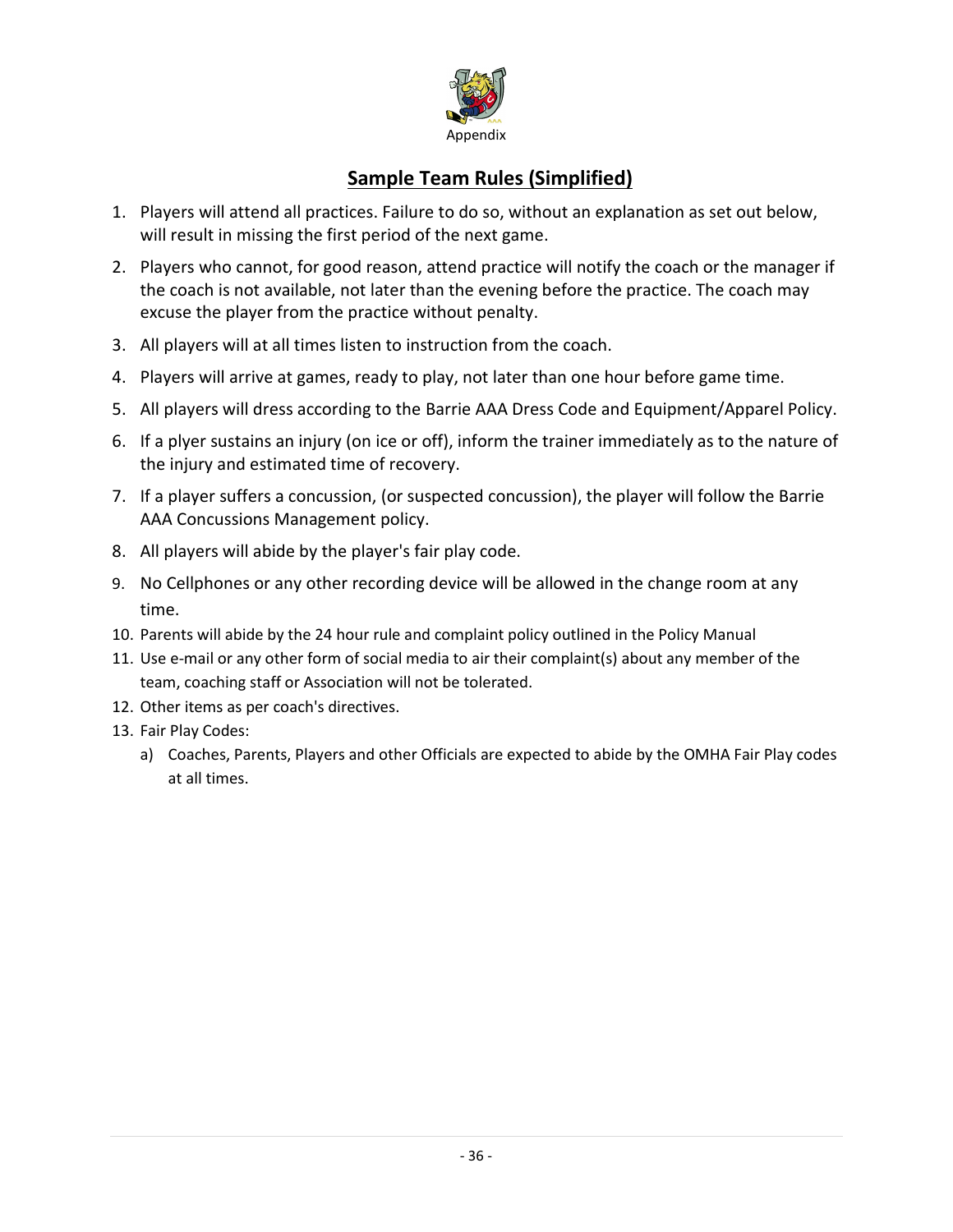

## **Complaint Policy and Procedure**

- 1. Complaint Committee shall be comprised of the following people:
	- a. Committee Chair: Director of Risk Management
	- b. Committee Members:
		- i. AAA Chair
		- ii. Vice Chair, Hockey Operations
	- iii. Vice Chair, Administration
	- iv. Vice Chair, Finance
- 2. All written complaints shall be directed to the Committee Chair.
- 3. Once reviewed by the Committee Chair, the complaint shall be forwarded to all Committee members.
- 4. The Committee Chair will determine if a formal investigation is warranted and if so, form a Review Panel that shall consist of the Committee Chair and at least one other of the Committee Members. Obvious conflicts of interest shall be avoided when forming the Review Panel.
- 5. Any member of the Association Executive or Team Official shall be informed of any complaint brought against them and shall be informed of any review that is undertaken by the Committee.
- 6. Any review shall be conducted in a timely manner and the review report shall be distributed to all Committee members.
- 7. Final draft of the review report shall be distributed to Complainant and Complaintee.
- 8. Throughout this process, OMHA Risk Management Policy will be followed and OMHA policy will take precedent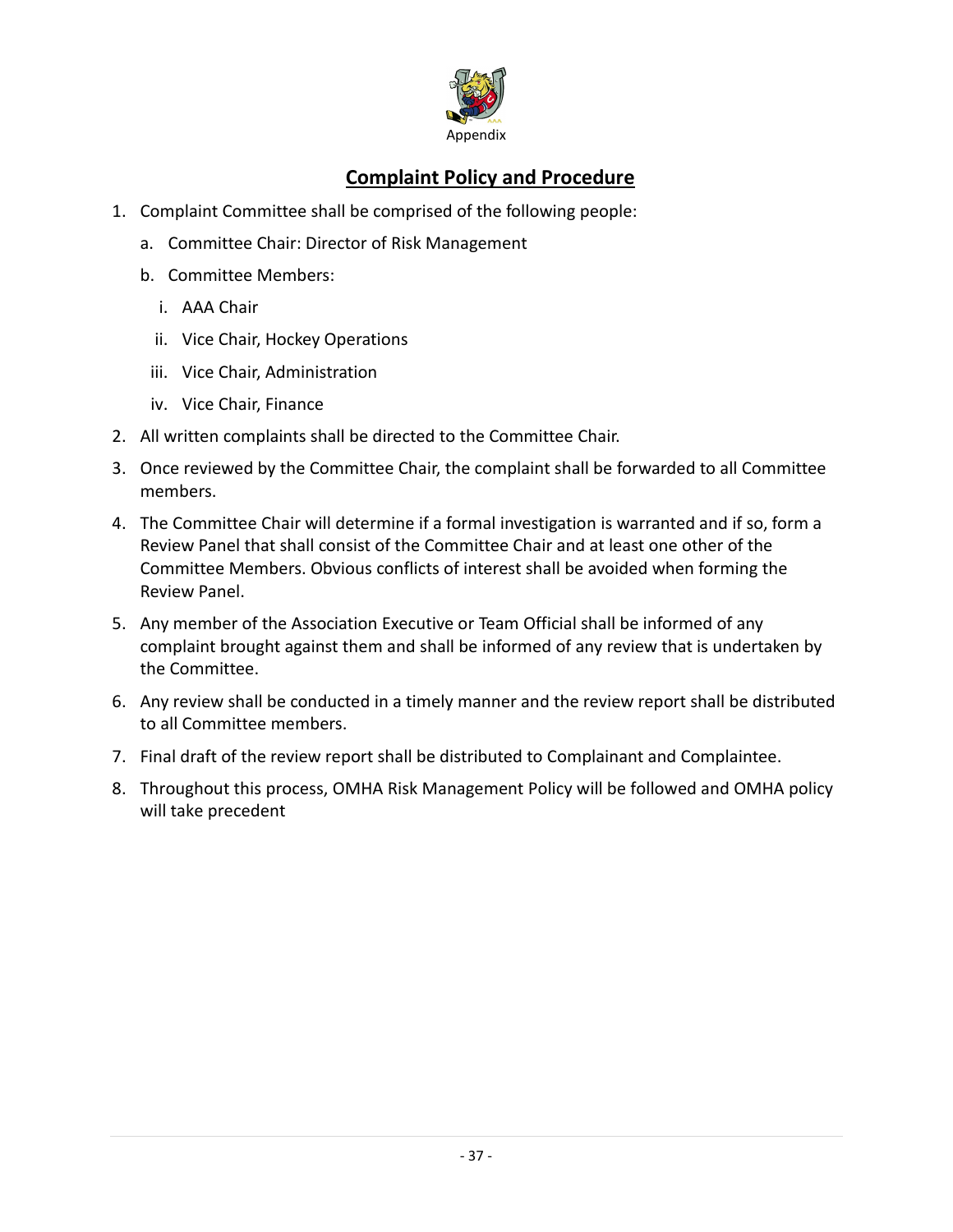

## **Ice Scheduling Policy**

- <span id="page-37-0"></span>1. Teams will submit to the ice scheduler any days that need to be blocked off so as not to cause a conflict with games and/or practices (Dryland training, time-off, coaches work schedules, etc.)
- 2. When submitting tournament dates please indicate to the ice scheduler the dates in which you do not want ice.
- 3. After the scheduling meeting the schedules will be proofed and any necessary changes will be made. Except for weather cancellations any other game changes must have at least 2 weeks' notice and a valid reason to receive approval. In order to avoid any last minute schedule changes please review your entire schedule before the end of August. All requests for changes must go through the Ice Scheduler.
- 4. You will be given your practice schedule for October by the end of August. Schedules for November to January will go out by mid-September
- 5. When you receive your practice schedule, it is non-negotiable.
- 6. Teams are not to purchase their own ice, they must go through the ice scheduler. All ice contracts must be through Barrie AAA Zone. This is required for insurance purposes.
- 7. Teams are responsible for their conduct in arenas and are responsible for any damaged caused
- 8. Additional dressing rooms need to be requested, and an additional fee may be charged to the team from the City.
- 9. Ice will be divided up amongst all 9 teams throughout the season so as to achieve an equal balance (or as close to equal as possible) by the end of the season
- 10. The goal is to have 2 practices per week, but may be more or less depending on ice availability. Development sessions are considered a practice time for that week.
- 11. Early morning practices will be divided between the teams from Novice to Minor Bantam with the older teams receiving less throughout the year.
- 12. You have the option of trading practice ice with other teams If you choose to do this you need to let the ice scheduler know once the change has been made so arenas can be notified.
- 13. If you choose to return ice the ice scheduler will try to find another user. You must give 30 days' notice.
- 14. If the ice scheduler cannot find another user the ice will be returned to the City/Town
- 15. Note: Innisfil will try to resell the ice if they cannot then your team will pay for that ice. Barrie can be returned with 30 days' notice, if you return inside the 30 day window and there are no other users for the ice your team will pay for that ice.
- 16. If you return ice this does not mean you will get more ice. The ice returned will still go towards your yearly allocation. Review your entire schedule when it comes out so there are no conflicts.
- 17. Since the entire season's ice will be allocated in August if there are any games that need rescheduled due to weather this may result in schedules being changed where the ice scheduler sees fit.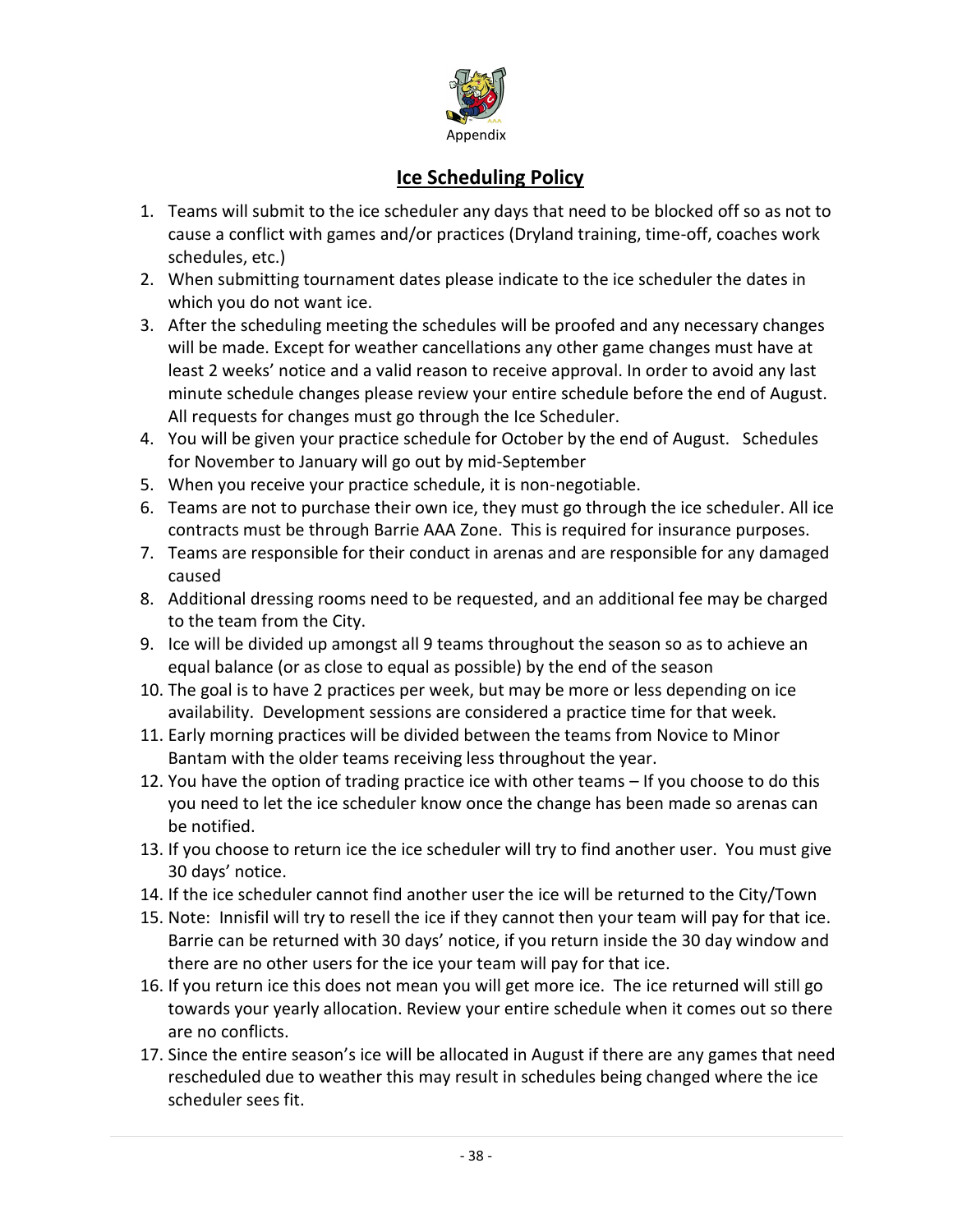

- 18. From February until the end of the season, the schedule will go out a week (or 2) at a time as the play-off contracts are completed.
- 19. When cancelling a game due to inclement weather you must contact the ice scheduler. The ice scheduler then contacts the other Centre's scheduler. Managers who call other managers to cancel will find that the game is really not cancelled. If in turn a team is cancelling when coming to Barrie, the ice scheduler will get the call from the opposing teams ice scheduler and in turn contact your manager and cancel the referees.
- 20. When rescheduling games they will be done as soon as possible after the cancellation, anywhere open on your calendar.
- 21. If a game has been cancelled in Barrie, please consider your time slot a practice. The ice scheduler will only be in contact with the manager of each team.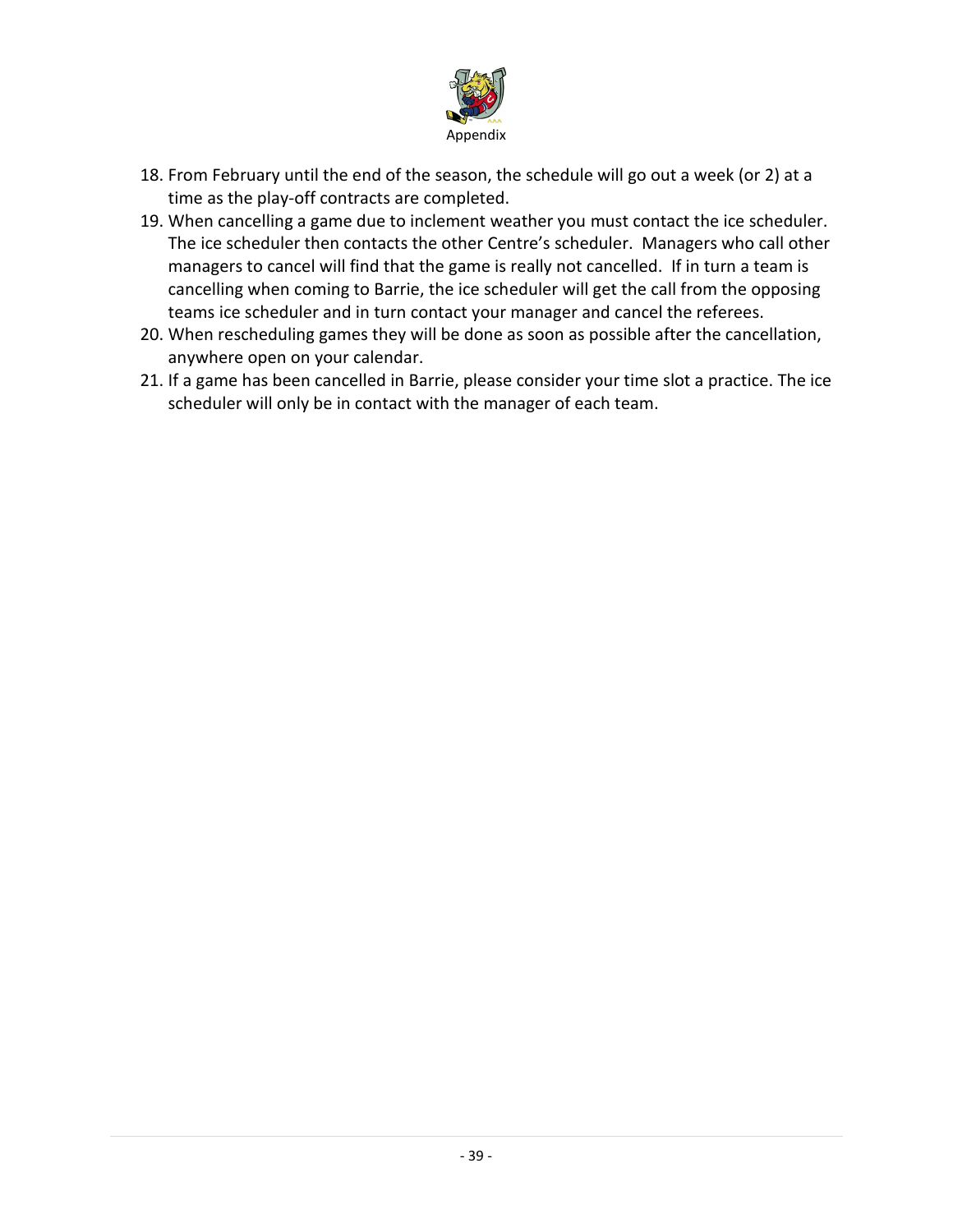

## **Concussion Management Program**

#### **Return to Play Policy**

#### <span id="page-39-1"></span><span id="page-39-0"></span>**PLAYER INJURY / CONCUSSION / RETURN TO PLAY:**

- 1. **Any Injury**
	- a. If a player suffers an injury in a game or practice, which requires his removal from the game or practice without return, such player shall not be permitted to return without the parent's permission, along proper medical clearance. Note: if the player is injured during play and it is not a head injury, the player may return to the ice after consultation with the trainer and parent approval is given.
	- b. Further, any injury to a player during a game or practice must be reported to the OMHA. The coach, trainer or team manager must complete an Injury Report. It should be completed in consultation with the player's parent and any medical professional the player consults. The original report must be submitted to the OMHA and a copy of the report must also be submitted to Risk Management and the Vice Chair of Hockey Operations. It is very important that this injury report form be submitted for insurance purposes should a claim be made at a later date.
- 2. **Concussion (including suspected)** A concussion management procedure is in place and must be adhered to. To facilitate this Policy and ensure timely follow up care, all cases MUST be reported to the Vice Chair of Hockey Operations immediately, along with Risk Management. The Vice Chair of Hockey Operations will ensure the player is "fast tracked" through the process as per below.
	- a. Barrie AAA Zone Hockey has implemented a concussion management program. The Association has partnered with local primary care sport medicine physicians and clinicians at Barrie Sports Medicine and Rehabilitation Centre to deliver managed concussion care for all our players. Our collective mandate is to improve general awareness of the RTP process, while ensuring we safely guide players back to play.
	- b. Players are "recommended" to participate in functional and objective Baseline Testing. Functional Testing includes balance, reaction time, strength, memory, concentration, visual tracking, processing speed, and provides doctors and clinicians with an indication of how your brain works when healthy. In the event of a concussion, athletes are re-tested and compared to their baseline results in order to make a proper diagnosis as well as safe return to play decisions. Without a Baseline, concussion management becomes a symptom-based process which is not objective. Having objective data provides a higher level of efficiency, precision and safety. We are committed to ensuring all players receive proper treatment and have implemented the following process regarding the Return to Play policy for players suspected of suffering a brain injury(concussion).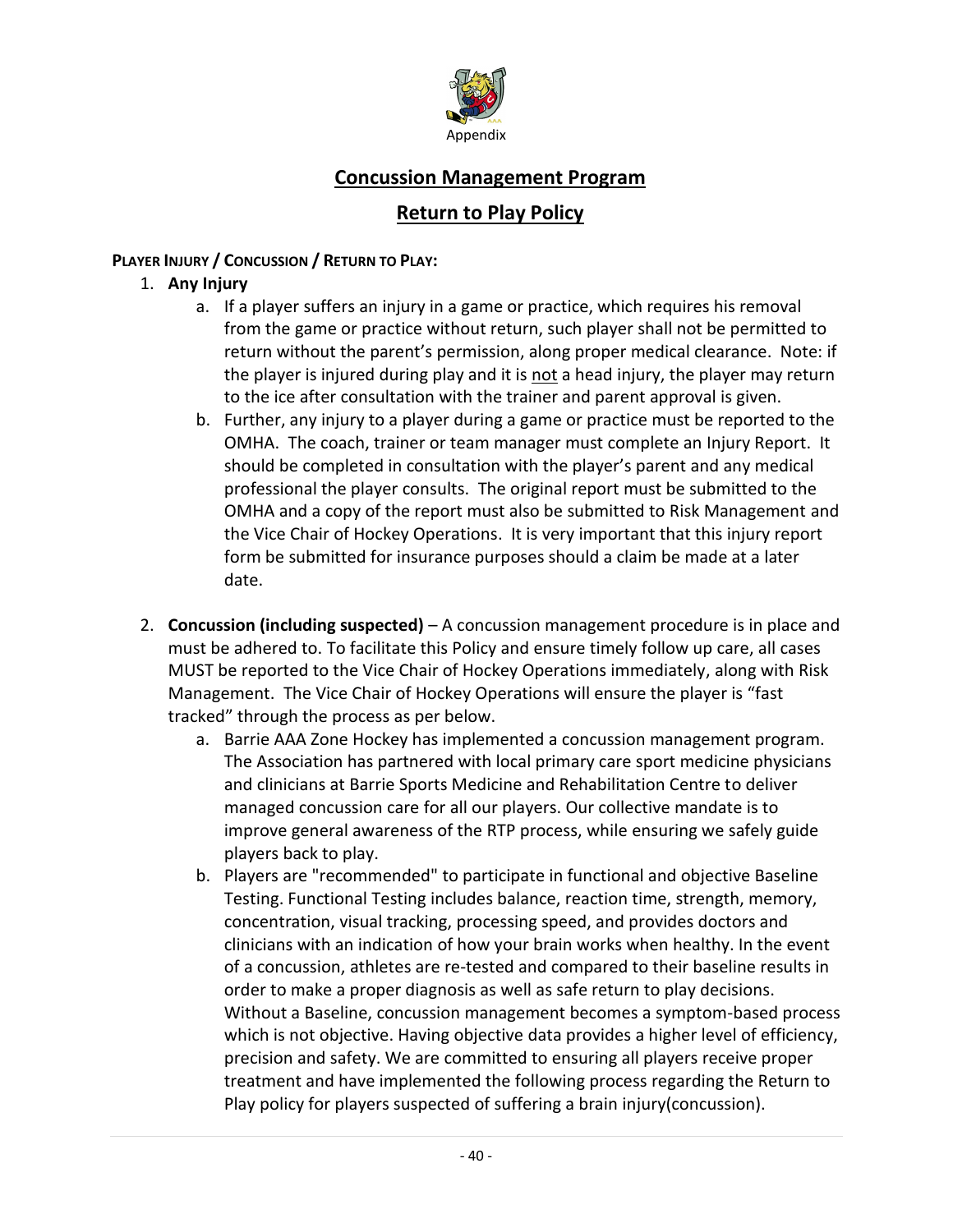

- c. All players U10 to U18, suspected of suffering a brain injury during warm-up, practice, or game shall be withdrawn from that activity and assessed by the team Trainer using a Sport Concussion Recognition Tool. If symptoms indicate a possible brain injury, that player will sit out the remainder of the activity and be referred to one of our approved healthcare professionals for proper diagnosis and follow-up treatment. Any player diagnosed as having suffered a brain injury (concussion), will be required to follow a managed 10 step Return to Play process that follows medically accepted guidelines before resuming play/team activities. This includes a treadmill test and final exertion test along with a physician's note clearing them before returning to game play.
- d. Players must schedule an appointment with a Sports Medicine and Rehabilitation clinician 24 - 48 hours after a suspected concussion. Athletes will be assessed, and have their baselines results compared in order to make a proper diagnosis. Athlete education and 360 communication ensures a safe return to play. Players must follow the managed 10 step Return to Play protocol at Sports Medicine, and have a physician's note clearing them to play prior to participating in contact practice. Players who do not follow the 10 step RTP will not be permitted to play, regardless if they have a physician's note.
- e. Players are required to consult a clinician at Sports Medicine, at 480 Huronia Road, Unit 104, Barrie in order to plan the Return to Play process. For more information, contact Concussion Program Director, Clinic Manager and Sport Physiotherapist Denyse Beaumont at 705.734.3340, or by email at [dbeaumont@sportsmedicine.on.ca](mailto:dbeaumont@sportsmedicine.on.ca)
- f. Sports Medicine provides:
	- i. Direct access to our clinical team within 24 48 hours of a possible concussion.
	- ii. Supervised 10 step Return to Learn and Play process to ensure athletes are progressed and monitored step by step toward a safe and full recovery prior to returning to game play.
	- iii. Work with a physician to provide education, treatment and coordinate 360-degree communication with the parent, player, coach and teacher.
	- iv. Access to our in-house Sport Medicine physician team.
	- v. Specialty services for treatment and care.
	- vi. Rapid access to a Physician Specialist network when required visual, neuro, etc.
	- vii. Rapid access to our orthopedic physicians.

Dr. Katherine Nanos **Dr. Rob Gabor** 

g. The Barrie AAA Zone Hockey has continued our relationship with these sport medicine physicians located at Sports Medicine.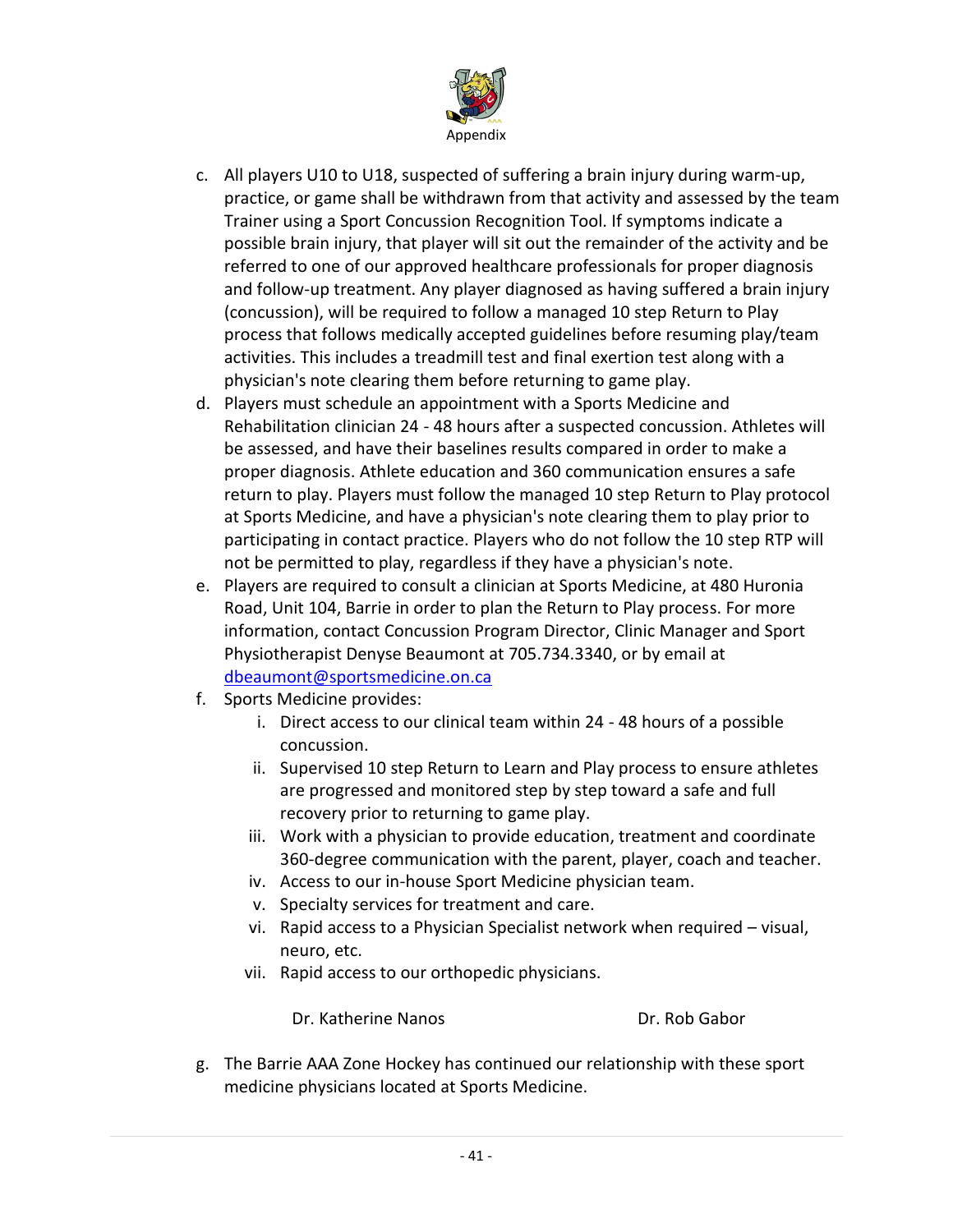

h. A player **MUST** supply a 'Cleared-To-Play' written note along with a RTP clearance **PRIOR** to returning to **game** play/contact practice/dry land activities. These notes are to be given to the team's Trainer and sent in to Tom Dart to be retained on file.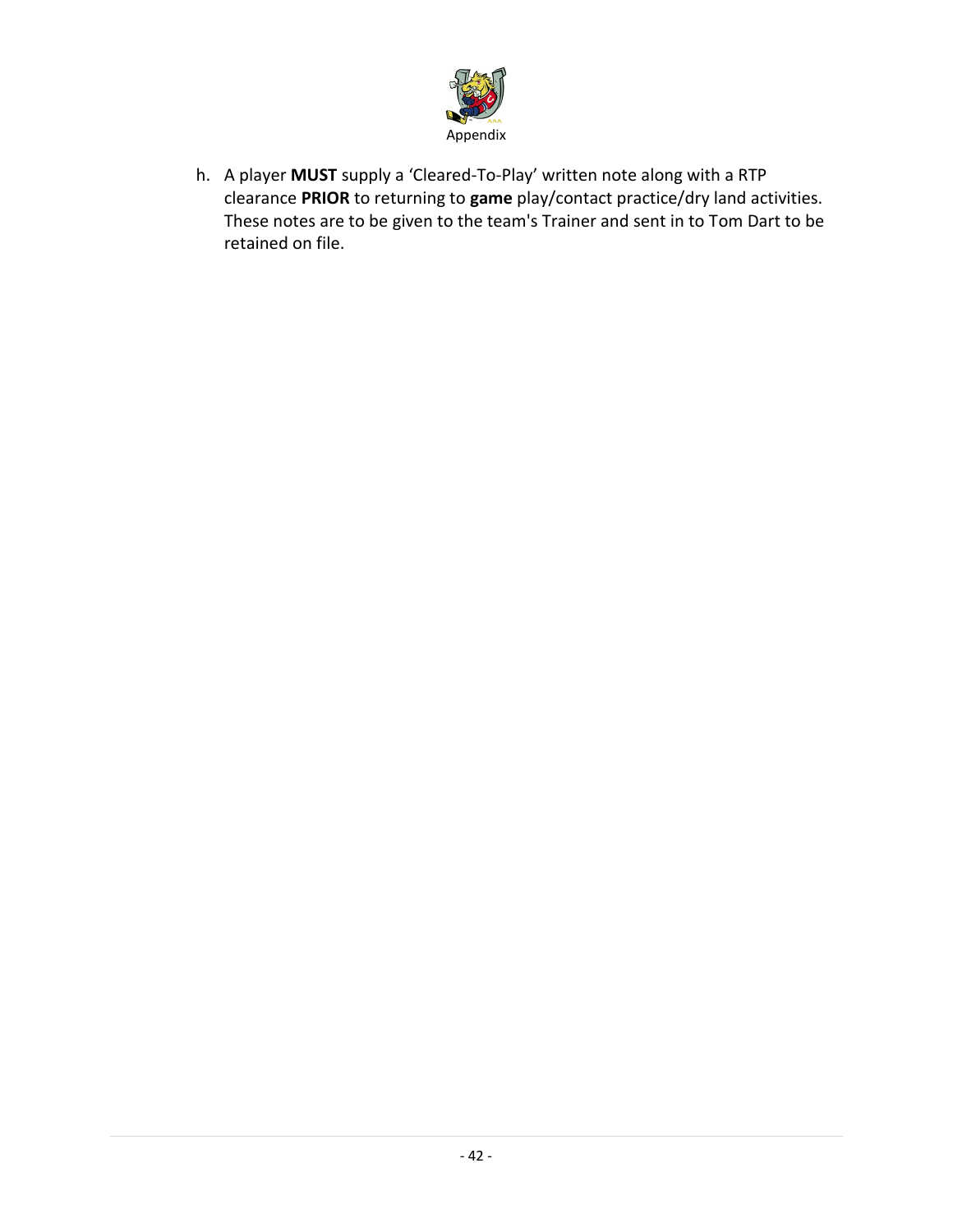

## **Registration Payment Schedule For All Divisions**

## **U10 to U18**

- <span id="page-42-0"></span>1. The tryout fee will be paid in full upon signing a letter of commitment.
- 2. Registration fees are processed through HCR and can be paid in full upon signing the letter of commitment or in 5 equal installments:

For U10, U11, U12, U13 and U18 teams (or those teams with fall try-outs):

- $\bullet$  1/5<sup>th</sup> of the registration amount due September 30.
- $\bullet$  1/5<sup>th</sup> of the registration amount due October 30.
- $\bullet$  1/5<sup>th</sup> of the registration amount due November 30.
- $\bullet$  1/5<sup>th</sup> of the registration amount due December 30.
- $\bullet$  1/5<sup>th</sup> of the registration amount due January 30.
- For U14, U15 and U16 teams (or those teams with spring try-outs):
	- $\bullet$  1/5<sup>th</sup> of the registration amount due May 30.
	- $\bullet$  1/5<sup>th</sup> of the registration amount due June 30.
	- $\bullet$  1/5<sup>th</sup> of the registration amount due July 30.
	- $\bullet$  1/5<sup>th</sup> of the registration amount due August 30.
	- $\bullet$  1/5<sup>th</sup> of the registration amount due September 30.
- 3. Any player in any division signed at the end of tryouts of the current hockey season will adhere to the schedule above and catch up based on the date signed on the letter of commitment. E.g. if signed in October, the player is required to pay full tryout fee and  $2/5<sup>th</sup>$  of the registration amount at signing.
- 4. For those players signed after October  $31<sup>st</sup>$ , registration will be prorated based on the remaining number of regular season games.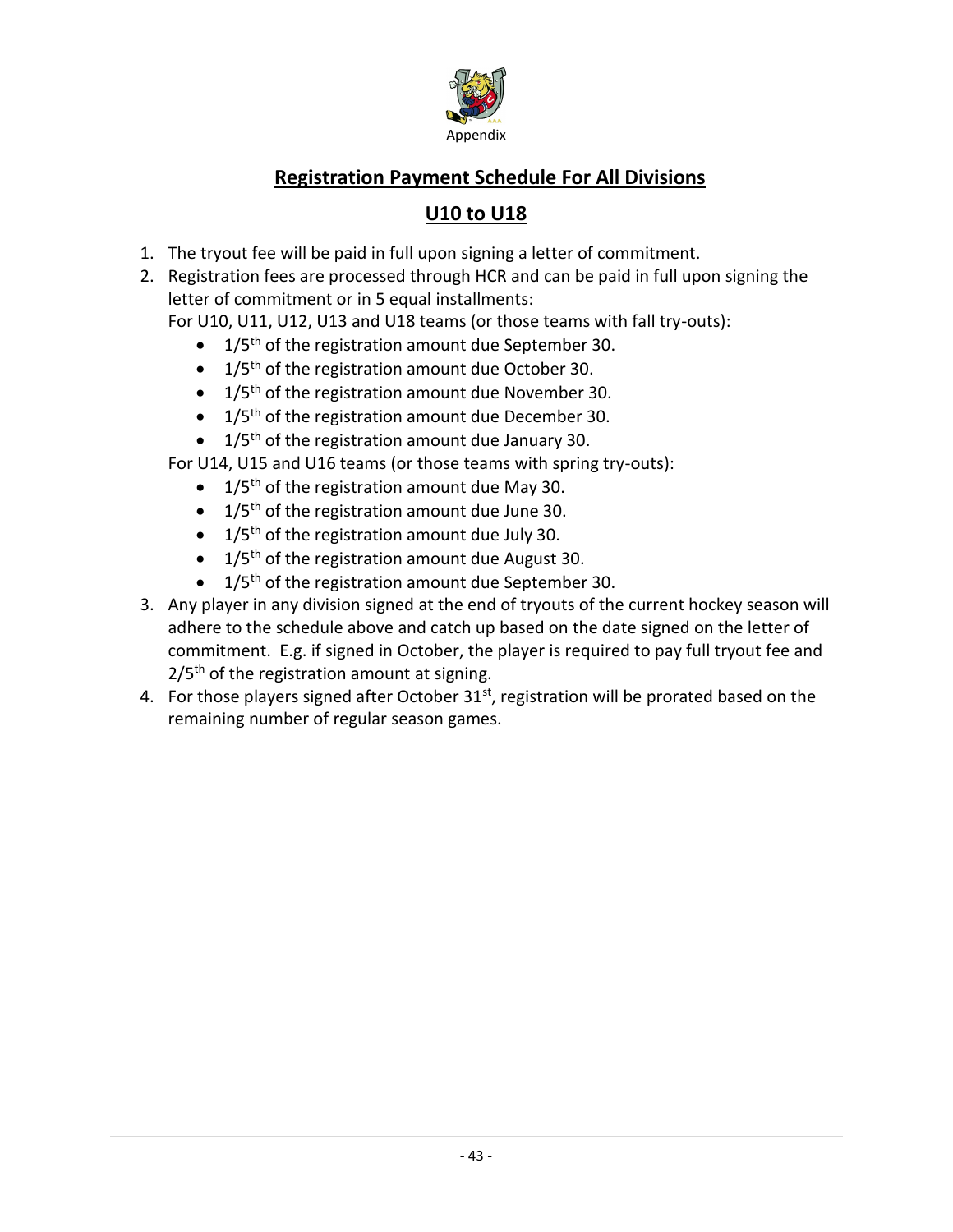

#### **Honourariums**

<span id="page-43-0"></span>1. To be administered and paid out by the Barrie Colts AAA Zone Hockey Association, and may also be reviewed or revoked by the Executive at any time.

#### **2. Non-Parent Coaching Staff**

- a. This amount is in addition to any expenses paid to non-parent rostered staff for travel, hotels, meals etc. from individual team budgets.
- b. *Head Coaches* will receive \$5000 per season.

#### *c. Assistant Coaches:*

- i. Maximum of two Assistant Coaches per team eligible.
- ii. From U10 to U12 will receive \$1200 per season.
- iii. From U13 to U18 will receive \$2000 per season.
- iv. The honorarium for one Assistant Coach per team, may be adjusted in exceptional circumstances. To qualify for exceptional circumstances, the head coach must make a written recommendation with respect to an adjustment to the Vice Chair of Hockey Operations with such supporting evidence as the Vice Chair may require. If the Vice Chair accepts the recommendation, he or she will bring it to the Executive Committee for consideration at its next regular meeting. The Executive Committee has final non appealable authority to decide whether the recommendation is accepted. If accepted, it will be implemented with the next payment following the Executive Committee's decision and payments will be prorated accordingly.
- d. Trainers:
	- i. From U10 to U13 will receive \$1200 per season.
	- ii. From U14 to U18 team will have a qualified trainer assigned to the team by Mind to Muscles at a rate agreed to by the Barrie AAA ZONE and Mind to Muscle

#### *e. Managers:*

- i. Managers will receive \$1800 from U14 to U18
- f. Payment of all honorariums will be made in three equal instalments on September 30th, December 10th and April 1st.
- g. A T4A tax receipt issued by the Association for these payments.

#### **3. Parent Rostered Staff**

a. Parent Coaches will receive \$1200, per season, as a credit towards the registration. A T4A will be issued by the Association for the reduction in registration.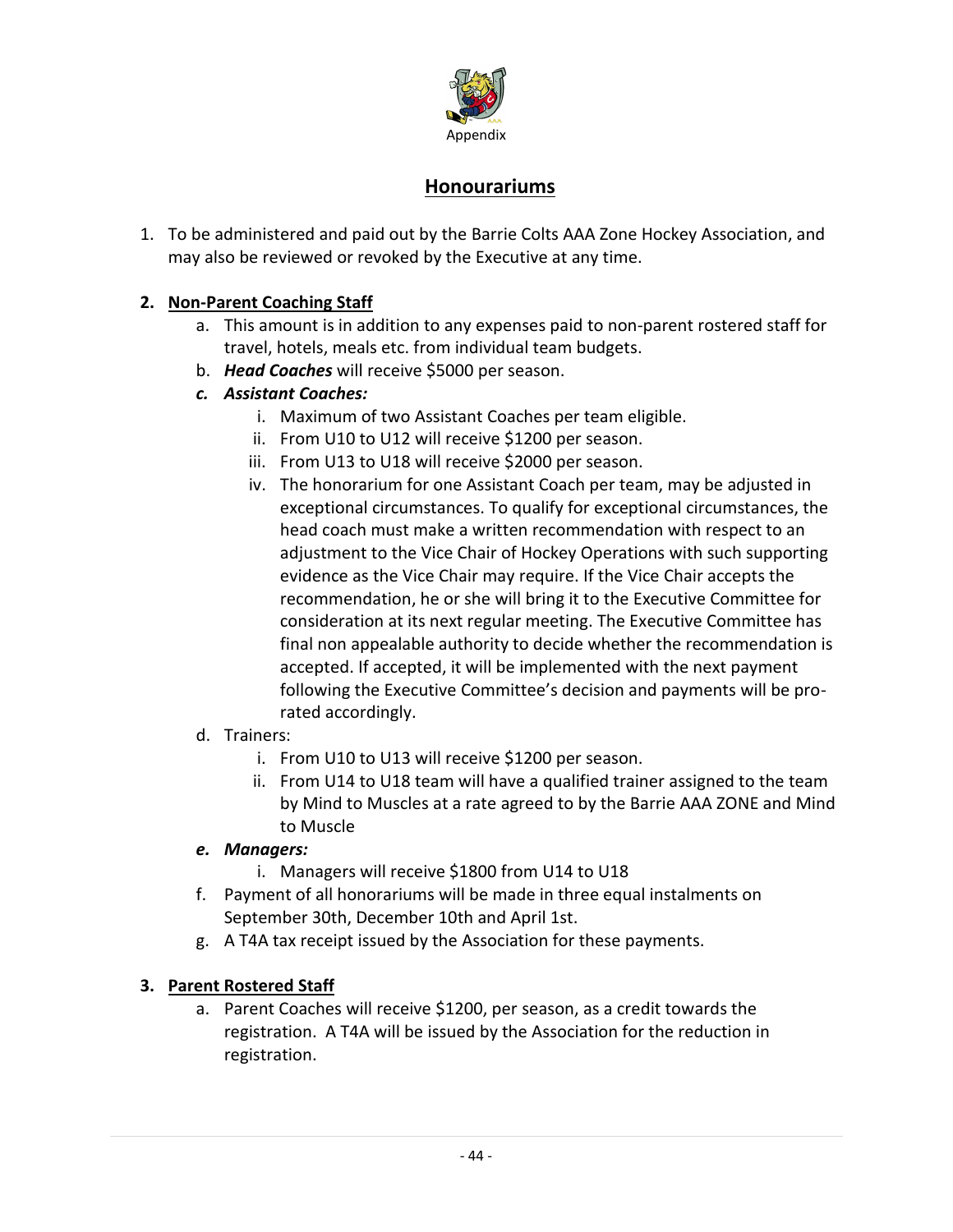

- b. If an Assistant Trainer is required for U14 to U18 teams where a Mind to Muscle qualified trainer is already rostered, the assistant trainer will receive \$500 to cover miscellaneous expenses to a maximum of one payment per team.
- c. Parent Managers will receive \$500 to cover miscellaneous expenses

#### **4. Board Members:**

- a. Chairman will receive \$11,000 per season/term
- b. Vice Chair of Hockey Operations will receive \$7,500 per season/team
- c. Vice Chair Administration will receive \$7,500 per season/term
- d. Vice Chair Finance will receive \$7,500 per season/term
- e. Treasurer-Administrator / Yearbook will receive \$5,000 per season/term
- f. Risk Management Director will receive \$2,500 per season/term
- g. Rostering Administrator will receive \$4,000 per season/term
- h. Equipment/Apparel Administrator will receive \$2,500 per season/term
- i. Development Director will receive \$2,500 per season/term
- j. Board honourariums will be as follows:

May to July- Payment in July

August to October- Payment in October

November to January – Payment January

January to April- Payment in April

k. A T4A tax receipt issued by the Association for these payments.

#### **5. Association Staff::**

- a. Ice Scheduler will receive \$7,500 per season
- b. Payment will be made in three equal instalments on September 30th, December 10th and April 1st.
- c. A T4A tax receipt issued by the Association for these payments.

**Note:** It is the individual's responsibility to claim any income earned. The association will issue a T4A for any monies more than \$500 per CRA.

#### **Adjustments:**

The honorarium may be adjusted on an individual or team basis, subject to qualifications, experience or other factors as required. The Executive has final authority to decide whether the recommendation is accepted. If accepted, it will be implemented with the next payment following the Executive's decision and payments will be pro-rated accordingly.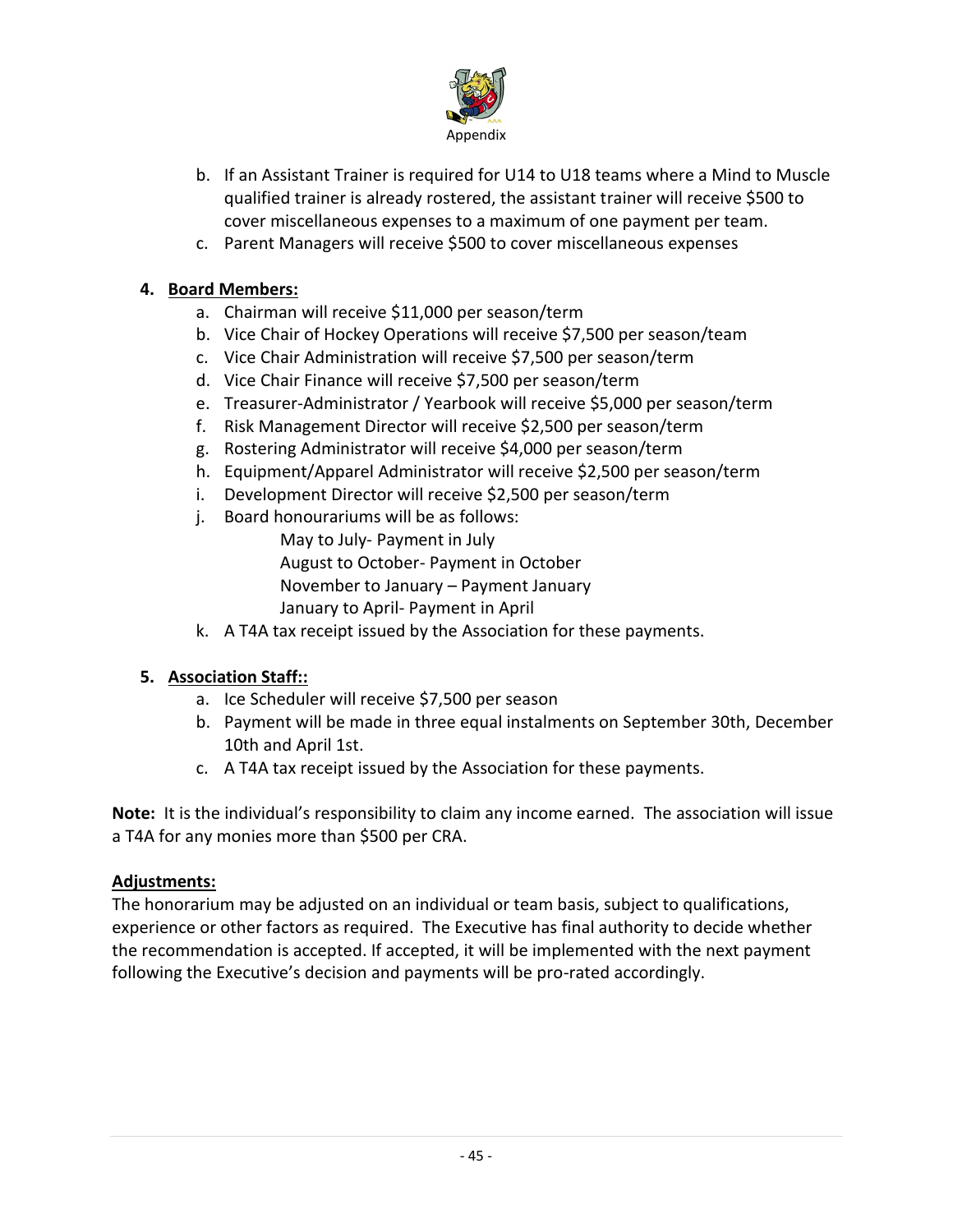

## **Guidelines for Team Managers**

<span id="page-45-0"></span>The following guidelines are intended to assist you as the manager of your team.

#### **1. Key Responsibilities**

- 1.1. Your role is to establish and maintain open lines of communication between Head Coach, players and parents and the Association. Listed below are some of the responsibilities you have as team manager.
- 1.2. Follow Association's Parental Complaints Procedure with the 24-hour reflection period with the first step being a written complaint. Dependent on the issue, you should contact the Director of Administration, Manager Mentor or Risk Management for any questions or concerns you may have.
- 1.3. **Important**: all written complaints that are sent to you or the coach **MUST** be forwarded to the Director of Risk Management.
- 1.4. If the issue is **NOT** resolved after following our Association's Complaints Procedure, contact our Director of Risk Management.
- 1.5. A copy of your team rules must be handed out to players and parents, preferably by the first practice. Confirm with your coach that the team rules have been reviewed and approved by the Vice Chair Hockey Operations and Risk Management Director for the current season. *In most cases the head coach will have done this prior to the appointment of a manager.*
- 1.6. Know your team policy on cell phone and electronic devices. No electronic devices with recording capabilities are permitted in change rooms – zero tolerance.
- 1.7. Follow all policies as outlined by the Barrie AAA Zone and OMHA. Ensure you understand your duty of care.
- 1.8. Ensure **ALL** players and coaching staff conform to the Association Dress Code as outlined in the policies.
- 1.9. You provide a sportsmanlike example for the players, coaches, parents and fans.
- 1.10. Attend all manager's meetings as required.
- 1.11. Provide a team list with full contact information to the VP of Administration as soon as possible after the completion of tryouts (template form available on the Barrie AAA ZONE website). Note: this is separate from the roster information required by the Rostering Administrator.
- 1.12. Keep all team records, including the team budget, player information forms, player contact information, player cards, and any other documentation required for the operation of the team.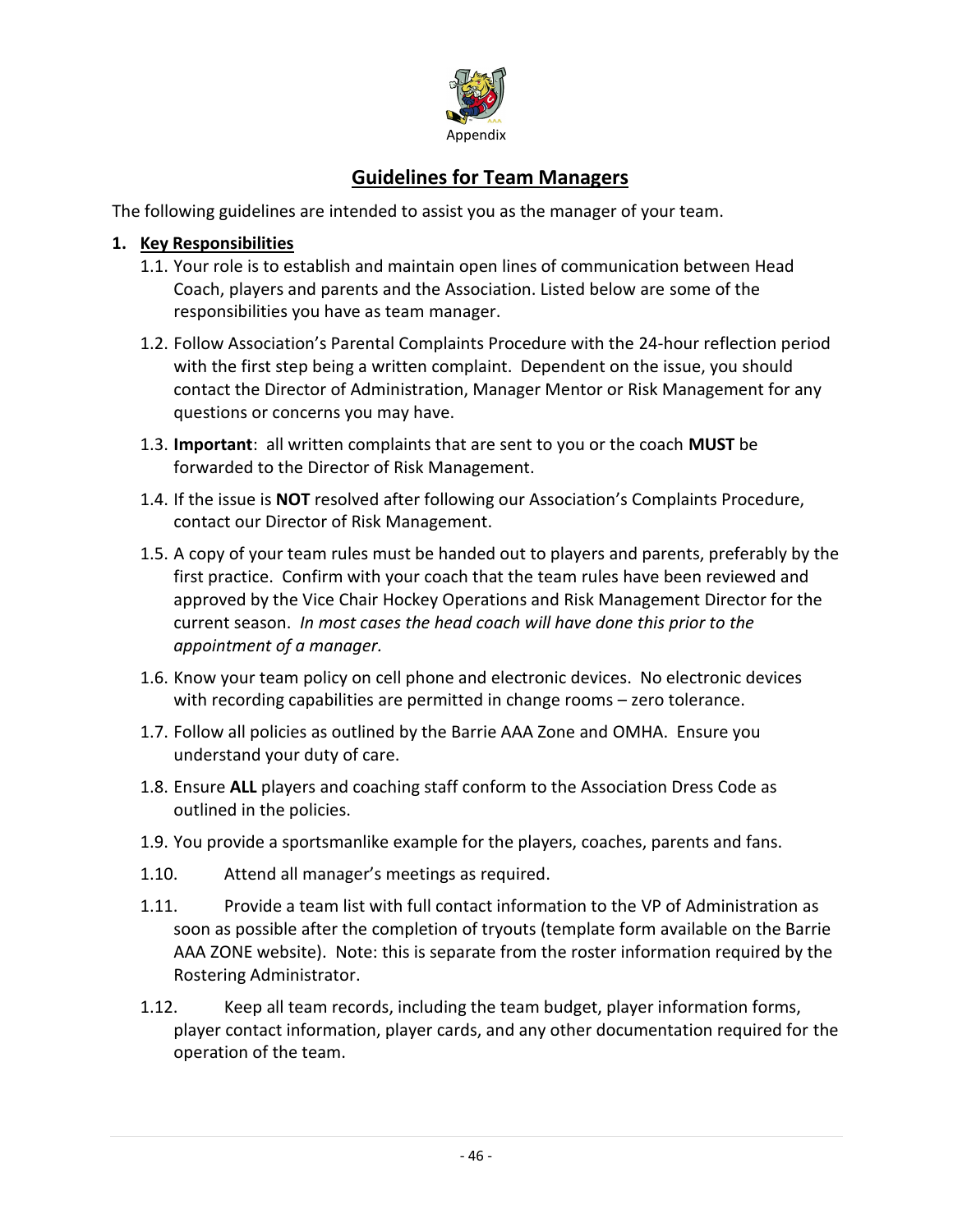

- 1.13. Assist the Trainer if ensuring they receive a medical health form for all players and team staff. These records, once reviewed by the Trainer are to be sealed in individual envelopes and maintained by the Trainer.
- 1.14. Provide the Vice Chair Finance and Treasurer a copy of your team budget for approval as soon as possible following completion of the tryouts. This must be approved by each parent on the team.
- 1.15. Email monthly bank reconciliations to the Treasurer and each member of your team by the 1<sup>st</sup> Friday of the following month.
- 1.16. Ensure that all team staff, players and parents review and sign the Fair Play Code (forms available on the Barrie AAA ZONE website).
- 1.17. Ensure that all team staff, players and parents review and sign the Media Release Form (forms available on the Barrie AAA ZONE website).
- 1.18. Update and maintain your Barrie AAA Zone website with your teams' player info and team schedule(league and playoff games are maintained by the AAA Ice Scheduler). The manager only needs to update the tournament schedule and team events.
- 1.19. Ensure that sufficient parent volunteers are enlisted to provide services to the team as necessary for time keeping, fund raising, parent volunteer activities, statistical information and player activities;

#### **2. Things to do**

- 2.1. As soon as possible, advise the Associations Ice Scheduler of dates that need to be blocked off i.e. dates your team is away in tournaments etc. *In most cases the head coach will have done this prior to the appointment of a manager.*
- 2.2. As required, the Associations Ice Scheduler, coach or team manager, **must** attend the season's scheduling meeting with the Eastern AAA Hockey League (the date is determined seasonally). **Only 1 person may attend per team**.
- 2.3. Arrange for a timekeeper for all home games (see website for contact details for Association approved timekeeper).
- 2.4. Notify team of game and practice schedules as soon as they become available and post on your team's website.
- 2.5. Canvass your team parents for volunteers for a Media Liaison person, fundraising committee (should have at least half plus one on this committee for a majority rules on voting for fundraising ideas and ways the team would like to spend their funds), photographer, stats person for all games, team parent to help organize team meals and team parties/gifts for year end.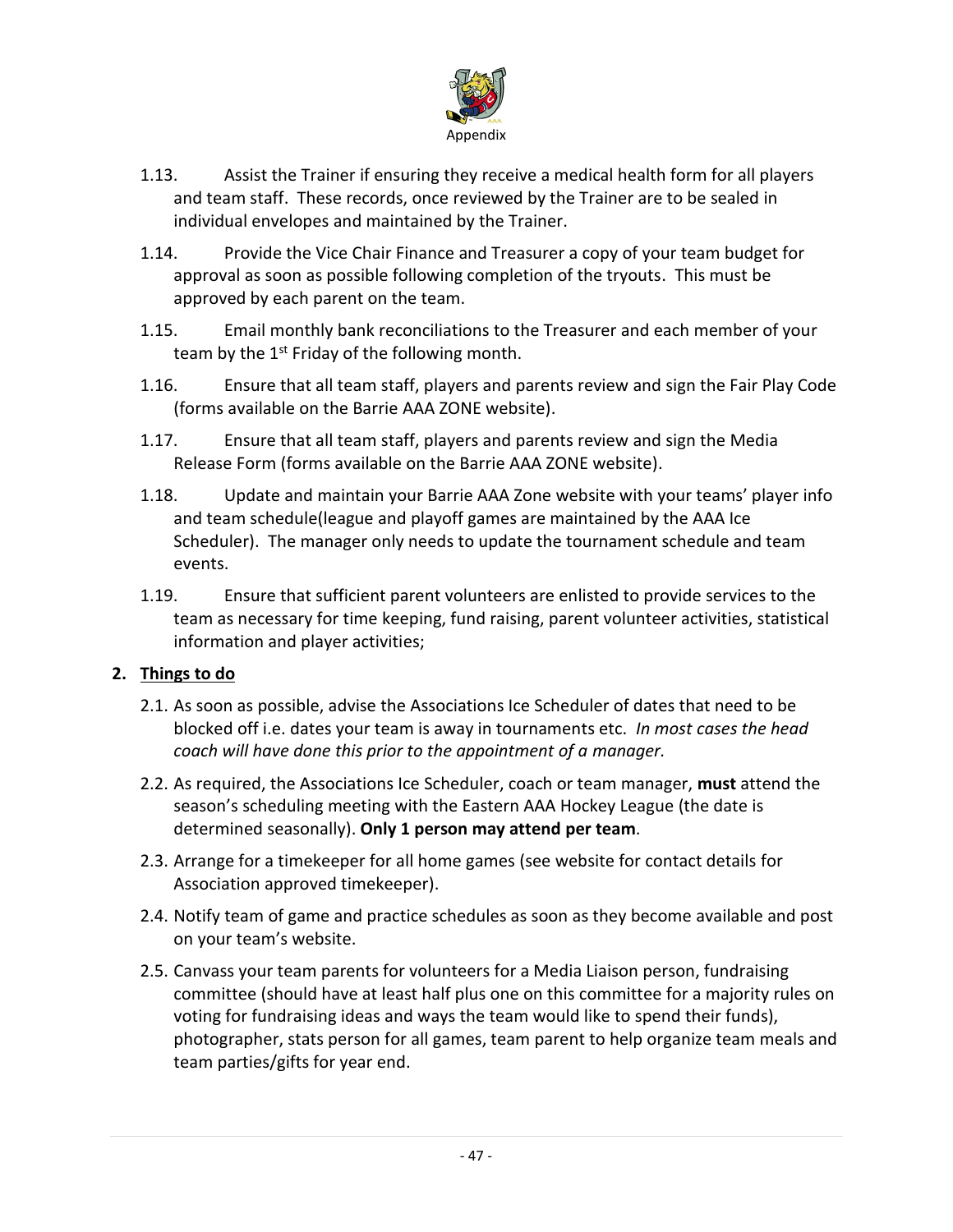

- 2.6. Process tournament applications as per Coaches request. *In most cases the head coach will have done this prior to the appointment of a manager.*
- 2.7. Book tournaments and arrange hotel accommodation's (please ensure you follow the tournaments rules as many tournaments have mandatory accommodations)
- 2.8. Complete and submit your travel permits to the Chairman via email at least 2-3 weeks in advance.
- 2.9. Complete and submit to Risk Management a travel/medical insurance coverage report 2 weeks prior to any team related travel outside of the Province of Ontario (template form available on the Barrie AAA ZONE website). Ensure that all team staff, parents and players understand that they should have appropriate travel/medical insurance.
- 2.10. Set up exhibition games as requested by Coaches, (travel permits are required). You will need to arrange for refs with the AAA Ice Scheduler.
- 2.11. Print and keep a copy of your Roster, AP list and the Barrie AAA Zone Rules of Operations with you along with the OMHA Manual of Operations with you for all games.
- 2.12. Keep statistics please note that stats can be pulled from the data compiled by Gamesheet Inc. from the electronic game sheets, however, this does not include stats from exhibition or tournament games and does not include goalie and +/- stats. Confirm with your coach prior to the season commencing that stats are to be maintained if outside of the basic information that can obtained from the Gamesheet Inc. website.
- 2.13. Assist team staff with the completion of all paperwork i.e. on ice helper's information along with their insurance, police check, Rown's Law documents, etc. as per Risk Management requirements (see below).
- 2.14. Adhere to the deadline associated with requests for information and/or photos for the yearbook. First information requests are generally mid-February and must be completed prior playdowns commencing. Date specific deadlines will be determined season to season in consultation with the yearbook supplier and will be communicated to team managers and coaches.

#### **2.15. Affiliated Player (AP) Roster:**

- a) Assist the coach as requested with the documentation required by the Rostering Administrator. Please note the following:
	- i) AP forms will not be accepted for processing if any line is missing. All player, coach and parent signatures must be on them as well as player address and date accepted – failure to provide a properly filled out form will result in the form being returned and the coach not being able to use the player until it's submitted correctly.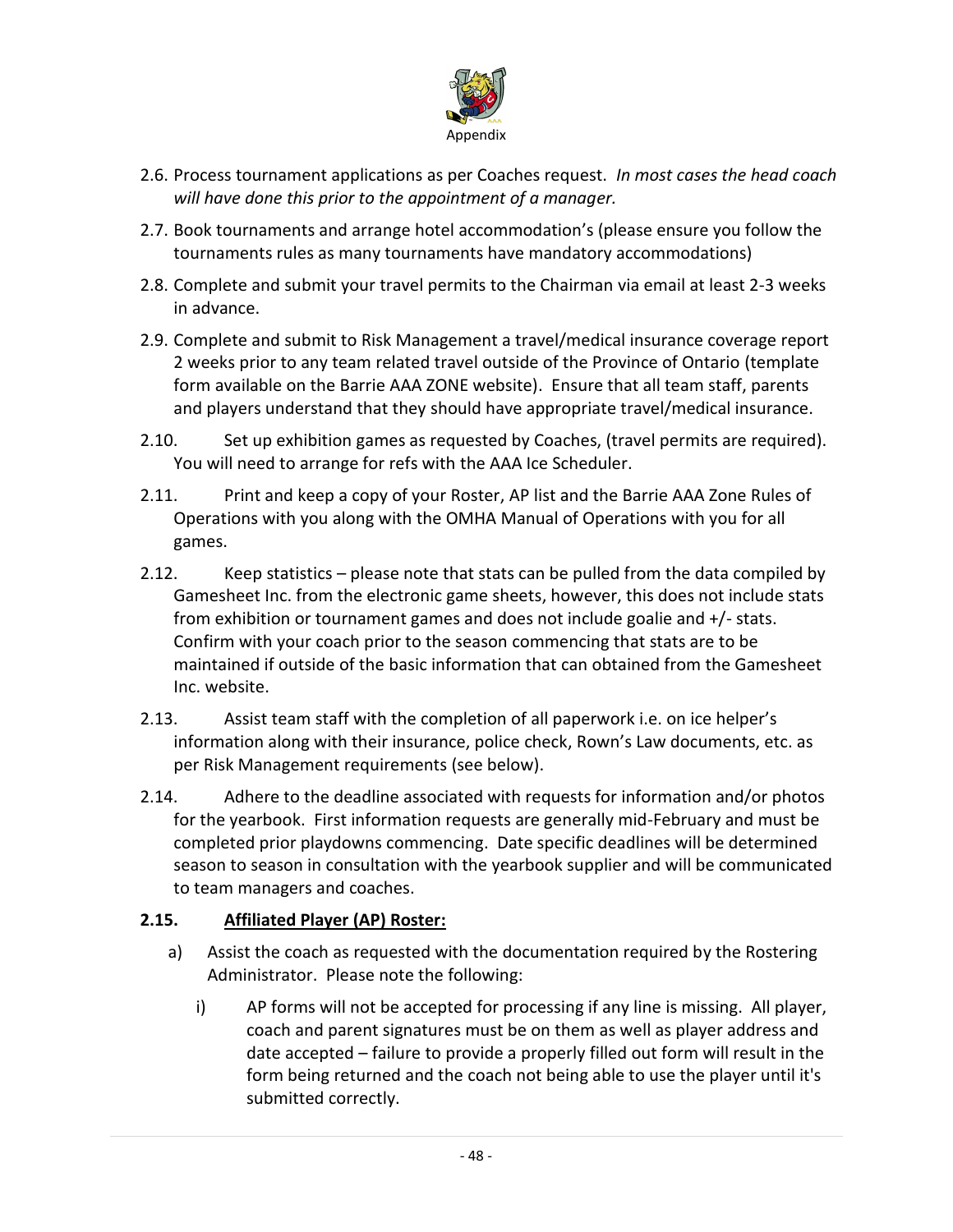

- ii) AP forms being scanned and emailed must be scanned as individual documents and not as a group – each player must be its own attachment.
- iii) Coaches can only AP a player a year younger AAA or same age but AA or A etc. A player can only AP to 1 team so the parent and player must decide if our AAA team is the one they choose to AP with
- iv) Once a player is added to the AP roster, they cannot be removed, hence you must be selective as to who you AP. Once signed and rostered as an AP they can no longer AP to another team. Only 19 AP players are allowed and you cannot switch any at deadline (be sure who you want because it can't be changed after the fact). No swapping out for new ones.
- b) The first list of Aps must be to the Rostering Administrator by September 30<sup>th</sup> and should consist of 3 forwards, 2 defense and 1 goalie.
- c) All AP forms must be completed and submitted to the Rostering Administrator not later than January  $5<sup>th</sup>$  of the current season.

#### **2.16. Equipment:**

- a) Ensure you have read and understand section 4 of the Policy Manual (Equipment, Player Uniforms and Team Colours).
- b) If there is something the team would like to purchase outside of our mandatory items, the team, must make a written request for approval to the Equipment Administrator, the Chairman and Vice Chair of Hockey Operations prior to placing their order. If an order is placed without prior approval, the person that placed the order will be required to replace the team funds.
- c) End of season Return of Equipment: a complete set of team AP jerseys and sock is to be returned and in good condition immediately after the season ends. Please understand that AP jerseys not properly laundered or lost at the end of the season will be done professionally at the expense of the team.

#### **2.17. Team Staff (Criminal Record Checks / Disclosure Forms):**

- a) All persons having any contact with the players must have an original criminal record check on file with Barrie Colts AAA. Under OHF Regs and Barrie AAA policy, criminal record checks are only valid for a period not exceeding three (3) years.
- b) A Disclosure Form must be signed each year confirming that the record check we have on file is still in good standing (or any addition charges are disclosed).

#### **2.18. Prior to Game**

a) Obtain dressing room key (inspect room for cleanliness/damage).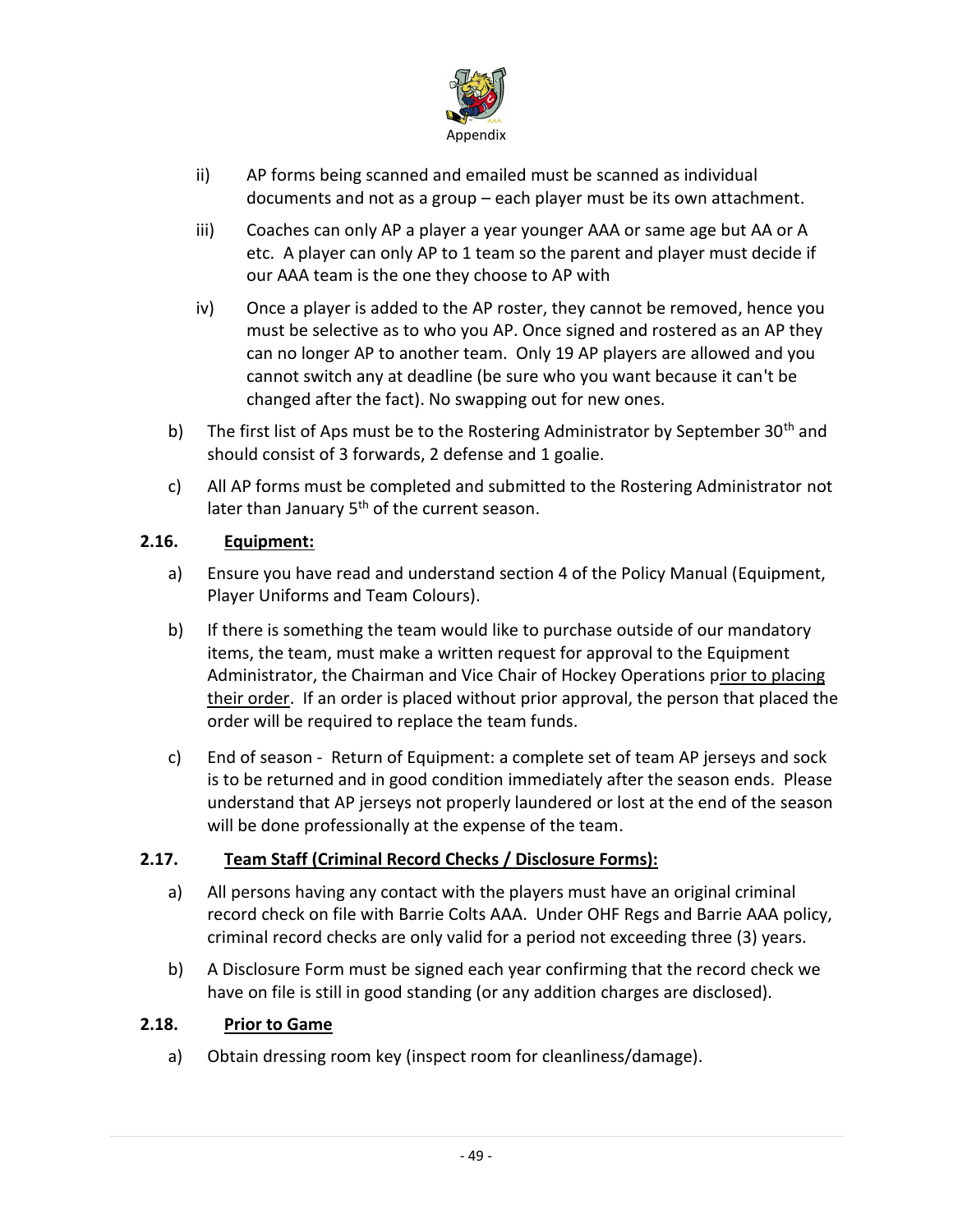

- b) **Game sheet:** Prepare or review the game sheet. Complete the game sheet properly and ensure game number, exact team names, date, and rink. All players information must be included players name, number, Captains, Assistants. AP's must also include. **Do not forget to add any player/coach suspensions (example Robert Smith - 1 of 3).**
	- i) *Electronic Game Sheets* All regular season ETA games will be processed electronically using Gamesheet Inc. and an iPad provided by the Association. Managers are still encouraged to retain 6 paper games should there be any issues. Should it be necessary to record an ETA game (regular season or playoff) on paper, please ensure that Risk Management is notified immediately.

*Home Games* – the home team is responsible for providing the time keeper with a game ready game sheet. This means that the rosters for both teams have been loaded, captains assigned, AP players added (if necessary), service of suspensions is noted (if necessary) and signatures from team staff for both teams. Everything that was done on a paper game sheet must be done on the electronic game sheet. Following the game the time keeper will deliver the iPad to the referees who will add any notes and sign the sheet. Thereafter the game sheet is locked and uploaded by the timekeeper. The iPad is then returned to the home team.

The Association timekeeper has an iPad as a back-up in case there is an issue with the team iPad.

*Away Games:* – Games – you will receive their iPad for review and updating, if necessary. Again, ensure that suspensions are noted, if any.

Managers are still encouraged to retain 3-6 paper games should there be any issues. *Should it be necessary to record an ETA game (regular season or playoff) on paper, please ensure that the Vice Chair of Administration is notified immediately.*

ii) *Paper Game Sheets* - Please follow the procedure below for paper game sheets – Please ensure rosters are printed clearly and are complete with full names and jersey numbers:

Paper game sheets must be submitted to the Vice Chair of Administration as soon as possible and at the latest by 9 AM on the Tuesday following the event.

*Home Games* – the original white copy of the game sheet must be submitted. No copies will be accepted. Game sheet(s) can be dropped off during regular business hours at the office of Barriston Law located at 151 Ferris Lane, Suite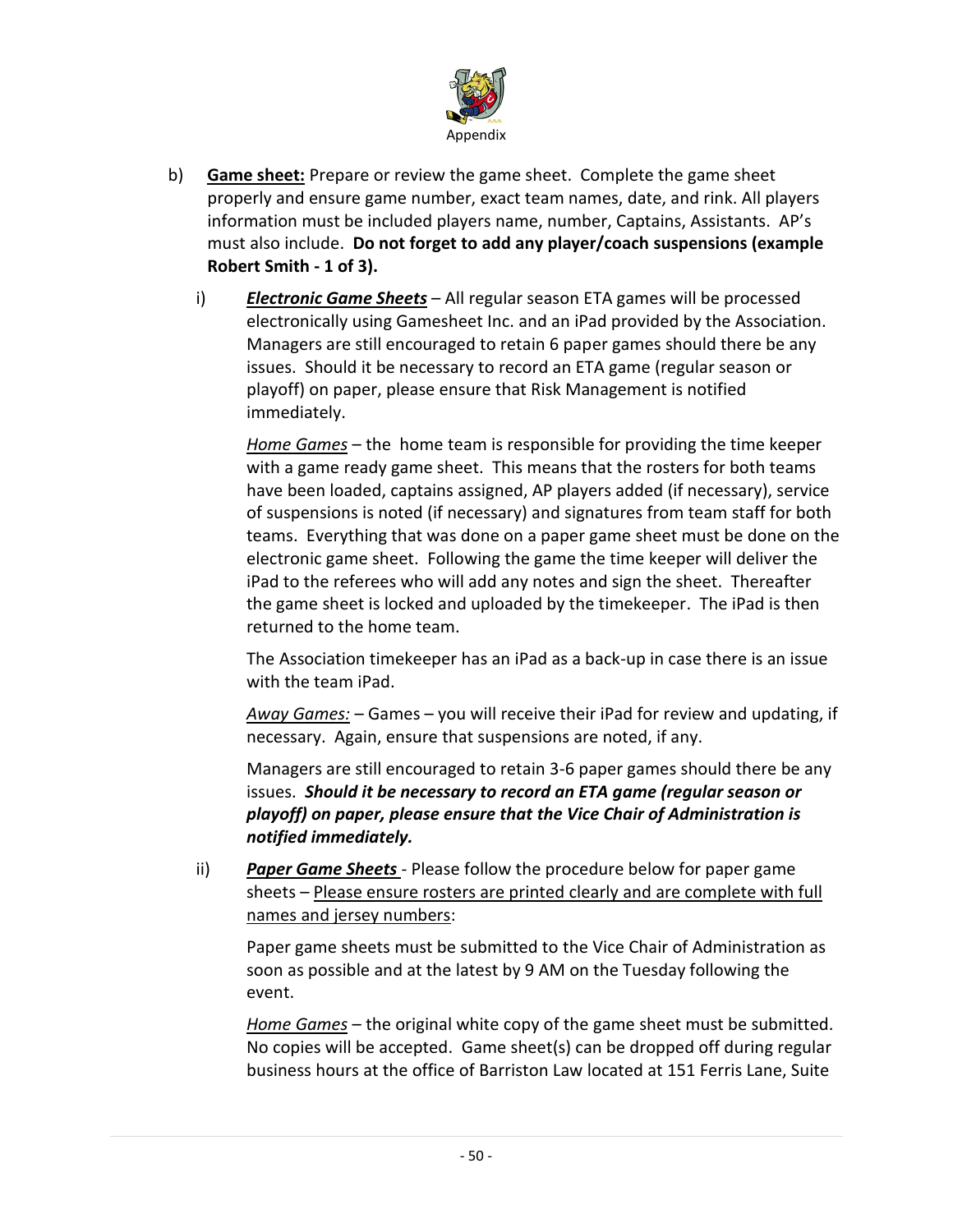

202, Barrie. If delivery is an issue, please contact Hannah Lankin as soon as possible to make alternative arrangements.

*Away Games* – the pink, green or yellow copy of the game sheet must be submitted to the Vice Chair of Administration. You can either provide me with a hard copy of the game sheet as outlined above or you can submit it by e-mail as a PDF document (please ensure the scanned copy is the complete 8.5x14 sheet and that it is legible). It is preferred that the game sheets are submitted as PDF document, however, submission of the game sheet by photo (jpeg document) will be accepted. It must show the complete 8.5x14 sheet and be legible. If it cannot be read, the hard copy of the game sheet will be requested.

As noted above, please submit the game sheet(s) by the first Tuesday following the event. A report must be prepared and submitted to our ETA convenor as soon as possible following the exhibition game or tournament (especially if there were any suspensions or suspensions which will be served following the exhibition game or tournament in regular league games). We acknowledge that our hockey volunteers lead busy lives outside of hockey so the last thing we want to do is bug you for missing game sheets. Your assistance in adhering to his time line is greatly appreciated. Game sheets can be dropped off at any time during regular business hours at the office of Barriston Law located at 151 Ferris Lane, Suite 202, Barrie. You do not need to worry about placing game sheets in envelopes or putting a name on same – the receptionist is well aware that all hockey stuff is for us.

- c) *Exhibition Games* Please follow the paper game sheet procedure above for any game played outside of a regular ETA regular season game or playdown. If the Gamesheet Inc. App on the iPad is not being used to record the game, the Vice Chair of Administration will follow up with you and/or the head coach for game sheet.
- d) *Tournaments* It is the responsibility of the Manager and/or Coach to ensure that the Vice Chair of Administration receives a copy of all gamesheets from a Tournament by the first Tuesday following Tournament.
	- i) If electronic gamesheets are used, please obtain PDF copies and email them to the Vice Chair of Administration. The Barrie AAA ZONE will NOT have access to those gamesheets like we do for regular ETA league games.
	- ii) Please follow the paper game sheet procedure above for tournament games where paper gamesheets are used.
- e) Payment of Referees (Home Games Only): Pay your refs before the game (they appreciate exact change). Refs will wish to read your completed game sheet at the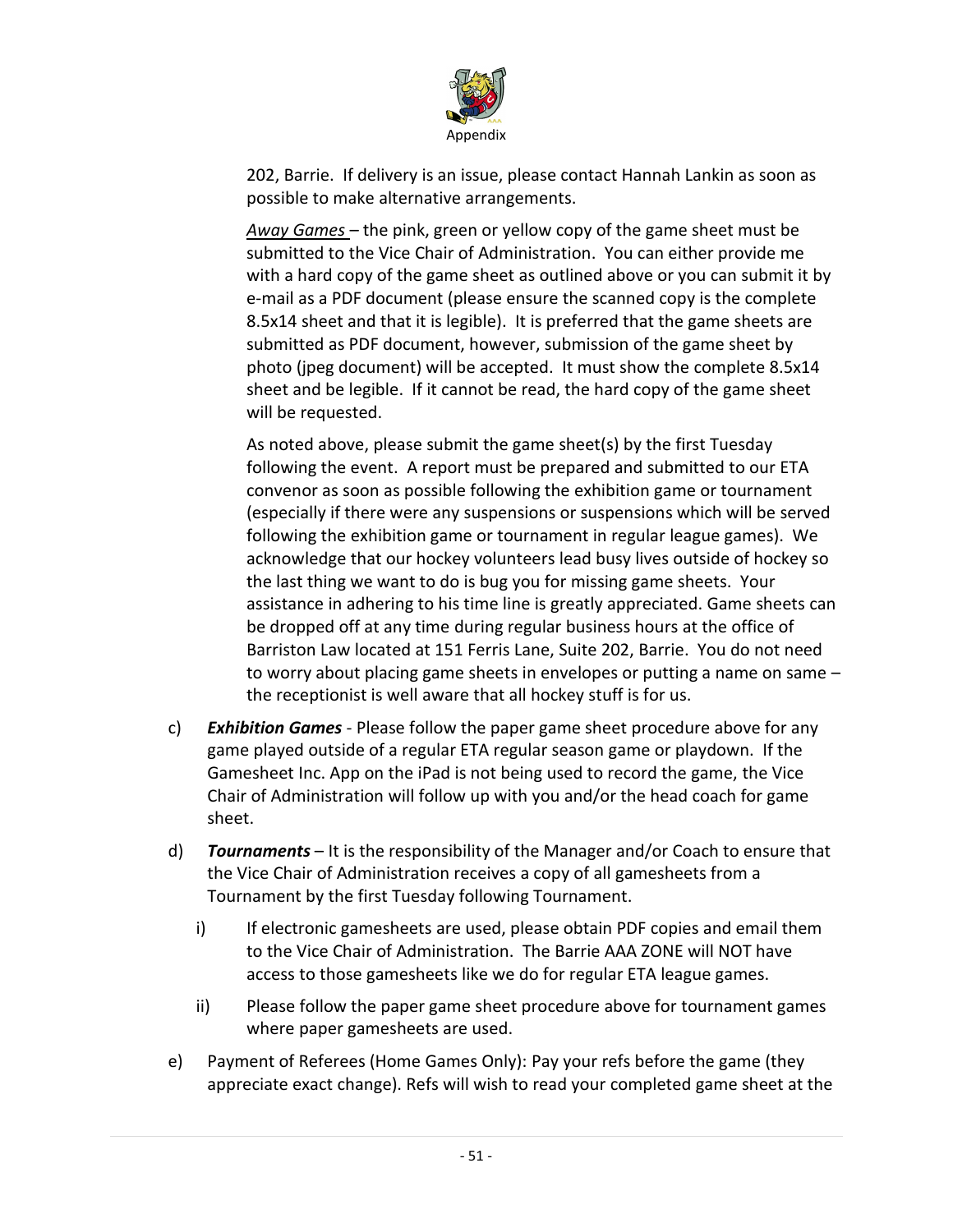

time of payment. A seasonal referee fee schedule will be provided by the Vice Chair of Finance or Treasurer.

f) Work with your team trainer to ensure that the Emergency Action Plan (EAP) has been completed and team volunteers are aware of their roles. Trainer must arrange before your season begins for a 'call person' for an injured player (call person is signaled to call 911).

Link: [http://assets.ngin.com/attachments/document/0043/7571/7\\_-](http://assets.ngin.com/attachments/document/0043/7571/7_-_Emergency_Action_Plan.pdf) [\\_Emergency\\_Action\\_Plan.pdf](http://assets.ngin.com/attachments/document/0043/7571/7_-_Emergency_Action_Plan.pdf)

#### **2.19. During the Game**

- a) Managers should not be 'on the bench' unless assistant Coaches/Coach or an at large coach are not available.
- b) Ensure to lock the dressing room door as the team leaves to play and be available if players are injured or ejected or at the end of a game. (suggested either you or your team trainer keep the key). Players are not permitted in the dressing room unattended or with only one adult, ensure the two deep rule is obeyed at **ALL** times).

#### **2.20. After the Game**

a) Get iPad (home games) and ensure game has been uploaded. If a paper game sheet (see above). Check for suspensions and refer to the OMHA, Manual of Operations.

#### *b) Player Suspensions / Major Penalties:*

- i) Part of the role of risk management is to monitor player suspensions and penalties. You and/or the head coach maybe asked to comment on player penalties/suspensions or participate in a player and parent meeting, if necessary.
- ii) Please ensure that all Gross Misconduct (GM) suspensions are reported on the ETA website. This suspension report is to be used by ALL ETA teams for GM suspensions ONLY. This form MUST be completed within 24 hours of your game.

Link: [http://etahockey.com/Forms/1001/Submit\\_Game\\_Suspensions/](http://etahockey.com/Forms/1001/Submit_Game_Suspensions/)

- iii) A copy of the report should also be forward to the Chairman, VP of Hockey Operations, Risk Management and Vice Chair Administration (this may change with the evolution of electronic game sheet reporting).
- iv) You may be contacted by the ETA Convenor for further details with respect to any penalty or suspension issues reported either on the electronic gamesheet or by the online reporting above. Any direct communication with the ETA